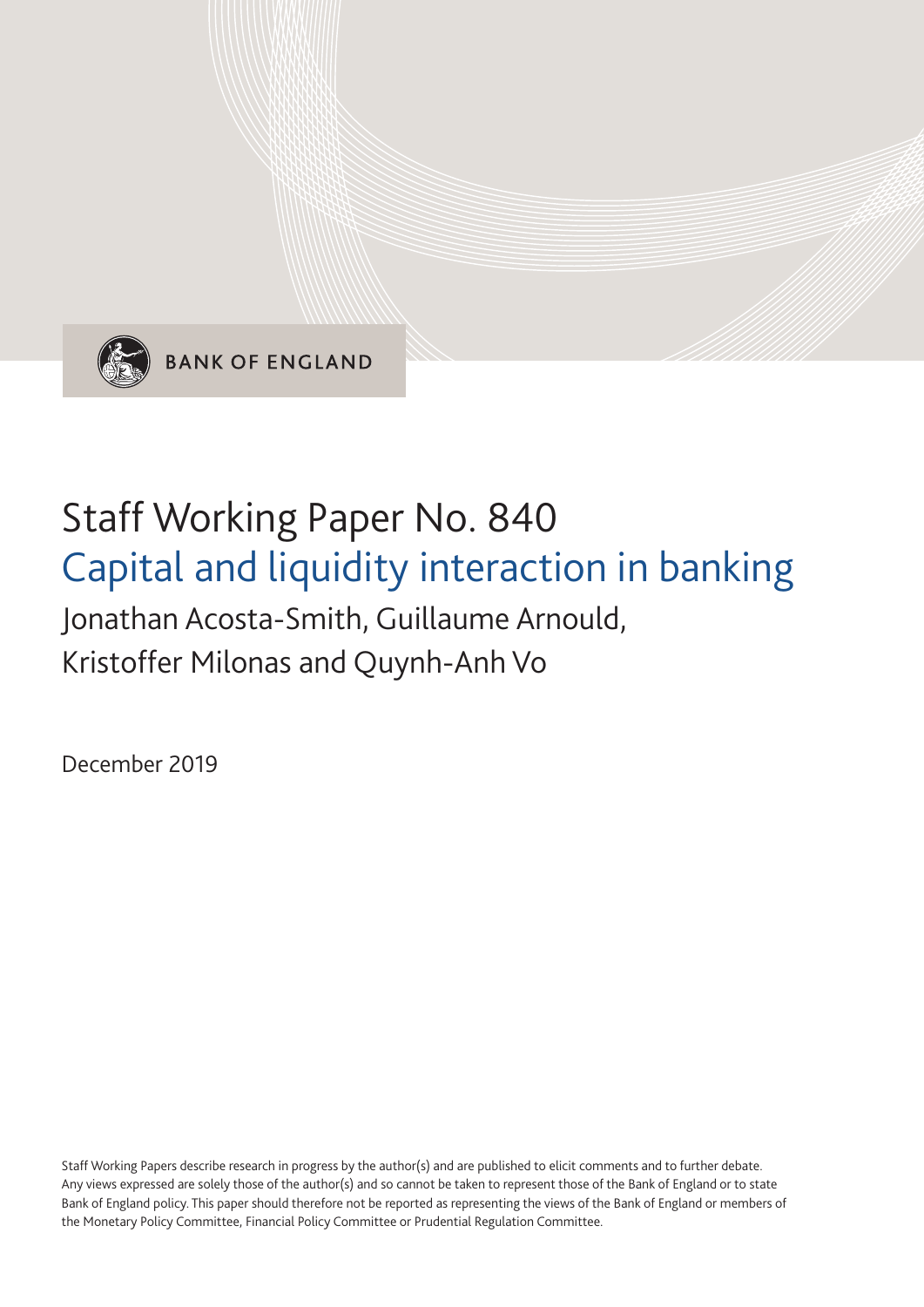

**BANK OF ENGLAND** 

## Staff Working Paper No. 840 Capital and liquidity interaction in banking

Jonathan Acosta-Smith,<sup>(1)</sup> Guillaume Arnould,<sup>(2)</sup> Kristoffer Milonas<sup>(3)</sup> and Quynh-Anh  $Vo^{(4)}$ 

### Abstract

We study the interaction between banks' capital and their liquidity transformation in both a theoretical and empirical set-up. We first construct a simple model to develop hypotheses which we test empirically. Using a confidential Bank of England dataset that includes bank-specific capital requirement changes since 1989, we find that banks engage in less liquidity transformation when their capital increases. This finding suggests that capital and liquidity requirements are at least to some extent substitutes. By establishing a robust causal relationship, these results can help guide the optimal joint calibration of capital and liquidity requirements and inform macro-prudential policy decisions.

Key words: Banking, liquidity transformation, capital requirements and financial regulation.

JEL classification: G21, G28, G32.

- (2) Bank of England. Email: Guillaume.Arnould@bankofengland.co.uk
- (3) Moody's Analytics. Email: Kristoffer.Milonas@moodys.com
- (4) Bank of England. Email: Quynh-Anh.Vo@bankofengland.co.uk

We are grateful for helpful comments from Thorsten Beck, Stephen Cecchetti, Bill Francis, Iftekhar Hasan, Renata Herrerias (discussant), Antoine Lallour, Tobias Neumann, Lev Ratnovski (discussant), Vicky Saporta, Noam Tanner (discussant), Amine Tarazi, Alejandro Van der Ghote (discussant), Matthew Willison and participants at the European System of Central Banks' Day-Ahead Conference 2019 in Libon, Portugal; EEA 2019 in Manchester, UK; 2019 BCBS RTF - CEPR join Workshop in Basel, Switzerland; EFMA 2019 in Azores, Portugal; IBEFA-WEAI 2019 conference in San Francisco, US; Global FMA 2019 conference in Bogota, Colombia; FEBS 2019 annual conference in Prague, Czech Republic; RES 2019 annual conference in Warwick, UK; INFINITI 2018 conference in Poznan, Poland; and IFABS 2018 conference in Porto, Portugal; the Workshop for Future Bank Regulation in 2017 Limoges, France; EBA 2017 policy research workshop in London, UK. We also thank Sebastian de-Ramon for invaluable data guidance and helpful comments. Casey Murphy and Philip Massoud provided valuable research assistance. The views expressed in this paper are those of the authors, and not necessarily those of the Bank of England. Milonas' constribution to this paper was mainly carried out when he was employed by the Bank of England. The views expressed herein are solely those of the author and do not represent the views of his employer, Moody's Analytics, its parent company (Moody's Corporation) or its aliates.

The Bank's working paper series can be found at www.bankofengland.co.uk/working-paper/staff-working-papers

Bank of England, Threadneedle Street, London, EC2R 8AH Email publications@bankofengland.co.uk

© Bank of England 2019 ISSN 1749-9135 (on-line)

<sup>(1)</sup> Bank of England. Email: Jonathan.Smith@bankofengland.co.uk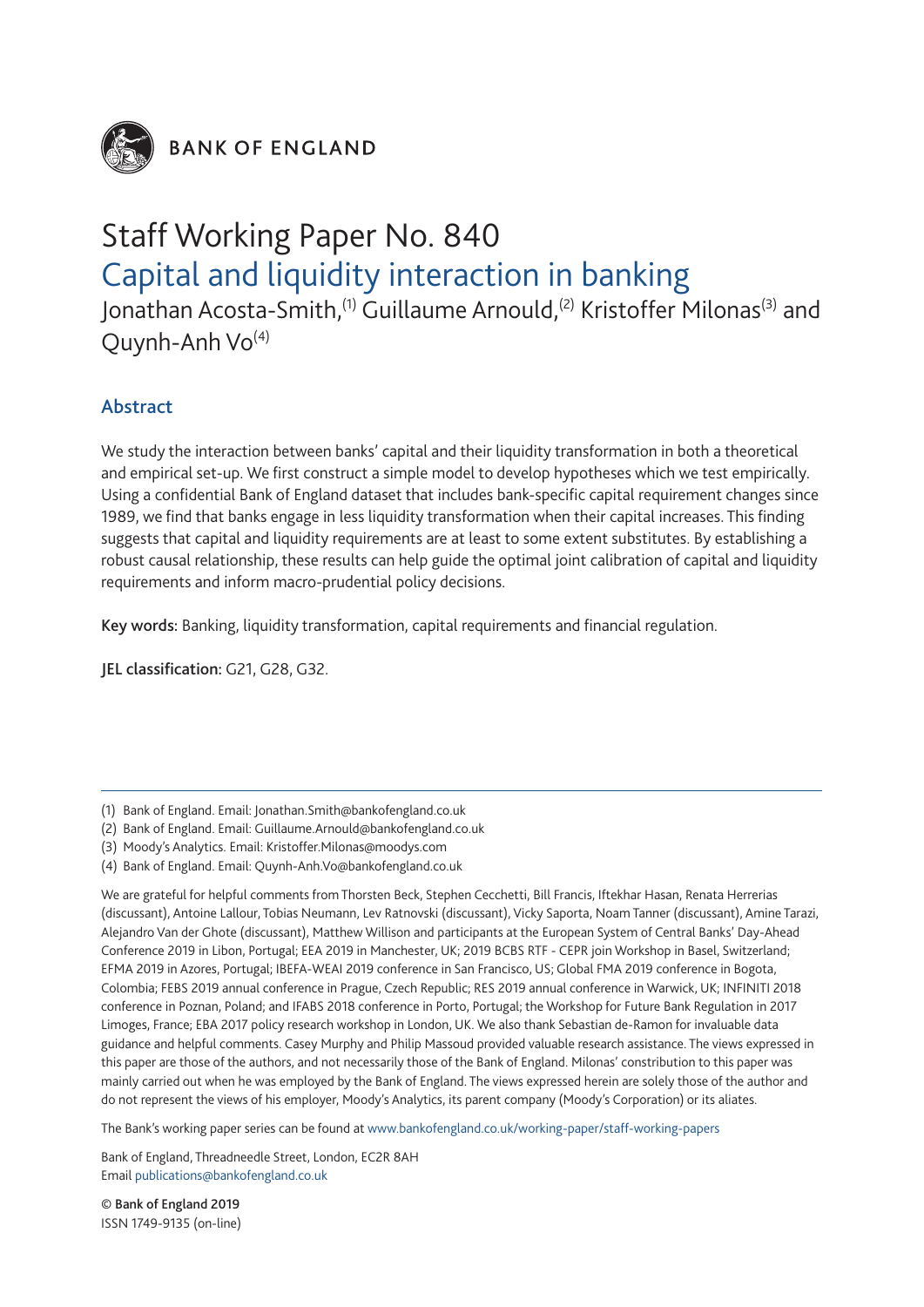## 1 Introduction

Liquidity played an enormous role in the global financial crisis 2007 - 2009. Many banks experienced difficulties largely because they had not managed their liquidity positions in a prudent manner. In response to this, the Basel Committee on Banking Supervision (BCBS) proposed new regulatory liquidity standards to complement the revised capital framework. Whereas the aim of the capital requirement is to improve bank solvency, liquidity requirements aim to prevent banks aggressively engaging in liquidity transformation, as this can expose them to excessive liquidity risk. The optimal design of these requirements is a non-trivial question. As pointed out by Tirole (2011), it is not clear whether one should append a liquidity measure to the solvency one or whether one should create an entirely different liquidity requirement as was done by the BCBS. To answer this question, we must understand whether these requirements operate as complements or substitutes, but the literature as yet has not been able to answer this question. We aim to shed light on this. By examining the impact of a bank's capital position on its choice of liquidity transformation, we can identify whether higher capital requirements lead to more or less liquidity transformation.

To do this, we construct a simple theoretical model that develops testable hypotheses, and then test these predictions using a unique condential dataset of UK bank balance sheet data. Our main contribution to the literature is to establish a robust arguably causal relationship. We exploit changes in capital requirements imposed by UK supervisors on UK banks  $-$  changes which are arguably exogenous to the banks' liquidity risk profile. We find that capital and liquidity requirements are to some extent substitutes on average over the period studied. By measuring the empirical magnitude of the interaction, our results are useful for understanding the interaction between capital and liquidity regulations, and thereby guiding the optimal future calibration of such requirements. Understanding such interactions is a key priority for policy makers<sup>1</sup>.

Our theoretical model is a simple banking model that incorporates a standard maturity mismatch problem.<sup>2</sup> On the liability side, banks are funded by equity and deposits

<sup>&</sup>lt;sup>1</sup>See e.g. "Finalising Basel III: Coherence, calibration and complexity", speech by Stefan Ingves (chair of the Basel Committee on Banking Supervision) at the second Conference on Banking Development, Stability and Sustainability, available at http://www.bis.org/speeches/sp161202.pdf.

<sup>&</sup>lt;sup>2</sup>In general, maturity mismatch is not necessarily equivalent to liquidity mismatch. For example,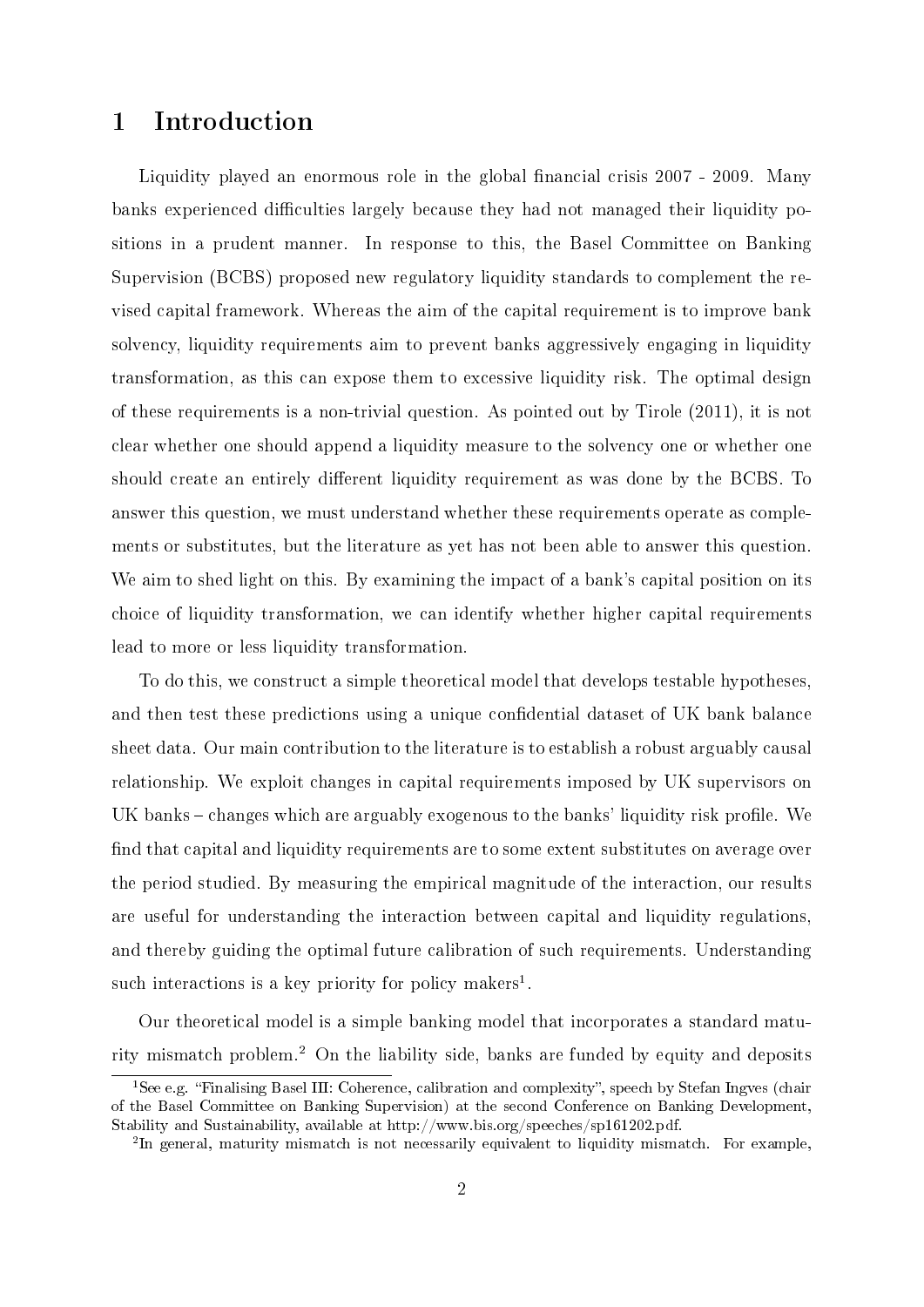that can be withdrawn on demand. On the asset side, banks can invest into either liquid assets or higher yielding, but illiquid assets.<sup>3</sup> If banks cannot meet all withdrawal requests, even after selling all their assets, they will be closed. We refer to a bank's investment in liquid assets as a bank's 'liquidity holdings' and to the situation in which banks face high deposit withdrawals as 'liquidity problems'.

Within the above set-up, we first consider how optimal liquidity holdings differ depending on a bank's capital ratio. We find that the capital ratio has two effects on the choice of liquidity holdings. First, a higher capital ratio means that banks have a more stable liability structure. This in turn implies a lower need for liquidity holdings. This is somewhat a mechanistic impact, but banks can use this to their advantage to shift their portfolio into more higher yielding illiquid assets. Second, a higher capital ratio leads to a higher cost of early liquidation due to insufficient liquidity holdings (i.e. banks lose more in the case of bankruptcy – a "skin-in-the-game" effect). This induces banks to hold more liquidity. These two effects trade-off each other, so the overall effect depends on which of the two effects is stronger.

Using a simple numerical analysis, we find that when bank capital is low (i.e. banks are highly leveraged), the  $skin\text{-}in\text{-}the\text{-}game$  effect dominates. This is because when a bank is highly leveraged, the probability of failure due to liquidity problems is high. As such, any small increase in capital has a big  $skin\text{-}in\text{-}the\text{-}game$  type impact; since the bank now has to bear more of this high probability of failure. On the other hand, when capital is high, the probability of failing is already relatively low, so any increase in bank capital has little to add in terms of *skin-in-the-game* type incentives. Instead, the bank would predominately see less need for liquidity holdings, so it decreases its liquid asset holdings as the capital ratio rises.

We therefore find an inverted U-shaped relationship between bank capital and liquidity holdings. We take this analysis one-step further by considering how this change in

financing the purchase of 30-year US Treasuries with overnight repo involves an extreme maturity mismatch but the liquidity mismatch of such a transaction is limited as US Treasuries are typically very liquid. In our model however, to simplify, we assume that the longer the maturity of the asset, the more illiquid it is, which means that maturity transformation and liquidity transformation coincide. Note that our results do not depend on this assumption. All results will still hold as long as illiquid assets are more profitable than liquid assets.

 $3$ The difference between liquid and illiquid assets is that liquid assets can be converted into cash without any loss in value, while illiquid assets can only be sold at a discounted price.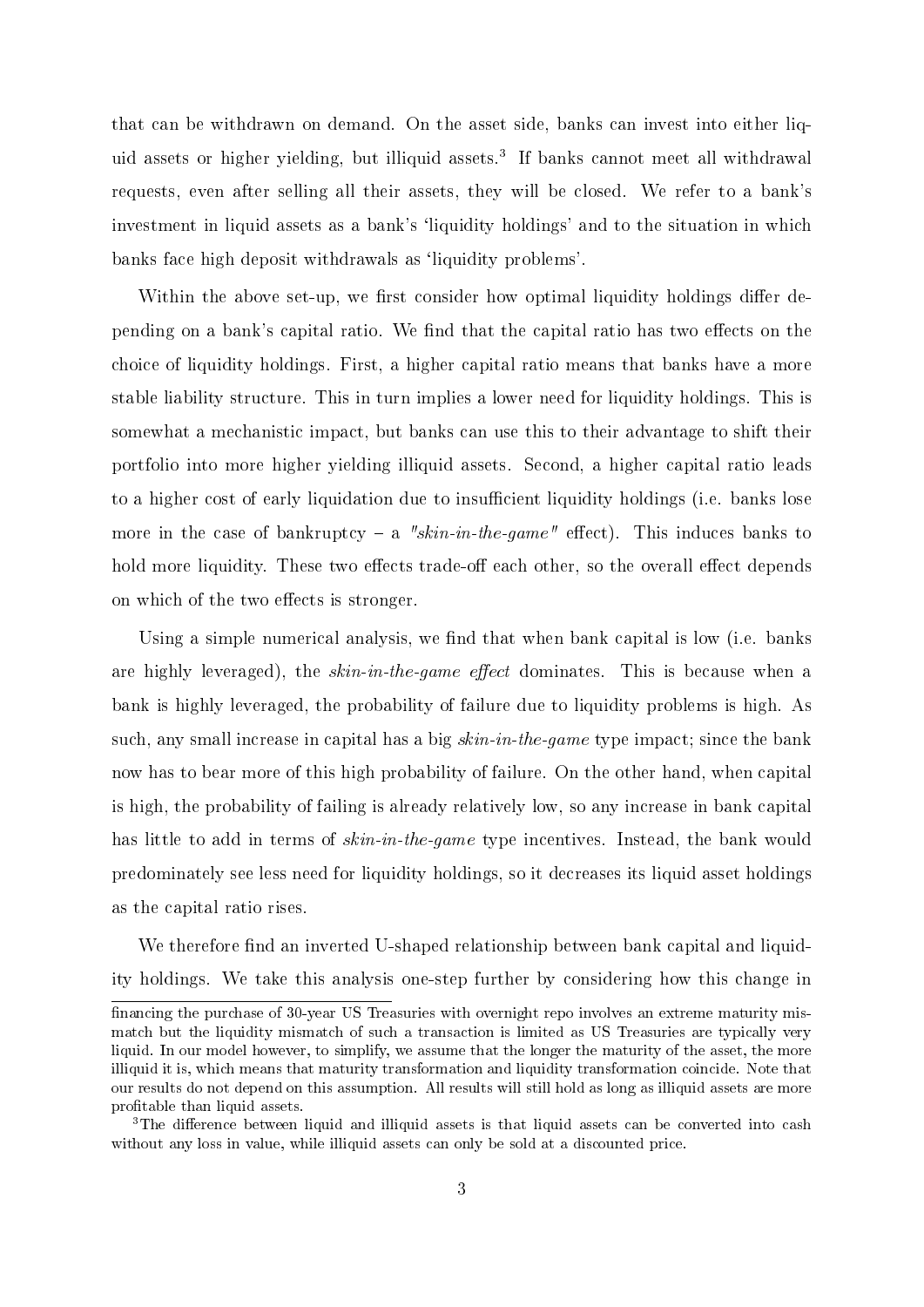asset structure interacts with the change in liability structure  $-$  since banks are holding more capital. It could be that even though banks decrease their liquidity holdings, since they also hold more capital  $-$  they have a more stable liability structure  $-$  their overall probability of encountering liquidity problems declines. We explore this in our theoretical framework by considering how a bank's probability of failure following a high deposit withdrawal is affected given changes to both their asset and liability side. Using a numerical analysis, we show that a higher capital ratio leads to an overall lower probability of encountering liquidity problems. Even if banks choose to shed their liquidity holdings, they do not shed them fast enough to offset the benefit of higher capital. Higher capital is therefore consistently associated with lower probabilities of failure due to liquidity.

The model gives us a theoretical prediction on the link between bank capital and incentives to engage in liquidity transformation. We empirically assess this prediction using a confidential dataset that covers the UK's unique capital requirements regime, where firm-level regulatory capital add-ons were set in an arguably exogenous fashion to banks' liquidity risks. This exogeneity allows us to establish causality of the impact from bank capital, with less concern for any reverse causality. By establishing the empirically direction of the effect, our results help us to understand the interaction between capital and liquidity regulations; thereby guiding optimal future calibrations of such requirements. In particular, if better-capitalised banks engage in less liquidity transformation  $-$  as hypothesised in our theoretical model - relaxing liquidity and funding requirements could be warranted for a subset of banks or more broadly given the stricter capital requirements in Basel III.<sup>4</sup>

To conduct this empirical test, our analysis uses a measure developed by Berger and Bouwman (2009) as a proxy for the extent to which banks engage in liquidity transformation. This measure, named by Berger and Bouwman (2009) as the "liquidity creation measure", attempts to match the liquidity of banks' assets to the liquidity of their liabilities. In such a way, it generates an index for the extent to which there is a liquidity mismatch between two sides. The degree of liquidity transformation is higher when banks' assets are more illiquid than their liabilities, for example when banks fund mortgages with short-term wholesale funding. Hence, Berger and Bouwman (2009)'s measure constitutes

<sup>4</sup>See, for instance, Van den Heuvel (2016).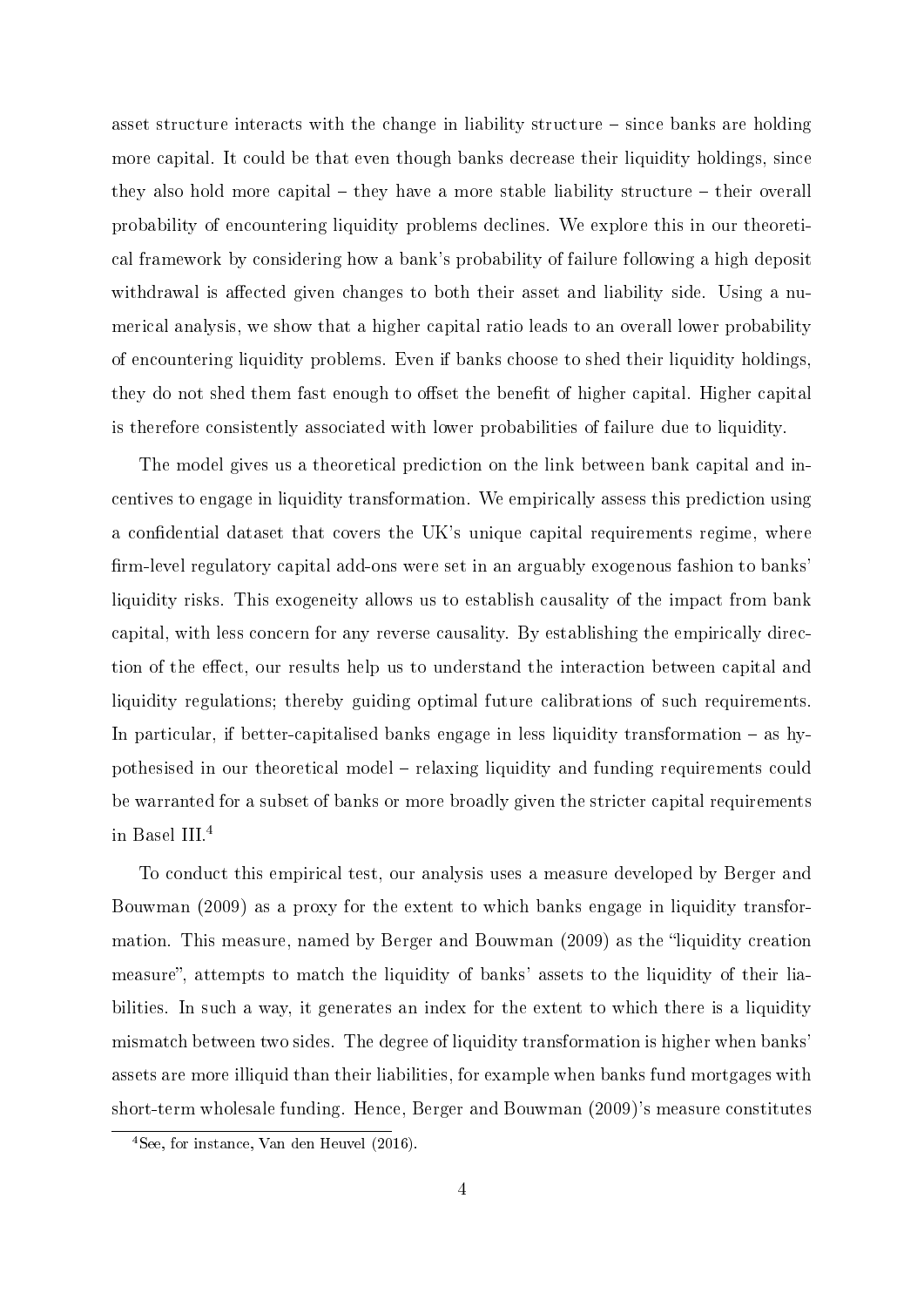a natural proxy for the level of a bank's liquidity transformation.

Using an unbalanced panel of 154 banks over 1989H2-2013H2, we first find that the data empirically supports the inverted U-shape relationship between between bank capital and liquid holdings. Precisely, in our sample, the turning point is situated around a leverage ratio of 10%. Our empirical result also supports a negative relationship between banks' capital and the overall extent of their liquidity transformation. Moreover, we find that to reduce the degree of liquidity transformation, banks predominately adjust the asset side of their balance sheet by increasing signicantly the fraction of bank assets held in the form of liquid assets. Finally, we do not find a significant change in the relationship between capital and liquidity after the crisis in 2007, but we do find a significant difference in the behaviour of small vs. large banks as in Berger and Bouwman (2009).

The rest of the paper is structured as follows. We review the related literature in Section 2. Section 3 sets out the theoretical model and highlights the theoretical predictions on the link between banks' capital and the extent of their liquidity transformation. Section 4 explains the empirical approach and presents the results. Finally, Section 5 concludes.

## 2 Related Literature

#### 2.1 Theoretical literature

There are two channels through which bank capital can impact a bank's liquidity risk profile. The first channel operates through the role of capital in absorbing losses: the 'loss-absorbing channel'. Since capital acts as a loss absorbing buffer, banks with higher capital ratios should be less vulnerable to runs (from both deposits and shortterm wholesale funding). This lower run-risk allows highly capitalised banks to take on greater liquidity risk. This is similar to the role of bank capital in the context of credit risk, as in Repullo (2004) and Allen and Gale (2004).

The second channel is the 'incentive channel'. This works through the incentives a change in bank capital has on a bank's desire to manage its liquidity risk. Gomez and Vo (2019) develop a model where banks control their liquidity risk by managing their liquid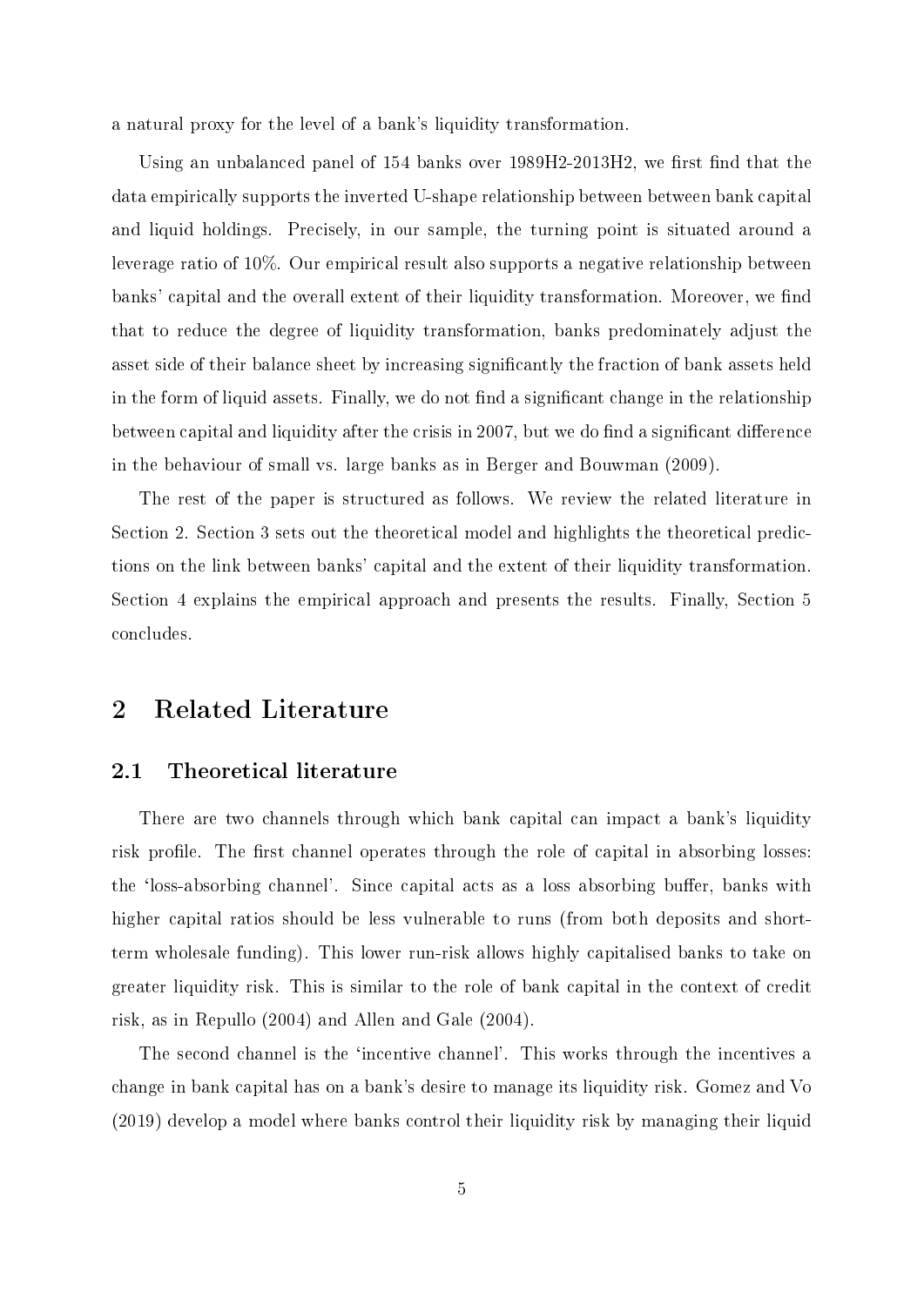asset positions. They find that banks choose to manage their liquidity risk prudently (i.e. hold a sufficient buffer of liquid assets to be insured against liquidity risk) only when their leverage is low. This is because the lower the bank's capital ratio, the higher the bank's exposure to roll-over risk (i.e. liquidity risk). To insure against this risk, the bank needs to hold a large amount of liquid assets, which is costly since liquid assets are generally less profitable than illiquid ones. As a result, a bank with little capital will find it relatively expensive to insure against this risk, which incentivises the bank to take on greater liquidity risk.<sup>5</sup>

#### 2.2 Empirical literature

The empirical literature on the relationship between capital and liquidity is fairly limited. Distinguin et al. (2013) and Casu et al. (2016) find a negative relationship between capital and liquidity creation using a simultaneous equations model for international and Eurozone banks.<sup>6</sup> More correlational evidence is presented by Bonner and Hilbers (2015), suggesting a negative relationship between capital and liquid asset holdings among international banks. Khan et al. (2017) also suggest that higher capital buffers mitigate the effect of funding liquidity (measured via deposits to total assets) on risk taking.<sup>7</sup> Finally, Sorokina et al. (2017) document that the correlation between US banks' liquidity and capital positions changes sign in recessions.

The most closely related papers to ours are Berger and Bouwman (2009) and De Young et al. (2018). Berger and Bouwman (2009) document that among US banks, more capital is associated with more liquidity creation for large banks, while the relationship is negative for smaller banks. Berger and Bouwman however acknowledge that their study is mainly correlational. While they do attempt to add some robustness via instrumental variables, as is often the case, the validity conditions for the instruments are not obviously satisfied. $8$ 

<sup>&</sup>lt;sup>5</sup>Indeed, the model predicts that below some threshold value, the cost of insurance can be larger than the cost of default meaning the bank takes maximum liquidity risk - i.e. holds no liquid assets. For alternative theories, see also Diamond and Rajan (2000, 2001) and Gorton and Winton (2000).

 $6$ Horvath et al. (2016) also show that capital reduces liquidity creation in a Granger-causality sense among Czech banks.

 $7$ They use spreads on non-financial commercial paper as an instrument for funding liquidity (following Acharya and Naqvi (2012)).

 ${}^{8}$ In particular, the relevance of the tax rate as an instrument is questionable for large banks operating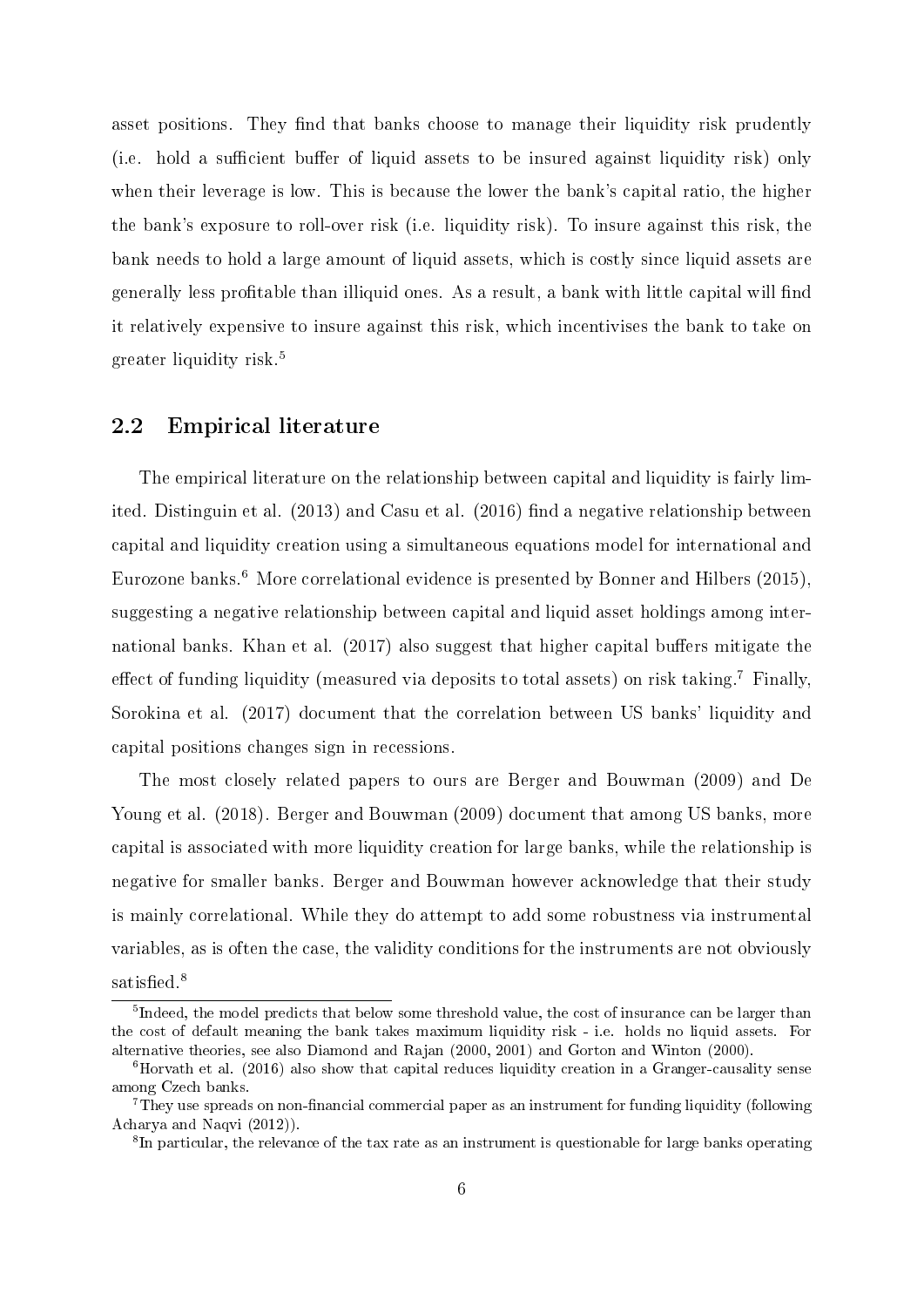DeYoung et al. (2018) also study the interaction between liquidity and capital among US banks and use deviations from inferred firm-specific capital targets for their identification strategy. They find that when the capital level of small banks falls below their target, they engage in less liquidity transformation. For large banks, they find no significant interaction between capital and liquidity transformation.

Our identification strategy is different to both Berger and Bouwman (2009) and DeYoung et al. (2018) since we rely on the exogeneity of capital changes imposed by supervisors in the UK. As such, from a methodological perspective, our paper is related to several studies that have used this specific feature of the UK capital regime to establish causality. These include Aiyar et al. (2014a,b,c), Bahaj and Malherbe (2016), De Marco and Wieladek  $(2016)$ . All these studies examine the effect of capital requirements on bank lending.<sup>9</sup>

## 3 Theory

#### 3.1 The model

We consider an economy that lasts for three dates,  $t = 0, 1, 2$ , and a bank with balance sheet of size normalised to 1. We assume that the bank is funded at date 0 by equity of amount k and retail deposits of amount  $1 - k$ .<sup>10</sup>

Investment opportunities. The bank has access to two investment opportunities. The first is a short-term asset, referred to as the liquid asset, that produces a gross deterministic return of 1 per period. The second is a constant returns to scale project, which we refer to as the long-term asset. This asset requires a start-up investment at date  $t = 0$  and generates a per unit cash flow  $R > 1^{11}$  at date  $t = 2$ .

in several states (their measure of marginal tax rate will be more imprecise the more geographically dispersed the bank is). The validity exclusion restriction for the senior citizen instrument is also questionable since the share of seniors might also affect banks' investment opportunities, which in turn may affect their liquidity creation choices.

<sup>9</sup>A conceptually similar strategy using conduct-related provisions is used by Tracey et al. (2016). Tracey et al use conduct-related provisions over a later time period (the regime inducing provisions started in 2010).

<sup>&</sup>lt;sup>10</sup>Note that since we normalise the size of the balance sheet to 1,  $k$  can be interpreted as the bank's capital ratio.

<sup>&</sup>lt;sup>11</sup>The assumption of deterministic cash flow on the long-term asset allows us to isolate the liquidity channel from any credit risk.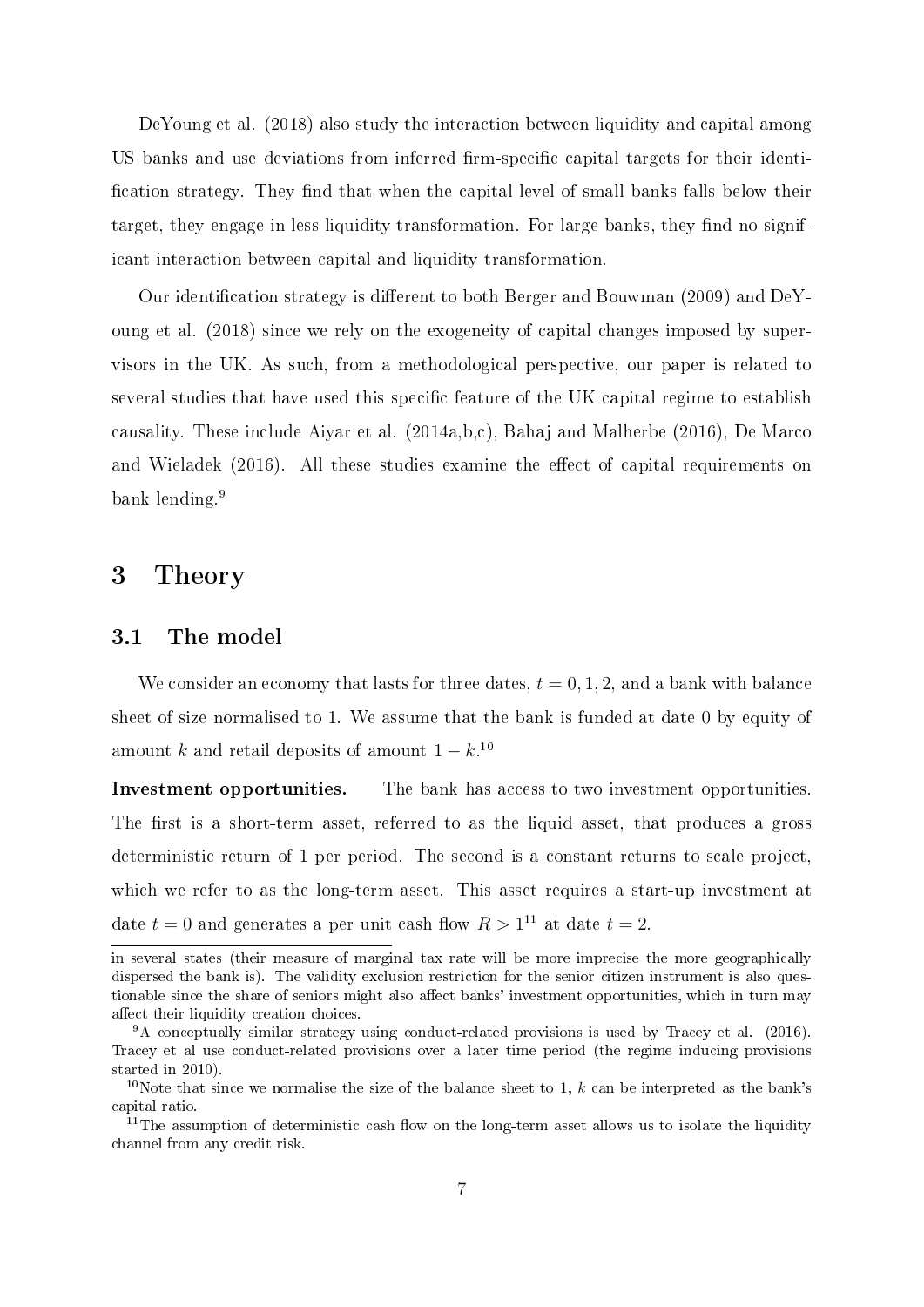**Withdrawal problem.** Depositors can withdraw money at date 1. Denote by  $\delta \in [0,1]$  the fraction of deposits that will be withdrawn at date 1. As of date 0, the precise value of  $\delta$  is unknown to the bank. The bank only knows that  $\delta$  is distributed according to some distribution  $F(.)$ . At date 1, the value of  $\delta$  is known. The bank will need to sell some (or all) of its long-term assets if the withdrawal amount is higher than its liquid asset holdings.

**Asset specificity.** We assume that due to some kind of asset specificity, potential buyers of the bank's long-term assets are less efficient than the bank in managing them, which implies that these assets will be sold at a unit price lower than their fundamental value  $R$ . We further assume that the price discount is increasing in the quantity of assets sold. This can be justified by the fact that the technology used by potential buyers to manage the long-term asset has decreasing returns to scale. Denote by  $G(.)$  this technology.

Decision variables. At date 0, the bank has to decide how much to invest in the liquid and long-term illiquid asset. Denote by c its liquid asset holdings.<sup>12</sup> Hence  $1 - c$ will be invested in the long-term asset.

**Timing.** The timing of the model is summarised in Figure 1.

#### 3.2 Analysis

We now analyse the bank's optimal investment decision at date 0. Our main objective is to formulate a prediction on the relationship between a bank's capitalisation and its liquid asset holdings, as well as the probability of incurring withdrawal problems. We proceed via backward induction. First, given liquidity holdings c and the realisation of  $\delta$ , we determine the unit price of the long-term asset at date 1. Then we examine the bank's optimal liquidity holdings at date 0.

#### 3.2.1 Unit price of the long-term asset

At date 1, given c, the bank will have to sell long-term assets when  $\delta(1-k) > c$ . Denote by  $\beta$  and p the fraction of long-term assets the bank needs to sell and the unit

<sup>&</sup>lt;sup>12</sup>Note that since we normalise the size of the balance sheet to 1, c can be interpreted as the bank's liquidity ratio.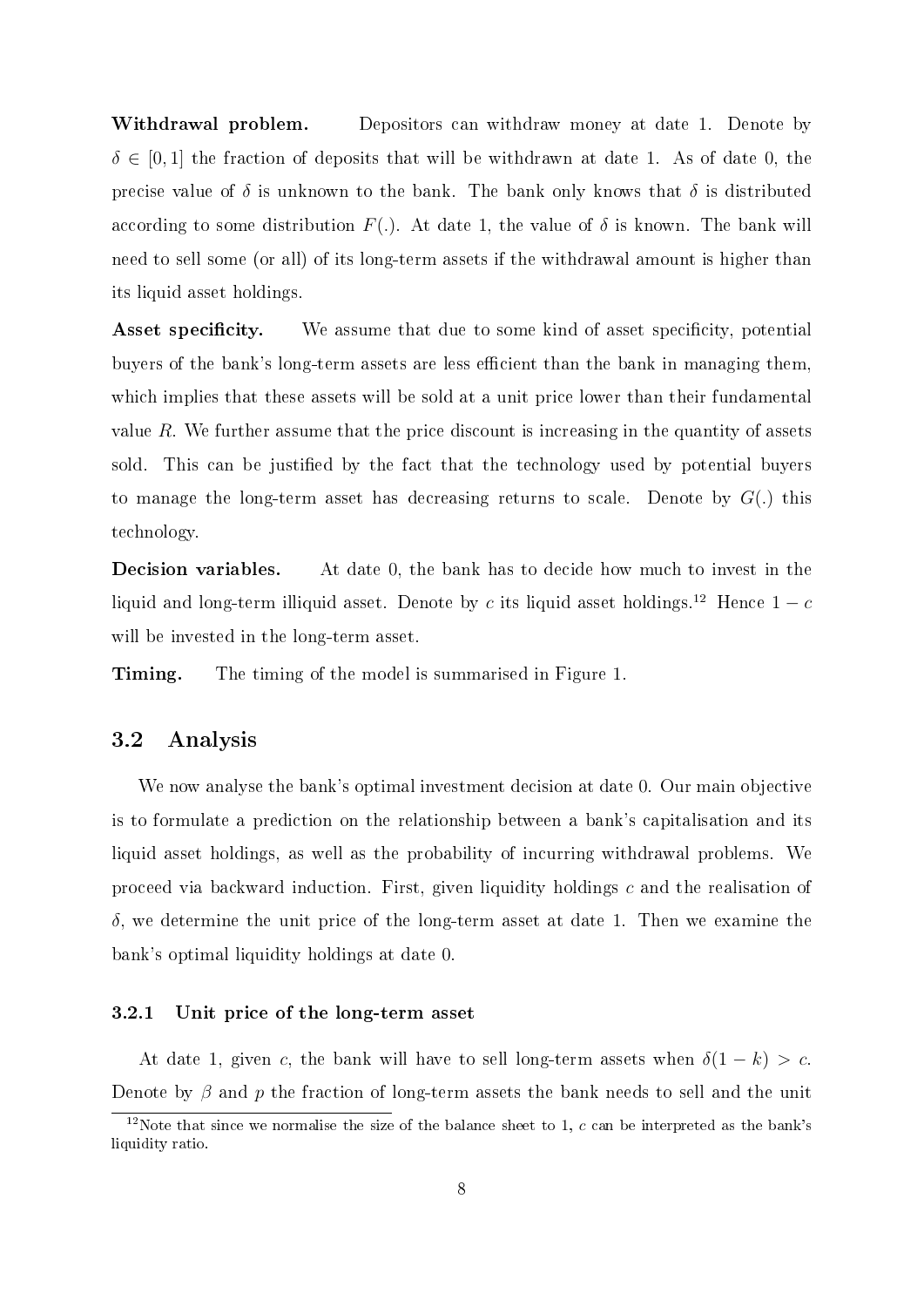| Date 0                                                                                                                                                         | Date 1                                                                                                                                                                       | Date 2                                                                                                        |
|----------------------------------------------------------------------------------------------------------------------------------------------------------------|------------------------------------------------------------------------------------------------------------------------------------------------------------------------------|---------------------------------------------------------------------------------------------------------------|
| Given its liability<br>structure( $k$ , $1 - k$ ),<br>bank chooses its<br>liquidity holdings c<br>and its investment<br>$(1 - c)$ in the long-<br>term assets. | - Fraction $\delta$ of depositors<br>comes to withdraw.<br>- Bank repays their depositors<br>by using its liquidity holdings<br>and (possibly) selling long-<br>term assets. | - The long-term<br>assets' cash flow is<br>realised.<br>- Payments to<br>remaining depositors<br>are settled. |
|                                                                                                                                                                | - If the bank cannot raise<br>enough liquidity to repay its<br>depositor, it is liquidated.                                                                                  |                                                                                                               |

Figure 1: The timeline

price of this asset, respectively.  $\beta$  and  $p$  are determined by two conditions as follows:

$$
\beta(1-c)p \ge \delta(1-k) - c
$$

$$
p = G[\beta(1-c)]
$$

The inequality states that the proceeds from asset sales must cover at least the bank's liquidity demand. The equation specifies that the price is determined by the supply of assets via the technology used by buyers. Combining the above two conditions we see that the unit price is implicitly defined by the following equation:

$$
p = G\left[\min\left((1-c), \frac{\delta(1-k)-c}{p}\right)\right] \tag{1}
$$

Denote by  $p^{e}(\delta, k, c)$  the price satisfying Equation (1).

Bank's illiquidity probability. When the fraction of depositors who withdraw at date 1 is very high, the bank cannot raise enough liquidity to repay them even after selling all its long-term asset. In that case the bank is closed and we refer to this situation as the one in which the bank is illiquid.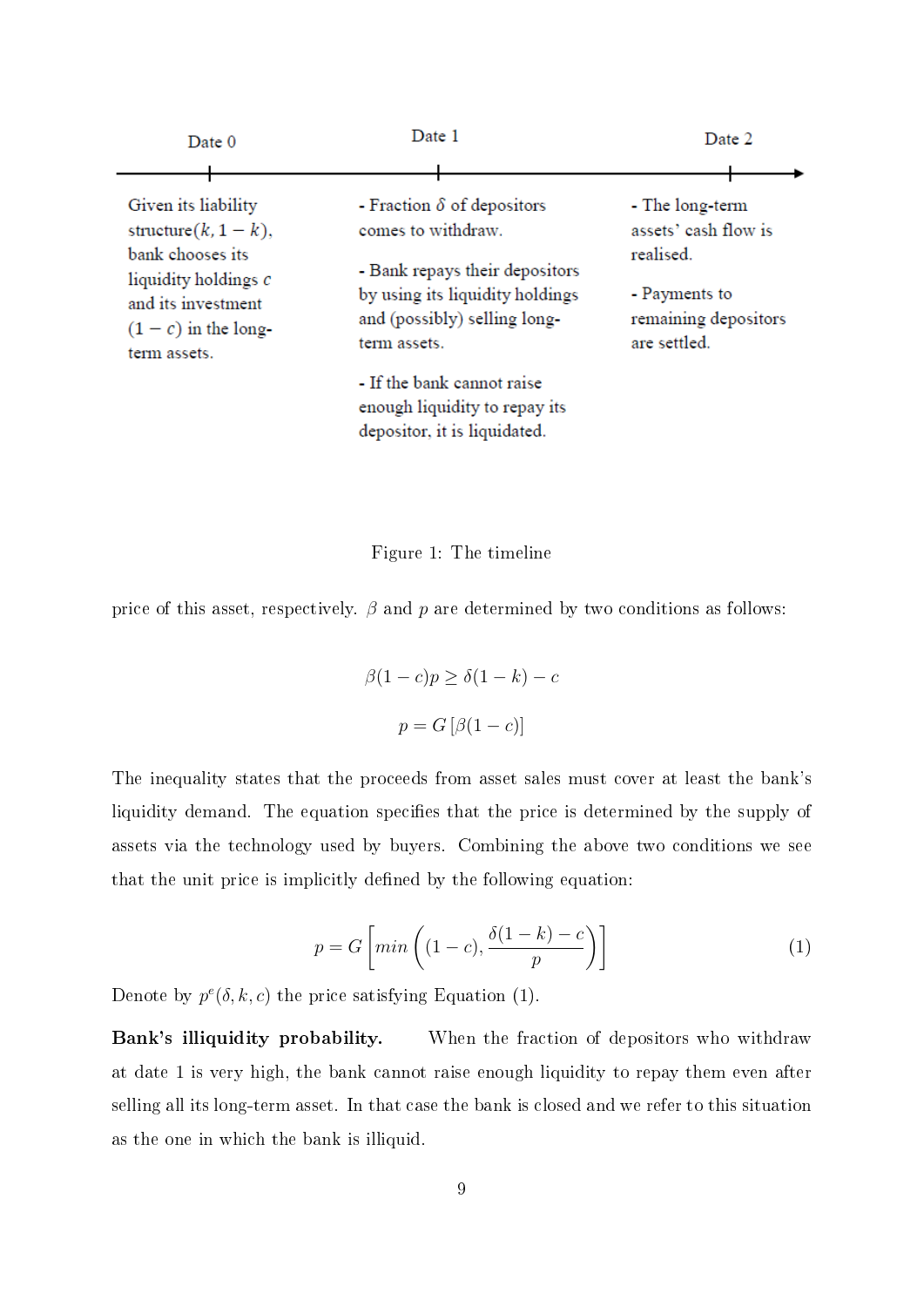Denote by  $\overline{\delta}(k, c)$  the cut-off realisation value of  $\delta$  above which the bank will be closed. Hence,  $\overline{\delta}(k, c)$  is determined by the following equation:

$$
\frac{\delta(1-k)-c}{(1-c)p^e(\delta,k,c)} = 1\tag{2}
$$

Note that  $F\left[\overline{\delta}(k,c)\right]$  is the probability that the bank survives the liquidity problem at date 1. It therefore measures the extent to which the banks' choice of liquidity transformation exposes them to liquidity risk in our model.

#### 3.2.2 Bank's optimal liquidity holdings

We can now solve for the bank's optimal liquidity holdings. The bank will choose c to maximise its expected profits.

Bank's expected profit At date 0, the bank's expected profit can be written as follows:

$$
\Pi = \int_0^{\frac{c}{1-k}} \left[ (1-c)R + c - \delta(1-k) - (1-\delta)(1-k) \right] f(\delta) d\delta
$$

$$
+ \int_{\frac{c}{1-k}}^{\bar{\delta}(k,c)} \left[ (1-\beta)(1-c)R - (1-\delta)(1-k) \right] f(\delta) d\delta
$$

$$
(3)
$$

The first term is the expected profit the bank will receive if its liquid asset holdings are high enough to cover all withdrawals, i.e. when  $\delta \leq \frac{c}{1-\epsilon}$  $\frac{c}{1-k}$ . The second term is the bank's expected profit if it cannot cover all withdrawals with its liquid asset holdings and has to sell a fraction of its long-term assets, i.e. when  $\frac{c}{1-k} < \delta < \overline{\delta}(k, c)$ . When the realised value of  $\delta$  is greater than the cut-off value  $\overline{\delta}(k, c)$ , the bank will be closed at date 1 and its profit is equal to zero. After some algebra, we can rewrite the bank's expected profit as follows:

$$
\Pi = [R - 1 + k - c(R - 1)] - \int_{\frac{c}{1-k}}^{\overline{\delta}(k,c)} \left[\beta(1-c)(R - p^e\right] f(\delta) d\delta
$$

$$
- \int_{\overline{\delta}(k,c)}^1 \left[R - 1 + k - c(R - 1)\right] f(\delta) d\delta
$$
\n(4)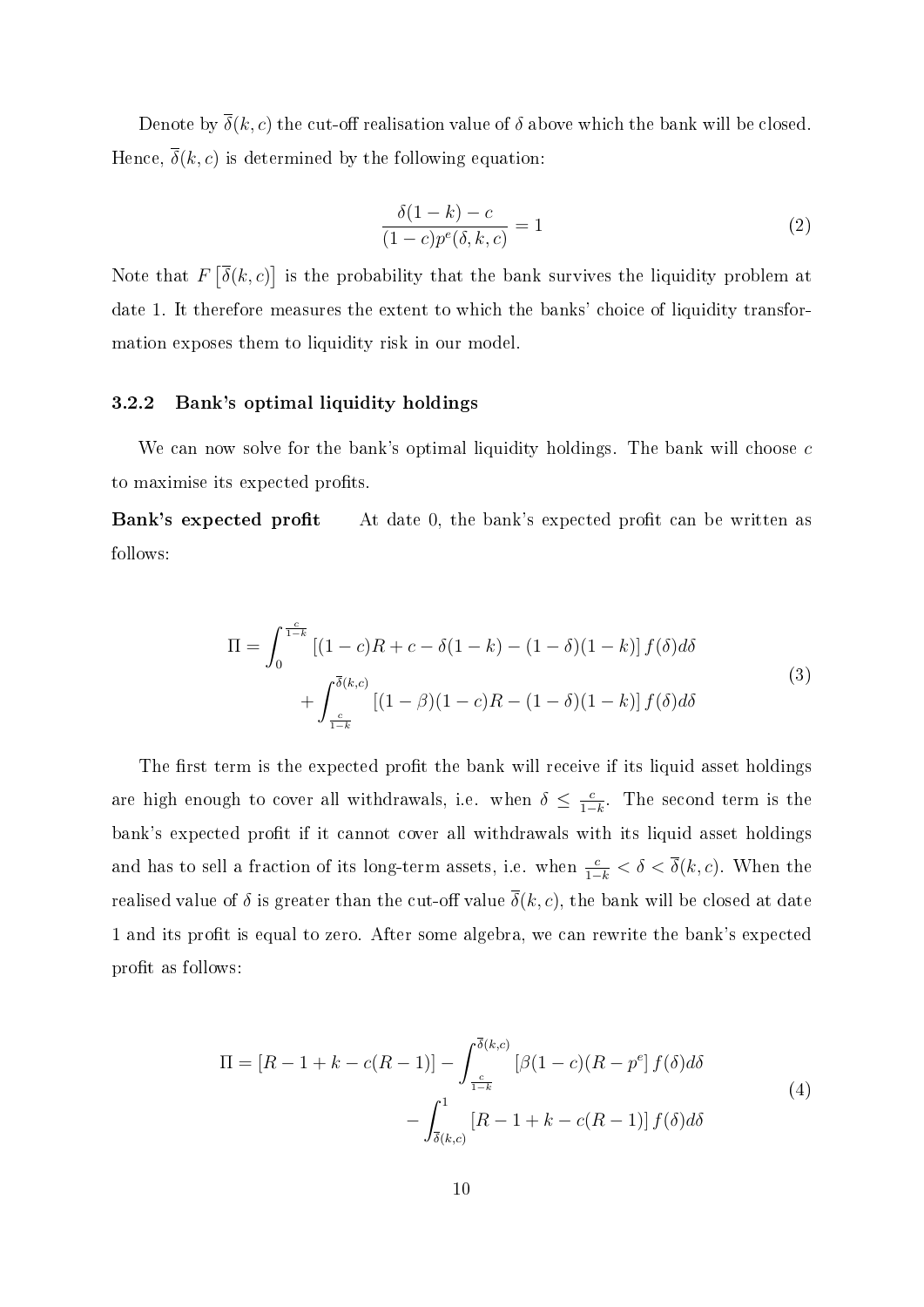The bank's expected profit is equal to the expected profit the bank would receive if there is no potential liquidity problem at date 1 minus the expected loss it will incur if its ex-ante liquidity holdings are not sufficient to cover early withdrawals. The second term on the right hand side (RHS) of expression (4) corresponds to the expected loss of selling a fraction of long-term assets at a fire sale price (i.e. at price lower than its fundamental value). The third term corresponds to the expected loss on insolvency when the bank cannot raise enough liquidity to repay withdrawals even if it sells all its long-term asset. It is easy to see that these two terms are decreasing with the bank's ex-ante liquidity holdings  $c$ .

Expression  $(4)$  also makes clear the trade-off driving the bank's liquidity decision. The cost of holding more liquidity is the foregone return of the long-term asset, which is represented by the term  $(-c(R - 1))$  in the squared brackets of expression (4). The benefit of holding liquidity thus lies in reducing the expected losses the bank might incur. Optimal liquidity holdings. The first order condition (FOC) that characterises the bank's optimal liquidity holdings  $c^*$  can be written as follows:

$$
-\frac{\partial A(k, c^*)}{\partial c} - \frac{\partial B(k, c^*)}{\partial c} = R - 1\tag{5}
$$

where

$$
A(k,c) = \int_{\frac{c}{1-k}}^{\overline{\delta}(k,c)} \left[\beta(1-c)(R-p^e)\right] f(\delta) d\delta
$$

and

$$
B(k,c) = \int_{\bar{\delta}(k,c)}^1 [R - 1 + k - c(R - 1)] f(\delta) d\delta
$$

Note that, as explained above,  $A(k, c)$  and  $B(k, c)$  are the two expected losses the bank incurs if withdrawal at date 1 is high enough. As such, the LHS of condition (5) represents the expected marginal profit to the bank of holding liquidity. Condition  $(5)$ is the equalisation of the expected marginal benefit to the expected marginal cost of liquidity holdings. After some arrangement, we can rewrite the FOC (5) as follows:

$$
\frac{\partial \overline{\delta}(k, c^*)}{\partial c} \left( k - (1 - c)(1 - p^e) \right) f(\overline{\delta}) + \int_{\frac{c}{1 - k}}^{\overline{\delta}(k, c)} \frac{R - p^e}{p^e} f(\delta) d\delta = \int_0^{\overline{\delta}(k, c)} (R - 1) f(\delta) d\delta \quad (6)
$$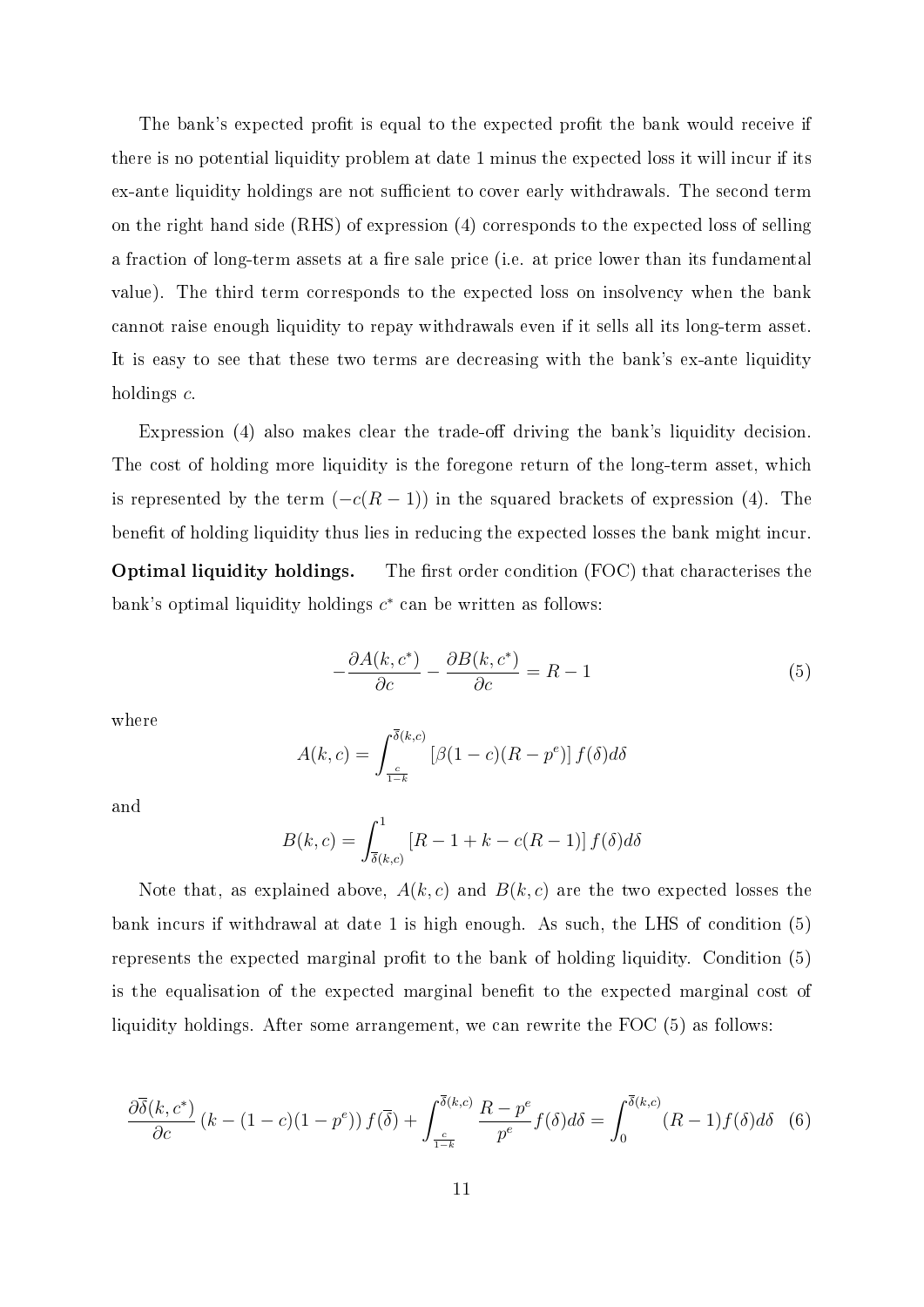#### 3.2.3 Bank capitalisation and liquidity holdings

From condition  $(6)$ , we can see that the capital ratio k affects a bank's liquidity holdings through three channels: (1) through the effect on the illiquidity cut-off  $\overline{\delta}(k, c)$ ; (2) on the equilibrium price  $p^e$ ; and (3) on the threshold  $\frac{c}{1-k}$ . The first effect, which we can refer to as a "skin-in-the-game effect", induces the bank to hold more liquidity when it has a higher capital ratio. The last two effects, which we can refer to as a *"liquidity-demand effect"*, instead induce the bank to hold less liquidity when its capital ratio increases. We consider these in turn.

**Skin-in-the-game effect.** Looking at the third term on the RHS of expression  $(4)$ , it can be seen that if the bank is closed at date 1, it will lose all its equity. Hence, higher equity induces the bank to reduce its probability of closure at date 1. This is achieved by holding more liquidity, as higher liquidity holdings increase  $\delta(k, c)$ .

**Liquidity-demand effect** Through the *liquidity-demand effect*, a higher capital ratio induces the bank to hold less liquidity for two reasons. First, higher  $k$  will reduce the threshold  $\frac{c}{1-k}$  for any given c. Note that this threshold is the level above which liquidity holdings are not sufficient to cover withdrawals. Hence, by increasing one unit of capital, the bank can reduce  $c$  while still being able to cover the same level of withdrawals. Second, higher capital k will increase the unit price of the long-term asset  $p^e$ , which reduces the loss the bank incurs in the case of selling its long-term asset. This will reduce the benefit of holding liquidity and incentivise the bank to hold less liquidity.

The overall effect of bank capitalisation on its liquidity holdings will depend on which of the above two effects is stronger.

#### 3.2.4 Bank capitalisation and liquidity transformation

The impact of bank capitalisation on liquidity holdings is not the whole story. To complete the picture, we must consider overall survival risk. As explained above, due to the *liquidity demand effect*, banks may decrease their liquid asset holdings when they have higher capital ratios. Nevertheless, this decrease in liquid asset holdings does not necessarily imply an equivalent decrease in survival probability. This is because although it may reduce its liquid asset holdings, it also has more capital and less deposits. This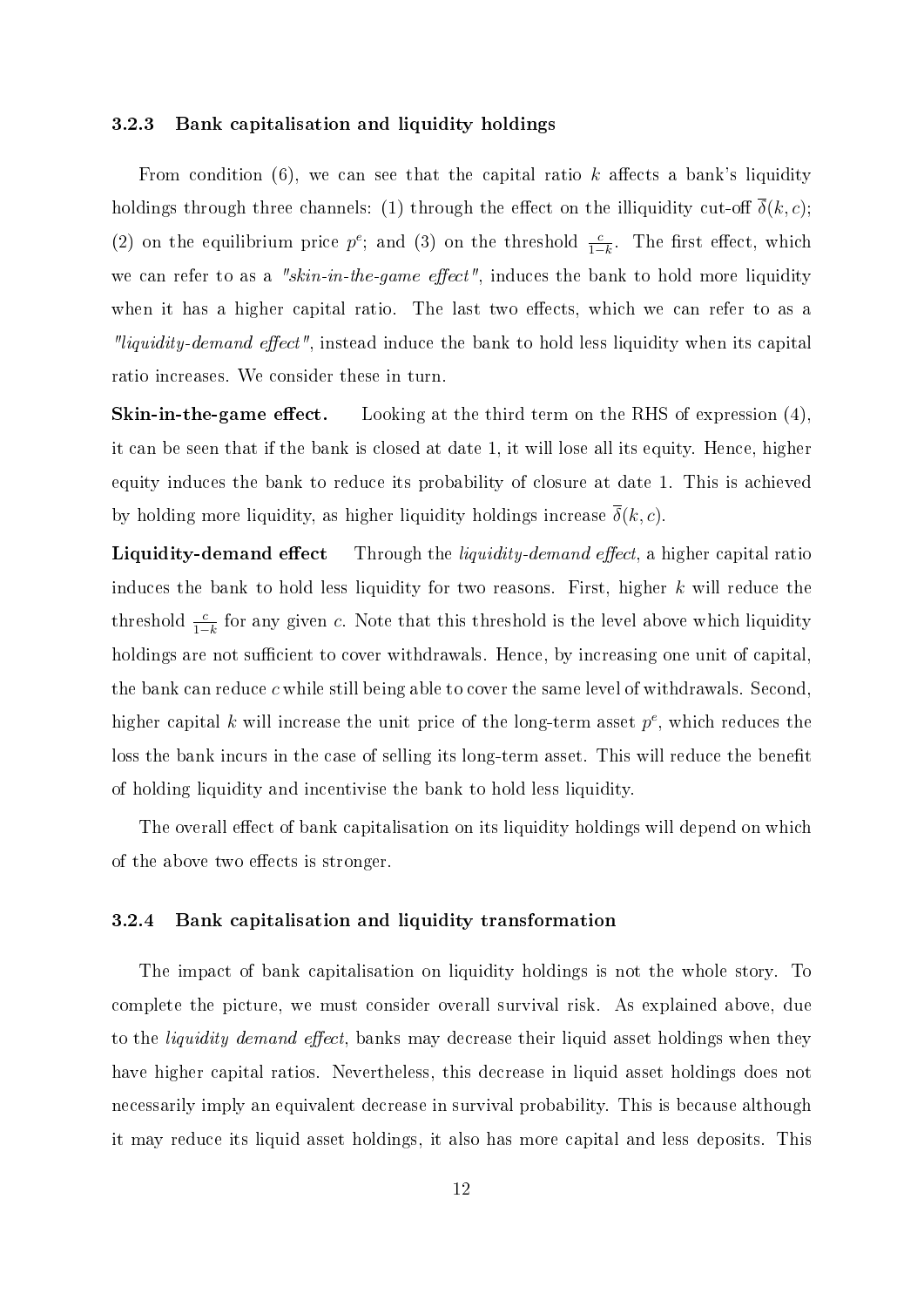can be seen in the impact of a bank's capital ratio k on the illiquidity threshold  $\overline{\delta}$  that determines the probability the bank is closed due to insufficient liquidity holdings. From Equation  $(2)$ , using implicit differentiation rule, we get

$$
\frac{\partial \overline{\delta}}{\partial k} = \frac{\frac{\geq 0}{\delta} + (1 - c)\frac{\partial p^e}{\partial k} + (1 - p^e)\frac{\partial c}{\partial k}}{1 - k - (1 - c)\frac{\partial p^e}{\partial \delta}} \tag{7}
$$

This shows that the bank's capital ratio has three effects. The first effect represented by the term  $\delta$  in the numerator of expression (7) reflects the impact on the liability structure of the bank. Clearly, the higher the capital ratio is, the more stable the bank's liability structure. This reduces the probability of liquidity problems for any given level of liquid asset holdings. The second effect works through the impact on the price of the long-term asset. Since a higher capital ratio reduces the expected outflow of deposits, it reduces the amount of long-term assets banks need to sell, thus increasing the price. This increase in price improves the market liquidity of the long-term asset.

The third effect arises via the impact of a bank's capital ratio on its liquid asset holdings. From expression (7), we see that if higher capital ratios induce more liquid asset holdings, it will increase the illiquidity threshold and thus increase the probability of survival. However, if higher capital ratios induce banks to hold less liquid assets, the overall effect on survival probability will depend on whether the impact of this reduction is stronger than the two positive effects on price and liability structure.

#### 3.2.5 Numerical example

Unfortunately, FOC  $(6)$  can generally not be solved for c in closed form. We therefore consider here a simple numerical example in which  $\delta$  is uniformly distributed and the technology  $G(.)$  of potential buyers takes the form as follows:

$$
G(q) = \frac{R}{1+q}
$$

Figures 2a and 2b show respectively the bank's optimal liquidity holdings and its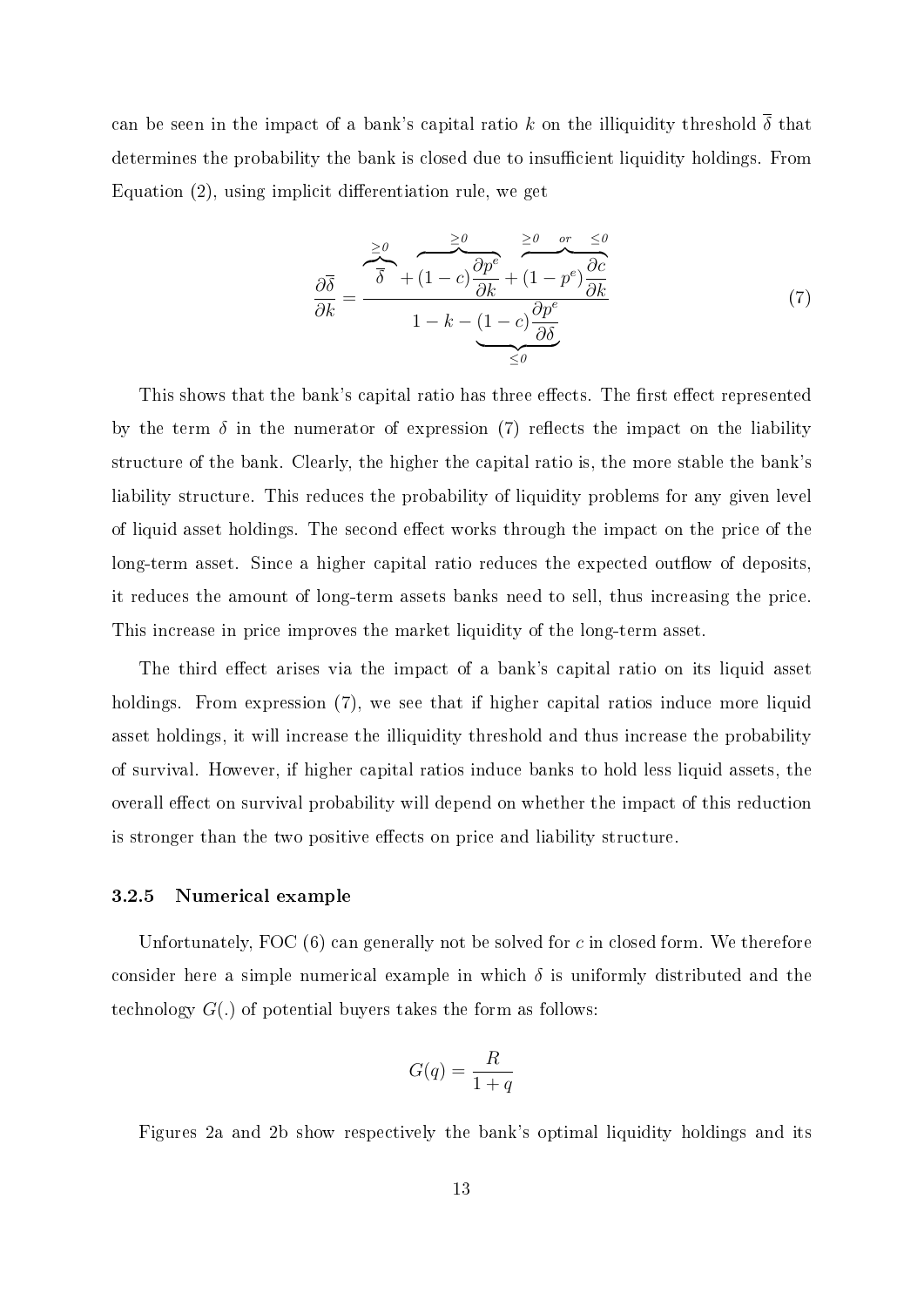

probability of surviving at date 1 as a function of its capital ratio when  $R = 1.1$ .

Figure 2a shows that there is a inverted U-shaped relationship between bank capital and liquidity holdings. This is because when k is low enough the  $skin\text{-}in\text{-}the\text{-}game$  effect dominates, whereas as k increases the *liquidity-demand effect* starts to dominate. This occurs because when  $k$  is low enough, the probability of failing at this low level of capital is so high that any small increase in k has big marginal impact on this probability. On the other hand, when  $k$  is high enough, the probability of failure is already sufficiently low so increasing  $k$  further does not help to improve this probability much. In this situation, once beyond the hump, the bank's optimal liquid asset holdings are decreasing with the bank's capital ratio since liquidity demand decreases.

Figure 2b considers the overall liquidity picture. From this numerical example, we can suggest that higher capital ratios induce banks to engage in overall less liquidity transformation since the probability of survival due to a liquidity shock is increasing in  $k.^{13}$ 

<sup>&</sup>lt;sup>13</sup>This result is robust to varying the numerical values for R and to different distributional choices for  $\delta$  and technology  $G(.)$ .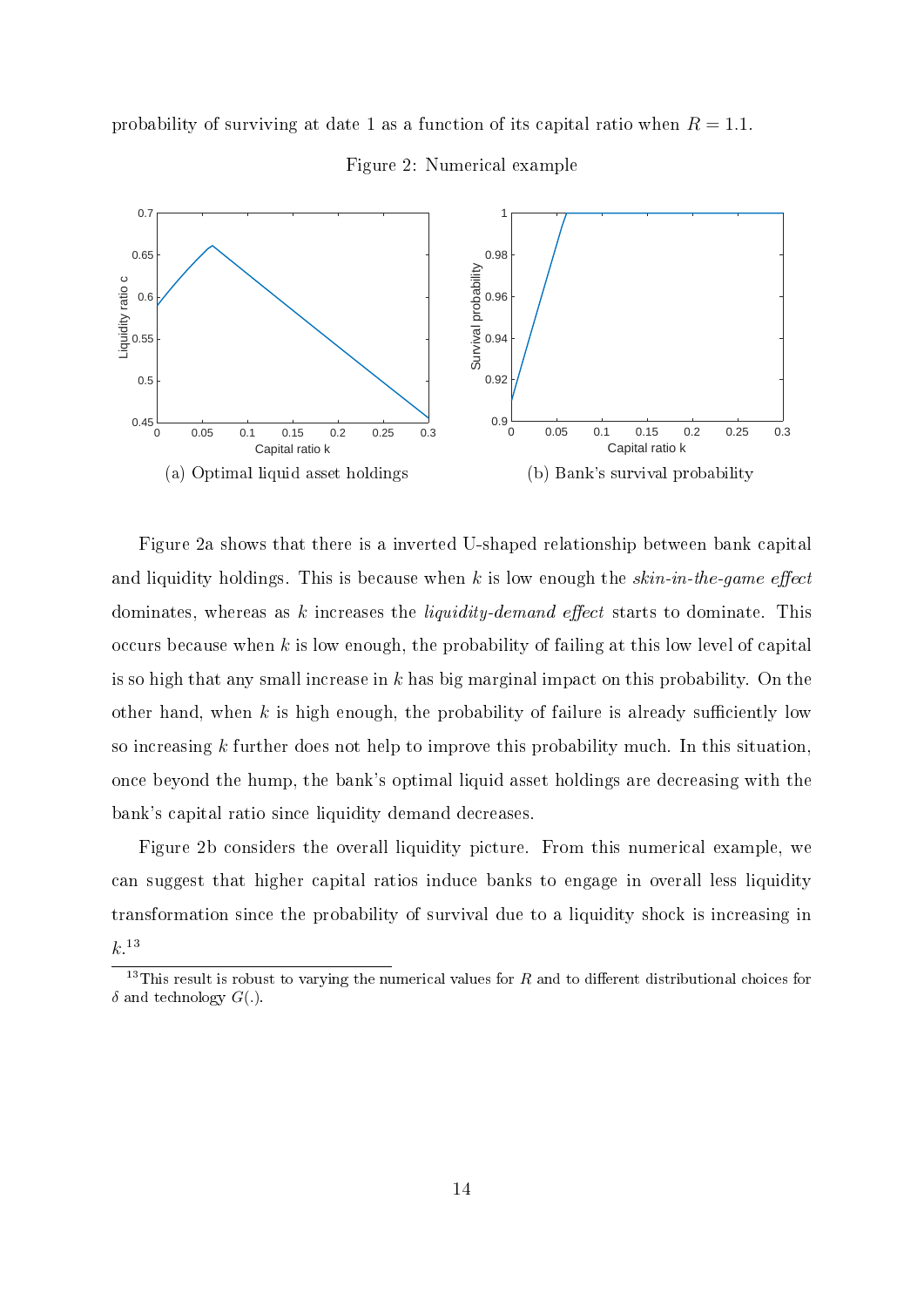## 4 Empirical strategy and results

#### 4.1 Background on UK regulatory regime

We use bank regulatory data from 1989 to 2013. The key feature throughout this period is that supervisors could impose a requirement in excess of the minimum capital requirement: the Individual Capital Guidance (ICG). A breach of this requirement would then trigger supervisory intervention. Crucially, the supervisor had discretion and could set these requirements at different levels for different banks and change them over time.

Of particular importance to our study is that these add-ons were not set as a function of liquidity risk, or even credit risk. As detailed in Francis and Osborne (2009) " $UK$ supervisors set ICG  $\left[ \ldots \right]$  based on firm-specific reviews and judgements about, among other things, evolving market conditions as well as the quality of risk management and banks' systems and controls. These triggers are reviewed every 18-36 months, which gives rise to considerable variations in capital adequacy ratios across firms and over time". Aiyar et al. (2014b) also show in their empirical analysis that changes in the ICG are not associated with past or future changes in the credit risk of loans.

#### 4.2 Data

#### 4.2.1 Bank balance sheet data

We use the historical regulatory database for the UK banking sector described in De-Ramon, Francis and Milonas (2017). The data is a confidential Bank of England database made from a collation of different reporting templates over three decades, at semi-annual frequency. It covers a period from 1989H2 to 2013H2 and is unbalanced, given that over the period some banks fail, others are bought and new entrants join the market (either new banks or foreign banks opening a subsidiary in the UK). The dataset has information on actual and required levels of capital at the group level (ICG) as well as information on bank balance sheets.

**Our sample.** Because our database is a collation of different reporting templates over three decades, we have to proceed with caution. To construct our sample, we follow Francis and Osborn (2012) and apply the following filtering criteria to the above dataset.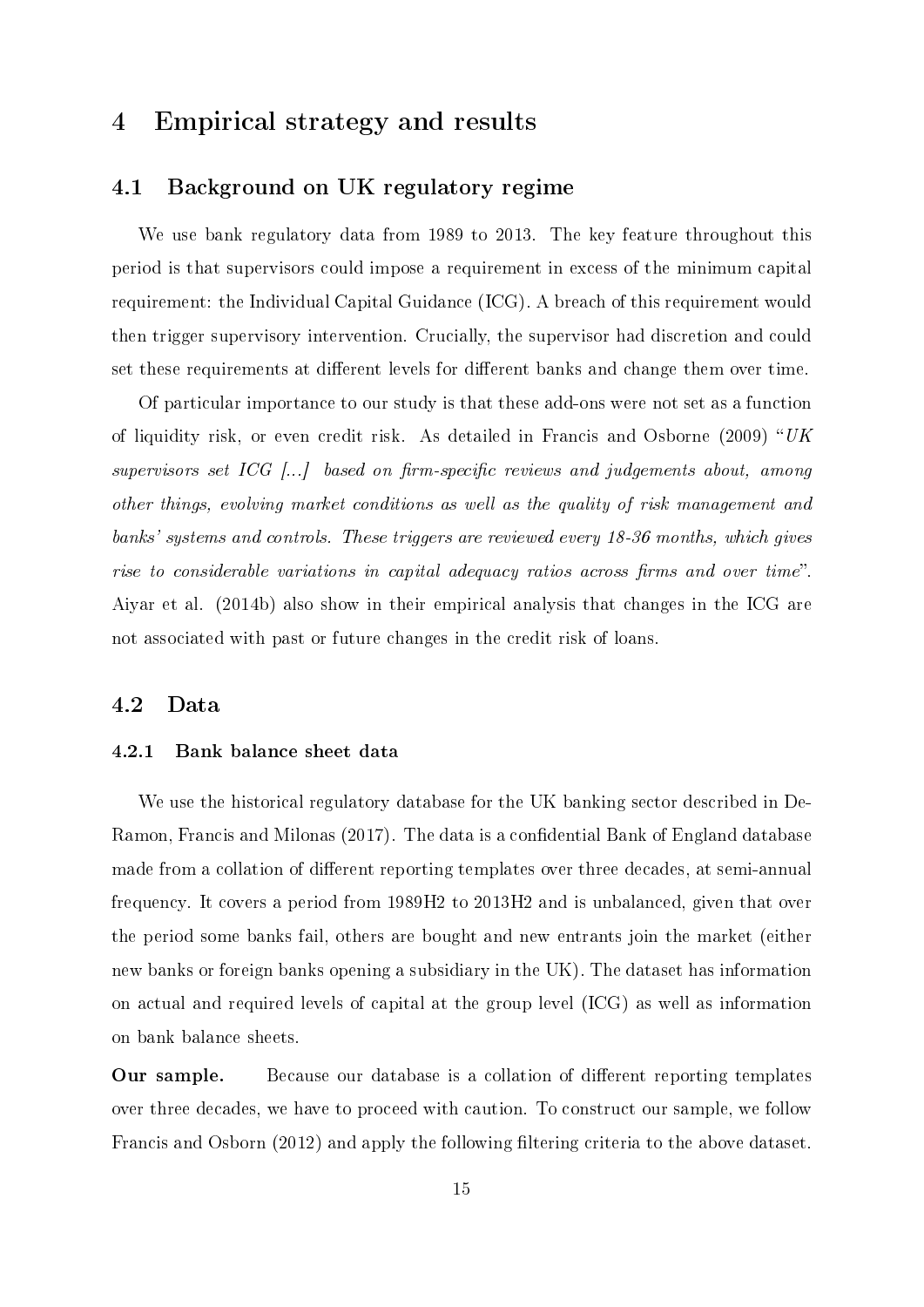Firstly, we adjust data for mergers and acquisitions  $(M&A)$  identified using Dealogic and information obtained on banks through their annual reporting. To capture material changes that are not encompassed in M&A activity, such as the purchase or divestiture of a business line, we create a new entity when assets falls or rise by more than 30% over 6 months.<sup>14</sup> Second, we drop observations when banks are missing key variables to build our liquidity measures (i.e. total assets, deposits, total capital) and when capital or loans increase or decrease by more than 50% over a half-year. Third, we drop outliers, such as banks with regulatory capital ratios above 50% or below 8%, liquid asset over total asset ratios above 100% or below 0, risk-weighted asset (RWA) densities (RWA over total assets) above 100%. Fourth, to make sure that changes in banks' capital are the result of the changes in the requirements imposed by supervisors, we track every single change in the requirement that is greater than or equal to 5bp of the banks' total risk-weighted assets as in Bahaj and Malherbe  $(2016)$ . Fifth, to minimise the influence of remaining extreme values, we winsorise our variables at the 1st and 99th percentile. Implementing all those data cleaning steps leads to a sample drop from 3440 data points to 2514.<sup>15</sup> Finally, we conduct the analysis at the highest UK consolidation level for each bank. We keep foreign subsidiaries as well as banks with loans or deposits below 10% of assets. Our final sample is an unbalanced panel composed of 154 banks, with a total of 2514 semi-annual observations.

Table 1 shows summary statistics for the banks in our sample. Our sample is composed of banks of various business models and size. We identified 500 changes in capital requirements in our sample.

Figure 3 illustrates the changes in bank capital requirements over time. There is heightened activity in the late 1990s and early 2000s which largely reflects efforts to improve consistency between different types of firms after the creation of the Financial Services Authority (FSA) in 1997. During and after the financial crisis, ICG has been used more frequently and more broadly, signalling a more pro-active supervisor.

<sup>&</sup>lt;sup>14</sup>We exclude banks that have a balance sheet smaller than £500 million, given that small investment banks can grow signicantly during 6 months based on the deals they can secure.

<sup>&</sup>lt;sup>15</sup>The loss of a third of our sample is mainly driven by dropping banks that are missing data required to calculate our liquidity measure and banks with total capital ratios above 50%. In both cases, only very small banks are dropped.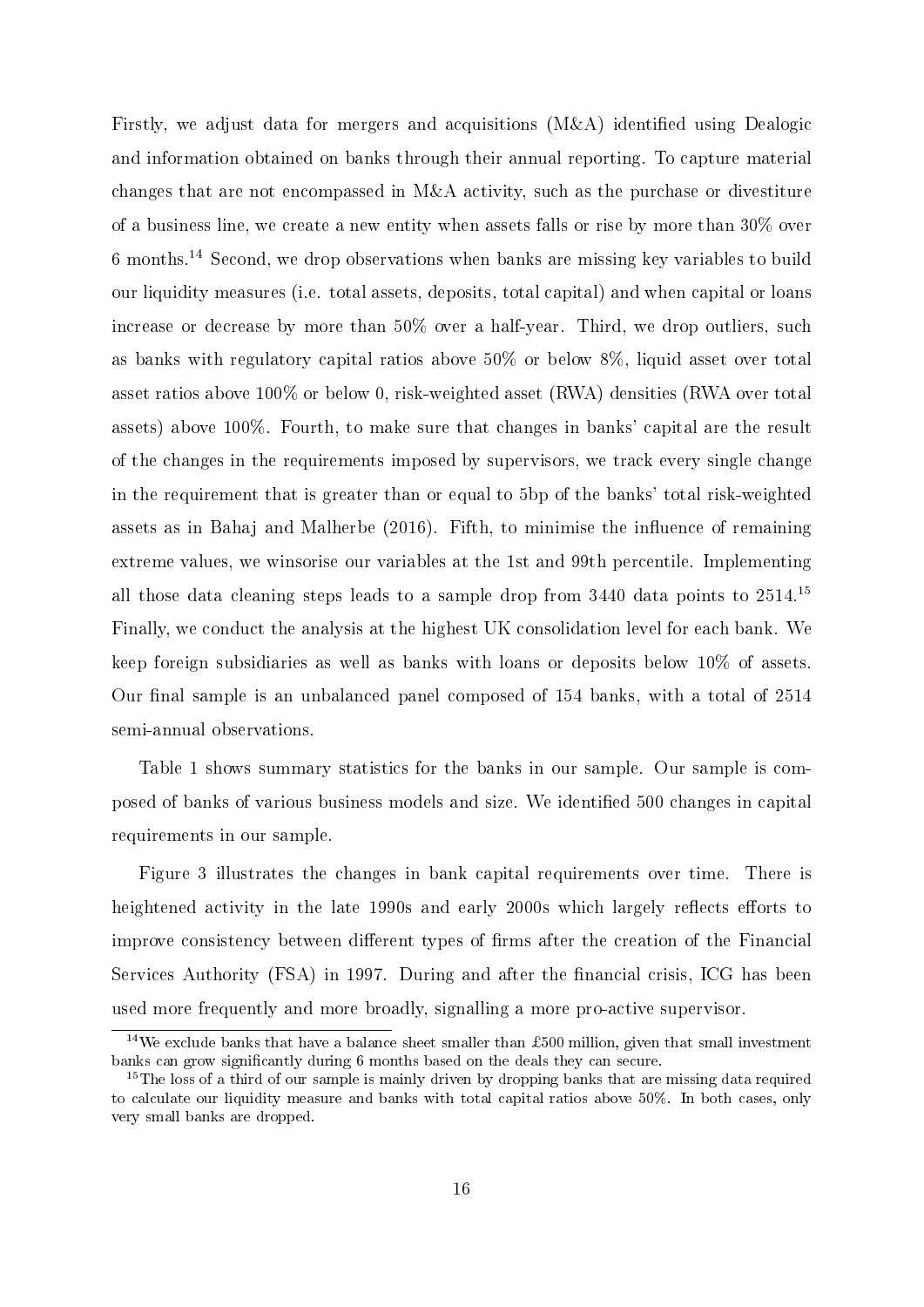|                                                                 | Observations | Mean     | Standard<br>deviation | Min            | Max       |
|-----------------------------------------------------------------|--------------|----------|-----------------------|----------------|-----------|
| Total assets (in million $\pounds$ )                            | 2,514        | 57,426   | 193,904               | 22.98          | 1,435,000 |
| Individual capital guidance (over RWA)                          | 2,514        | 0.111    | 0.0250                | 0.0800         | 0.193     |
| Actual regulatory capital (over RWA)                            | 2,514        | 0.184    | 0.0826                | 0.0918         | 0.474     |
| Changes in Individual capital guid-<br>ance (over RWA)          | 516          | 0.000891 | 0.0158                | $-0.0564$      | 0.111     |
| RWA density (RWA over total assets)                             | 2,514        | 0.551    | 0.203                 | 0.121          | 0.983     |
| Return on assets                                                | 2,514        | 0.00402  | 0.00877               | $-0.0249$      | 0.0454    |
| Net impairments over total loans                                | 2,409        | 0.00937  | 0.0222                | $-0.0146$      | 0.164     |
| liquid assets (broad) to total assets                           | 2,514        | 0.102    | 0.110                 | $\overline{0}$ | 0.634     |
| Derivatives (over total assets)                                 | 2,514        | 0.0184   | 0.0608                | $-0.00592$     | 0.675     |
| All loans (over total assets)                                   | 2,514        | 0.521    | 0.278                 | 0.000115       | 0.991     |
| Mortgages (over total assets)                                   | 2,514        | 0.201    | 0.278                 | 0              | 0.951     |
| Deposits (non-fin.) to total assets                             | 2,514        | 0.536    | 0.282                 | $\theta$       | 0.960     |
| Wholesale debt (over total assets)                              | 2,514        | 0.325    | 0.257                 | 0.00249        | 0.985     |
| Total off-balance sheet<br>commit-<br>ments (over total assets) | 2,514        | 0.102    | 0.131                 | $-0.0385$      | 0.851     |

Table 1: Summary statistics

Note: Data are an unbalanced panel of 154 UK bank with semi-annual observations between 1989H2 and 2013H2.



Figure 3: Bank-level capital requirement changes over time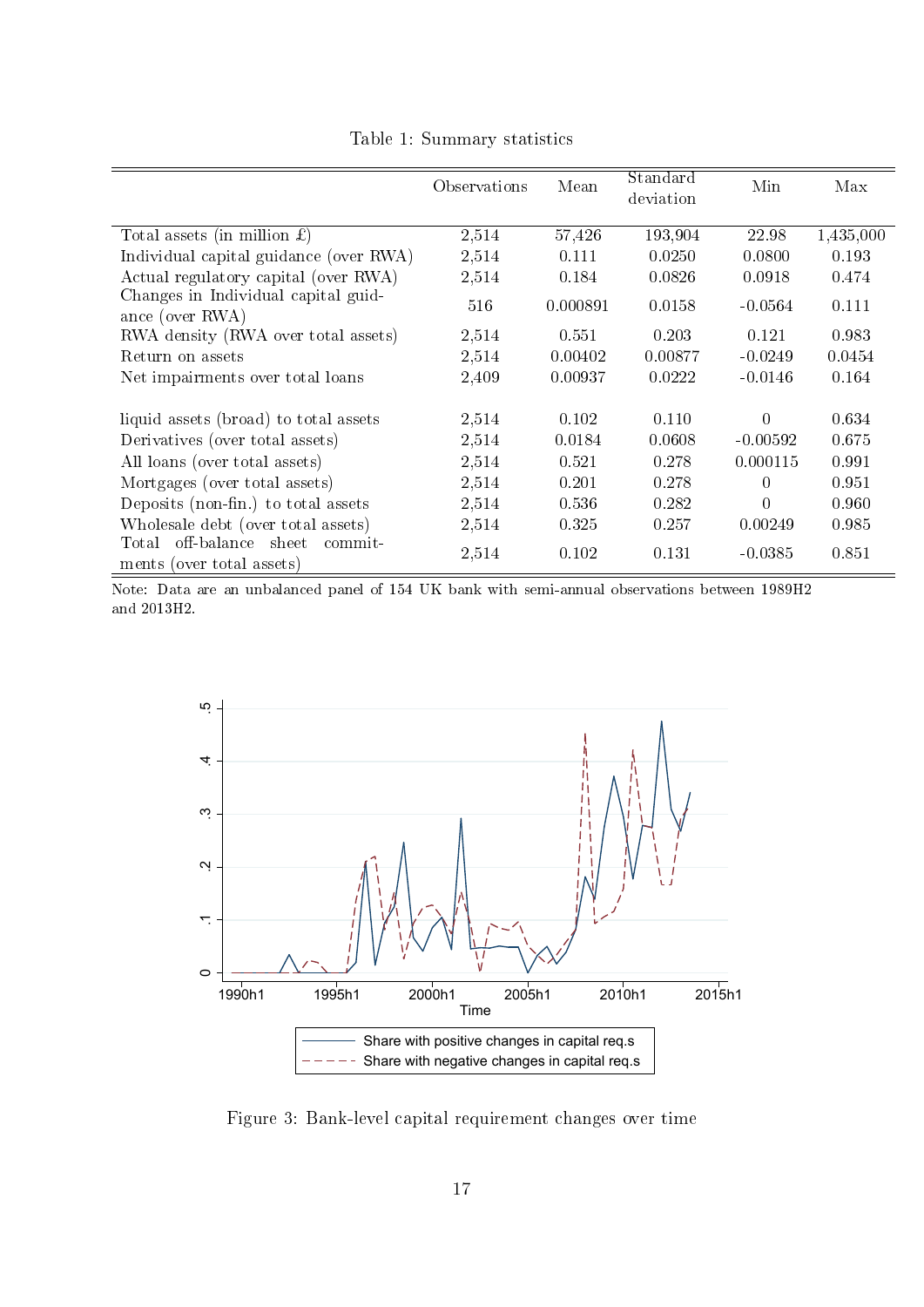#### 4.2.2 Measure of banks' capital

We exploit the exogeneity of changes in banks' capital requirements imposed by supervisors. We use these requirements as a measure of bank capital. A necessary condition for the validity of this measure is that banks' capital requirements need to affect bank behaviour, which in turn requires that regulatory capital requirements must continuously act as binding constraints on banks' capital ratio choices. Though, binding capital requirements should not be confused with banks always holding capital at the level of the minimum regulatory requirement. Rather, binding capital requirements merely imply that banks adjust their behaviour when the regulatory minimum capital ratio changes. In general, binding capital requirements are perfectly compatible with a voluntary capital buffer chosen to minimise the costs of breaching capital requirements.

For our sample of UK banks, there have been studies examining the extent to which changes in bank-specific capital requirements affect actual capital ratios. These studies find a substantial impact, and all conclude that capital requirements were binding on banks' capital ratio choices. For example, Aiyar et al. (2014c) consider the extent to which capital requirements were binding on bank behaviour, based on the co-movements between weighted capital ratios and weighted capital ratio requirements over time, with banks sorted into quartiles according to the buffer over minimum capital requirements that they maintain. For all four groups, the variation in minimum capital requirements were associated with substantial co-movement between minimum requirements and actual capital ratios. This confirmed previous conclusions of Alfon et al  $(2005)$ , Francis and Osborne (2009), and Bridges et al. (2014) that capital requirements are very often binding on the capital ratio choice for UK banks during this sample period. Figure 4 illustrates this finding in our dataset. We find a significant positive correlation between total capital and the ICG.

#### 4.2.3 Measure of liquidity transformation

We use a variant of the so-called 'liquidity creation' measure developed by Berger and Bouwman (2009), henceforth referred to as the BB liquidity index, as our measure for the extent of banks' liquidity transformation. Since this measure gauges the mismatch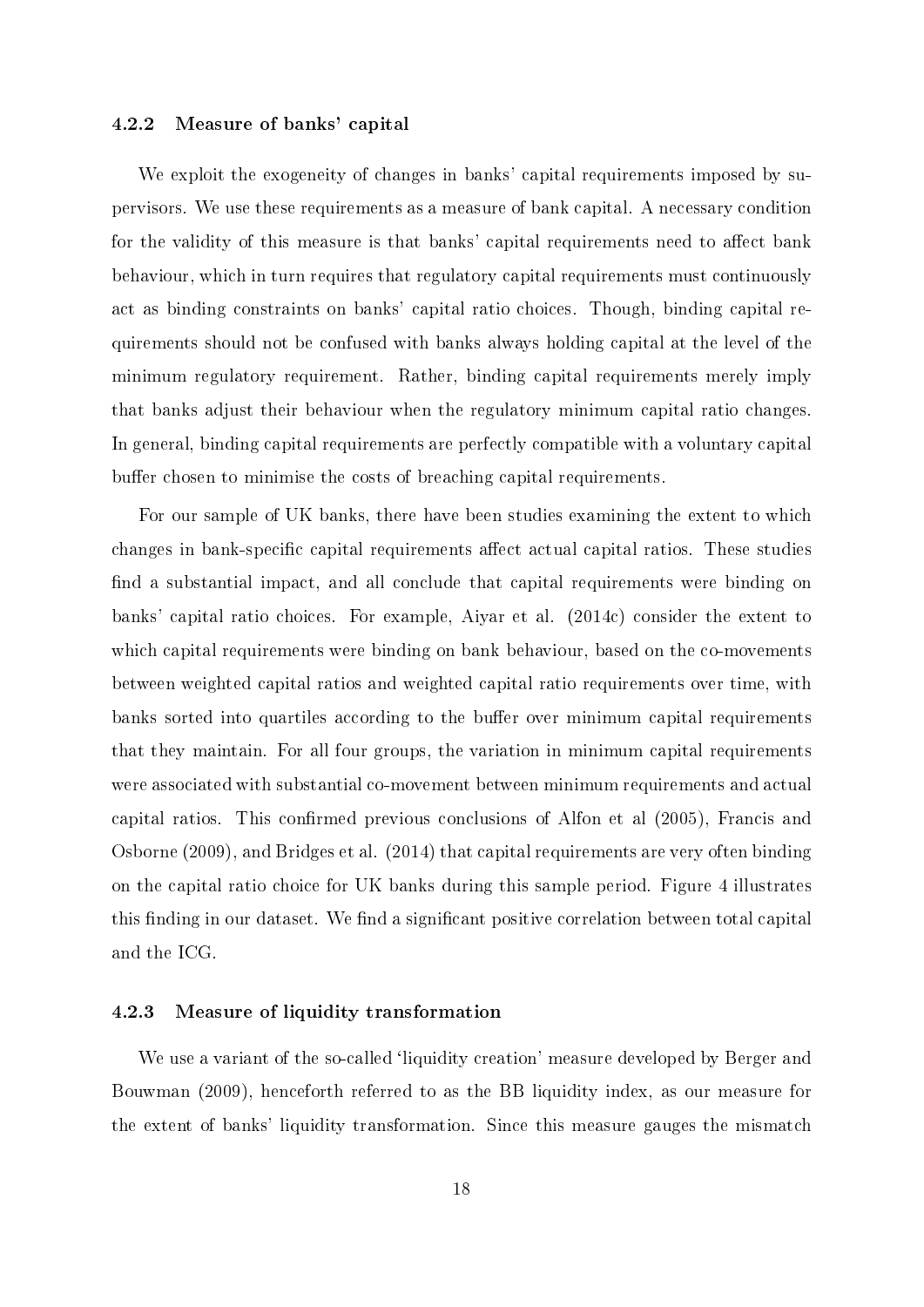

Figure 4: Evolution in actual and required capital ratios

between the liquidity of banks' assets and the liquidity of their liabilities, we believe that it is a better measure for liquidity transformation than measures that look only at the liquidity of either the asset side or liability side. We diverge slightly from Berger and Bouwman (2009) due to data limitations. In particular, we scale the measure to make it comparable between banks and make some changes to the treatment of off-balance-sheet commitments and guarantees. These adjustments are motivated by data limitations and are unlikely to have material impacts.<sup>16</sup>

Our liquidity transformation measure is defined as follows:

$$
BB \quad liquidity \quad index = \frac{\sum_{i}notional value_{i} \times weight_{i}}{asserts + offBScommitments \& guarantees}
$$
 (8)

where the weights are determined by the classification scheme specified in Table 2. The higher the index is, the more liquidity transformation undertaken by banks.

Berger and Bouwman (2009) classify assets and liabilities into different liquidity buckets based on, for the liability side, the ease, cost and time for banks to meet creditors'

 $16$ We control for the treatment of off-balance sheet commitments by also using for robustness a variation of our main measure with the exclusion of off-balance sheet commitments (see Table 7). It does not change our main result.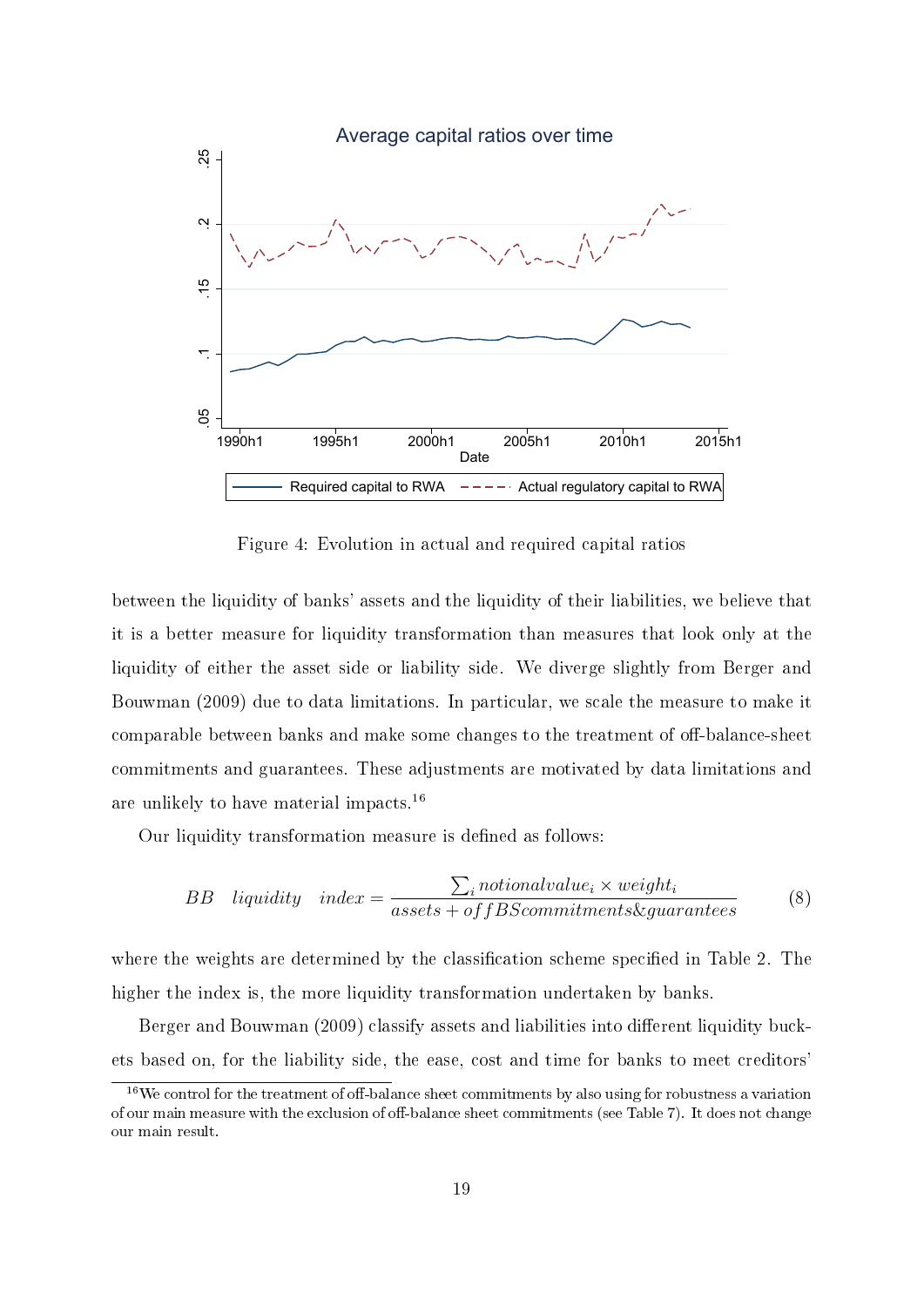demand, and, for the asset side, the ease, cost and time to obtain liquid funds. For example, wholesale funding is considered a liquid liability since creditors can choose not to roll over without much cost or time. Alternatively, capital is an illiquid liability since it is nearly impossible for a shareholder to ask the bank to buy back its shares. Loans are considered illiquid since they are difficult to sell on a secondary market, whereas gilts are liquid assets as there exists a large and liquid secondary market for them.

Banks' liquidity transformation is naturally higher if they finance illiquid assets with liquid liabilities as compared to the case in which illiquid assets are funded by semi-liquid liabilities or illiquid liabilities. Consider, for example, two banks. One bank invests in £1000 of loans (an illiquid asset) using £1000 of deposits (a liquid liability), while the other bank invests in liquid assets with illiquid liabilities. Clearly, the first bank is engaging in a much higher level of liquidity transformation than the second bank, which is reflected in their BB liquidity index. Using Formula (8) and the weighting system set out in Table 2, we see that the BB liquidity index of the first bank is equal to 1 while the second bank's index is equal  $-1$ . A 'classic' bank with £100 of capital, £900 of deposits as liabilities, £100 of Gilts and £900 of loans as assets, would have a BB liquidity index equal to  $\frac{-0.5*100+0.5*900+(-0.5)*100+0.5*900}{1000} = 0.8$ . In our sample, as shown in Figure 5, the liquidity index is centred around a mean of 0.5 with a minimum of 0.15 and a maximum of 0.82.

#### 4.3 Econometric methodology

#### 4.3.1 Specification

Using bank-level data, our main regression is:

$$
LiqMeasure_{i,t} = \beta_1 + \beta_2 \ CapRegMeasure_{i,t} + \beta_3 \ controls_{i,t-1} + u_i + time_t + \epsilon_{i,t} \quad (9)
$$

where i represents a bank and t is the time-period. LiqMeasure is our measure of liquidity transformation - the BB liquidity index - and  $CapReqMeasure$  is our measure of capital requirements expressed as a required percentage of capital over total regulatory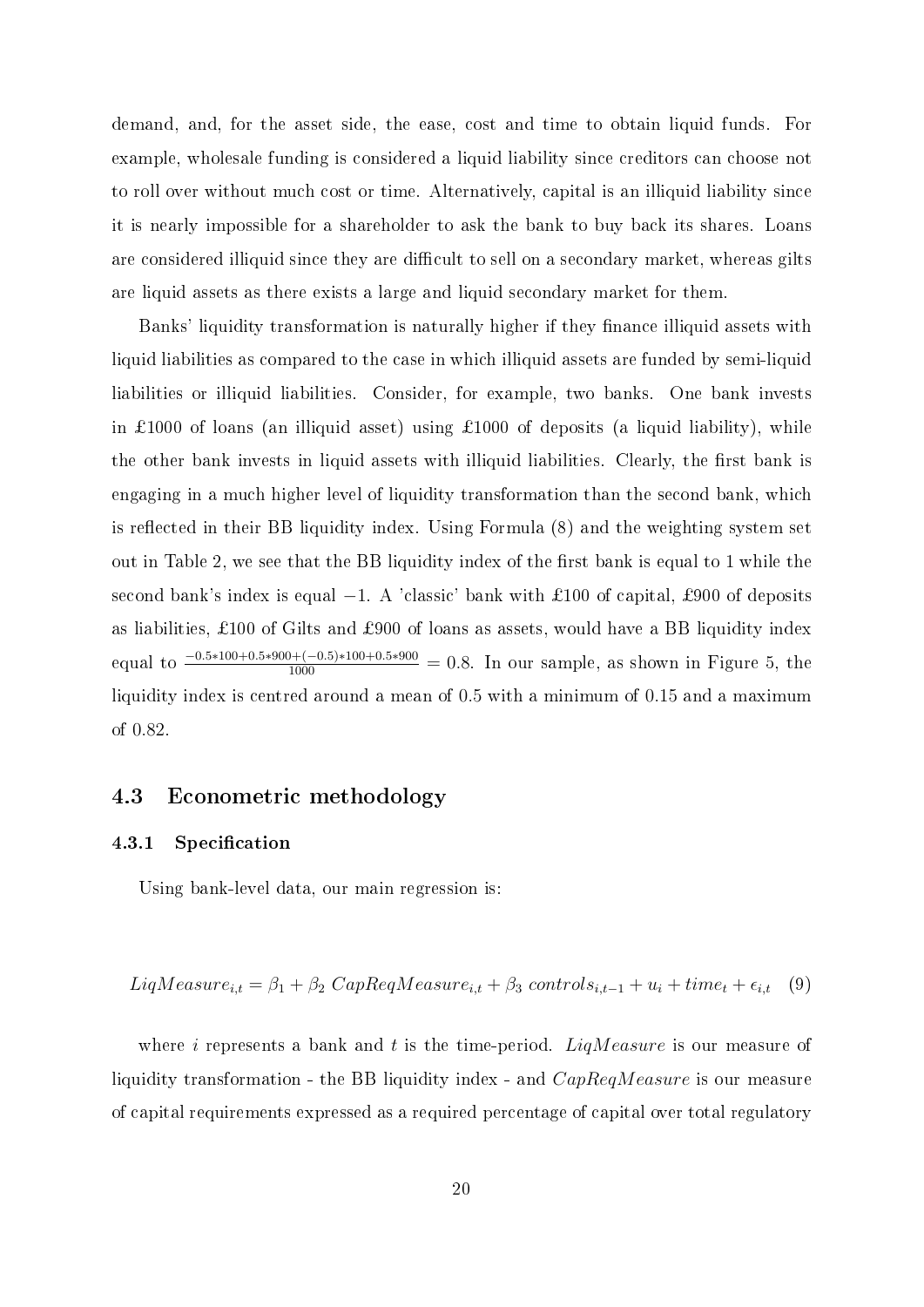|                       | <b>Assets</b>      |                               |
|-----------------------|--------------------|-------------------------------|
| Illiquid assets       | Semi-liquid assets | Liquid assets                 |
| $(w = 0.5)$           | $(w = 0)$          | $(w = -0.5)$                  |
| Loans except          | All other assets   | Liquid assets                 |
| residential mortgages |                    |                               |
|                       | Liabilities        |                               |
|                       | plus equity        |                               |
| Liquid liabilities    | Semi-liquid        | Illiquid liabilities          |
| $(w = 0.5)$           | liabilities        | and equity                    |
|                       | $(w = 0)$          | $(w=0.5)$                     |
| All liabilities       |                    | All capital                   |
| except capital        |                    | (regulatory and non-eligible) |
|                       | Off-balance sheet  |                               |
|                       | commitments and    |                               |
|                       | guarantees         |                               |
| All off-balance sheet |                    |                               |
| commitments and       |                    |                               |
| guarantees            |                    |                               |
| $(w=0.5)$             |                    |                               |

Table 2: Liquidity index

Notes: This table shows the classification of assets and liabilities into different liquidity buckets together with their corresponding liquidity weights. Liquid assets includes high quality liquid assets (cash and balances at central banks, gilts, treasury bills and other highly liquid bills) as well as credit to other financial institutions, debt securities, and equity shares. All off-balance sheet commitments and guarantees includes direct credit substitutes, transaction and trade-related contingents, sale and repurchase agreements, asset sales with recourse, forward asset purchases, forward deposits placed, uncalled party-paid shares and securities, NIFs and RUFs, endorsements of bills, and other commitments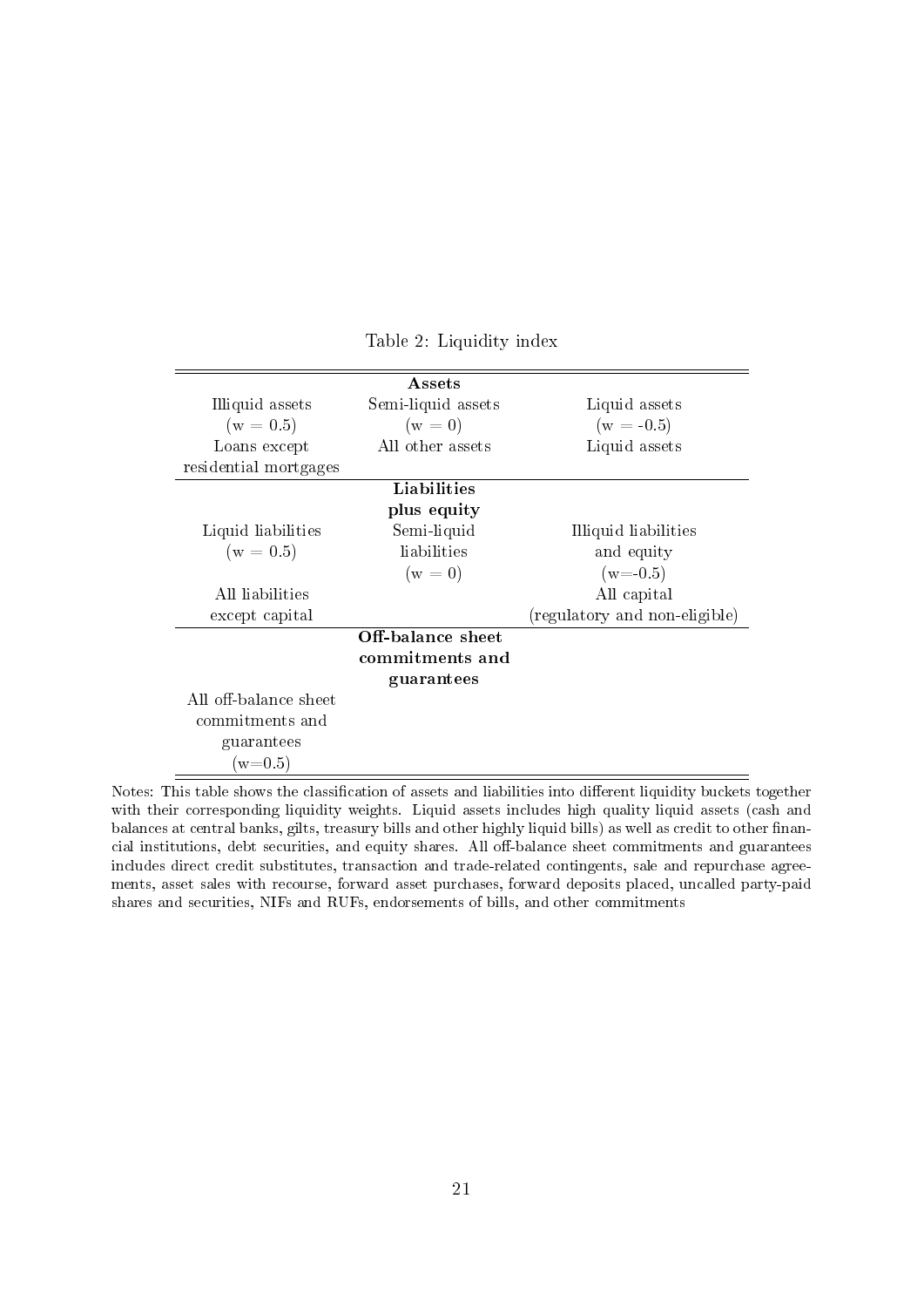

Figure 5: Distribution of the BB liquidity index

RWAs. Based on the literature, we add a set of bank level variables (controls) to control for bank specific characteristics: the log of total assets, return on assets, impairments over total loans, RWA density, $^{17}$  and the liquidity regime they are subjected to. Controls are lagged by one period to reduce potential endogeneity problems. We estimate the model using fixed effects at the bank level to account for average differences over time across banks that are not captured by other exogenous variables, such as business models, and to reduce correlation across error terms. Time fixed effects are also used to control for the macro environment and for average differences in our liquidity measure across years. All regressions are estimated using robust standard errors, clustered at the bank level. Finally,  $\epsilon$  is an error term (which might be non-independent between observations).

Control for liquidity regimes. In the period we study, UK banks were also subject to some liquidity requirements as detailed in Appendix A.3. Until 2010, there were three liquidity regimes: the Sterling Stock for the 17 largest firms, the Building society regime for building societies, and the Mismatch regime for all other firms, including subsidiaries of foreign banks. After 2010, the FSA replaced these three liquidity regimes with a

 $17$ These four variables are not strongly correlated, thus the inclusion of the four should not create any collinerity problems.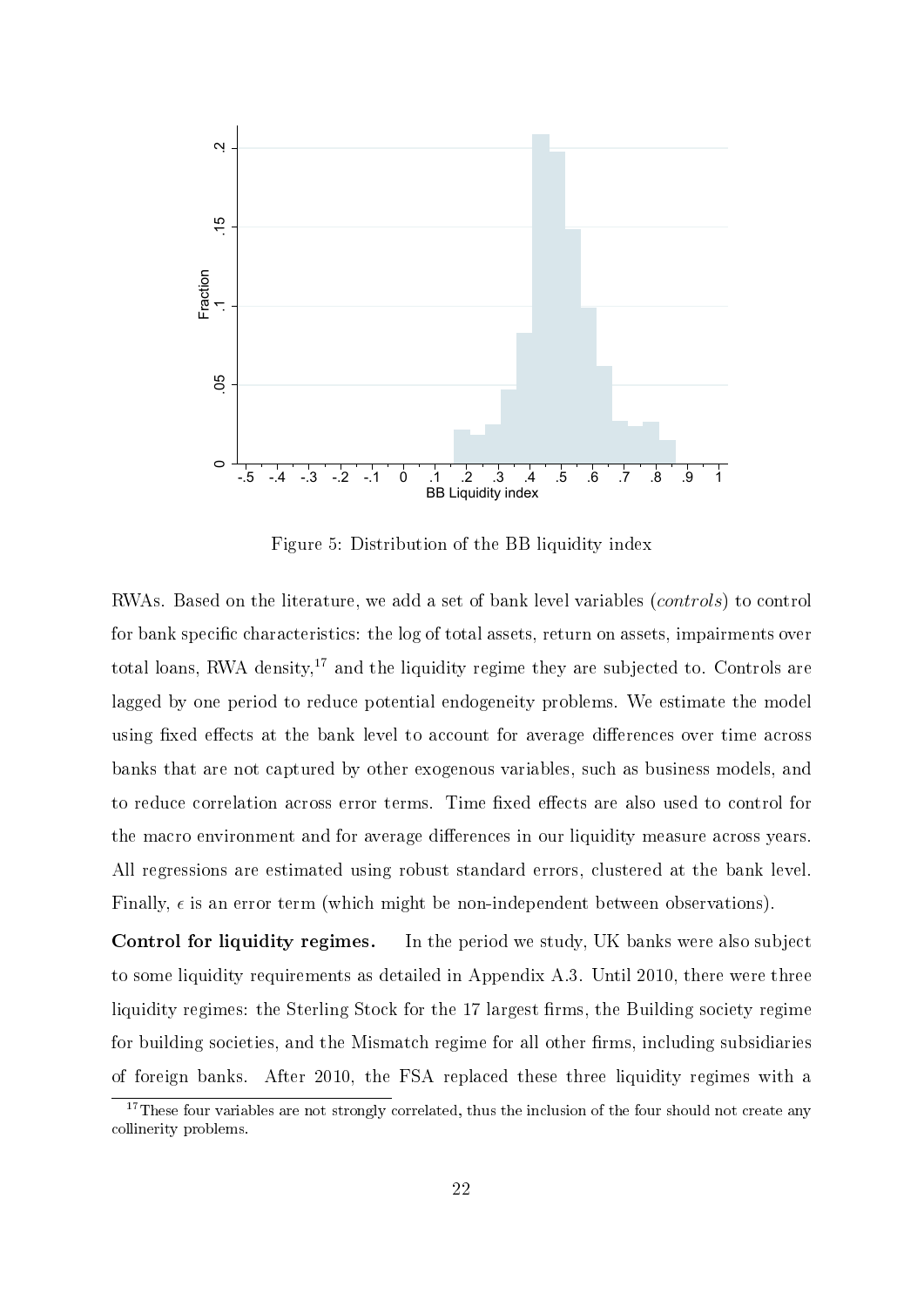single one, covering all banks (with some exemptions, see Banerjee and Mio, 2017): the Individual Liquid Guidance. We attempt to control for any impact of these regimes on banks' liquidity decisions by including dummies for past liquidity regimes in our regression equation.

#### 4.3.2 Identification

In practice, bank capital and liquidity are to some extent jointly determined. To mitigate this potential endogeneity problem and establish causality, we exploit a specific feature of the UK regulatory regime as described in Section 4.1. Of course, changes in a bank's individual capital requirements were not literally random, but the key condition for a causal interpretation to be valid in our analysis is that these changes in capital requirements imposed by regulators were not driven by changes in banks' liquidity profiles. There are indeed many reasons to believe that banks' liquidity positions were not taken into account in setting these requirements in the period we study.

First, as described in Turner et al. (2009), before the financial crisis, the supervisory approach of the FSA, the previous U.K. regulator, involved more focus on organisational structures, systems and reporting procedures than overall risks in business models. The underlying reason for this focus was the philosophy that the primary responsibility for managing risk lay with the senior management and the boards of individual firms who were better placed to assess business model risk than bank regulators. Regulators would thus focus on making sure that appropriate systems, procedures and skilled people were in place. Bahaj and Malherbe (2017) were able to track some of the confidential letters sent by supervisors to banks notifying them of their new capital guidance, and were able to interview some of the supervisors in charge at that time. They found that supervisors when setting bank capital guidance were: "focused on bank internal processes rather than the strength of their balance sheet".

Second, both FSA reports on the supervision of Northern Rock and on the failure of the Royal Bank of Scotland noted that before the financial crisis, strikingly insufficient weight was given by the FSA to the liquidity profile of banks. For example, Paragraph 164 of the FSA Board Report on the failure of the Royal Bank of Scotland states:<sup>18</sup>

<sup>18</sup>The report can be found here: https://www.fca.org.uk/publication/corporate/fsa-rbs.pdf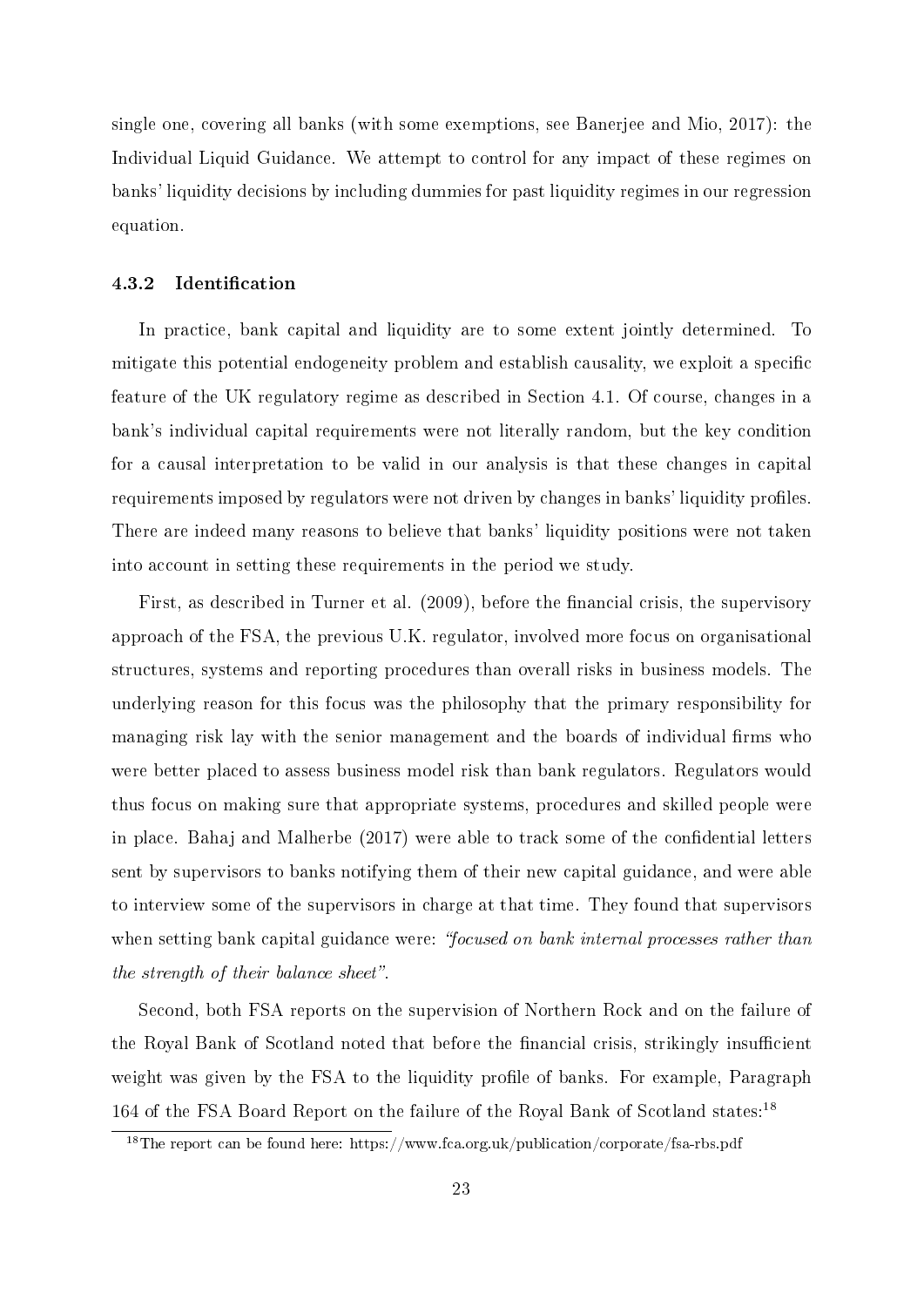'The Supervision Team commented to the Review Team that analysis of liquidity returns was not a focus of its supervision during the Review Period<sup>19</sup> due, in part, to the limitations of SLR | Sterling Stock Liquidity Ratio]. This was consistent with the findings of The Northern Rock Report which stated that "the analysis by supervisors of regulatory returns, including for liquidity, was consciously de-prioritised...

Following the crisis, in response to the lessons learned, the FSA made reforms to increase the attention given to the liquidity profile. However liquidity risk was taken into account by changes in liquidity requirements, not capital requirements.<sup>20</sup> Paragraph 200 of the same report highlights that in response to the Turner Review's recommendations on fundamental reforms to the regulation and supervision of liquidity, "the FSA  $\ldots$  introduced a radically changed liquidity regime, enforced via a more intensive supervisory framework for liquidity" (Turner, 2009). We argue that after the crisis, individual capital requirements were still rather exogenous to liquidity risks since a whole new liquidity requirement regime was set-up to deal with this risk.

#### 4.4 Empirical results

#### 4.4.1 Inverted U-shaped relation between capital and liquid holdings

One of the predictions of our theoretical model that we can take to the data is the inverted U-shaped relationship between banks' liquid assets holdings and their capital. To test this, we use our measure of capital requirements (i.e. the ICG) over total assets<sup>21</sup> and the three following measures of liquid holdings:

- Narrow liquidity: composed only of high quality liquid assets (HQLA), i.e. cash, central bank reserves and some marketable securities and government bonds.
- Broad liquidity: composed of narrow and less liquid assets (up to level 2B assets in CRDIV, i.e. some covered bonds, corporate debt securities, corporate bonds and

<sup>&</sup>lt;sup>19</sup>The Review Period for RBS failure was from the beginning of 2005 to October 2008

 $20$ See Appendix A.3 for a summary of past liquidity regime in the UK

 $^{21}$ We employ total assets here instead of RWAs to reflect the fact that in the model, all assets have a weight of one, meaning that the model's predictions are in leverage ratio space. The leverage requirement was not an explicit regulatory requirement. Most ICGs were set as a percentage of RWAs, or sometimes as a raw quantity.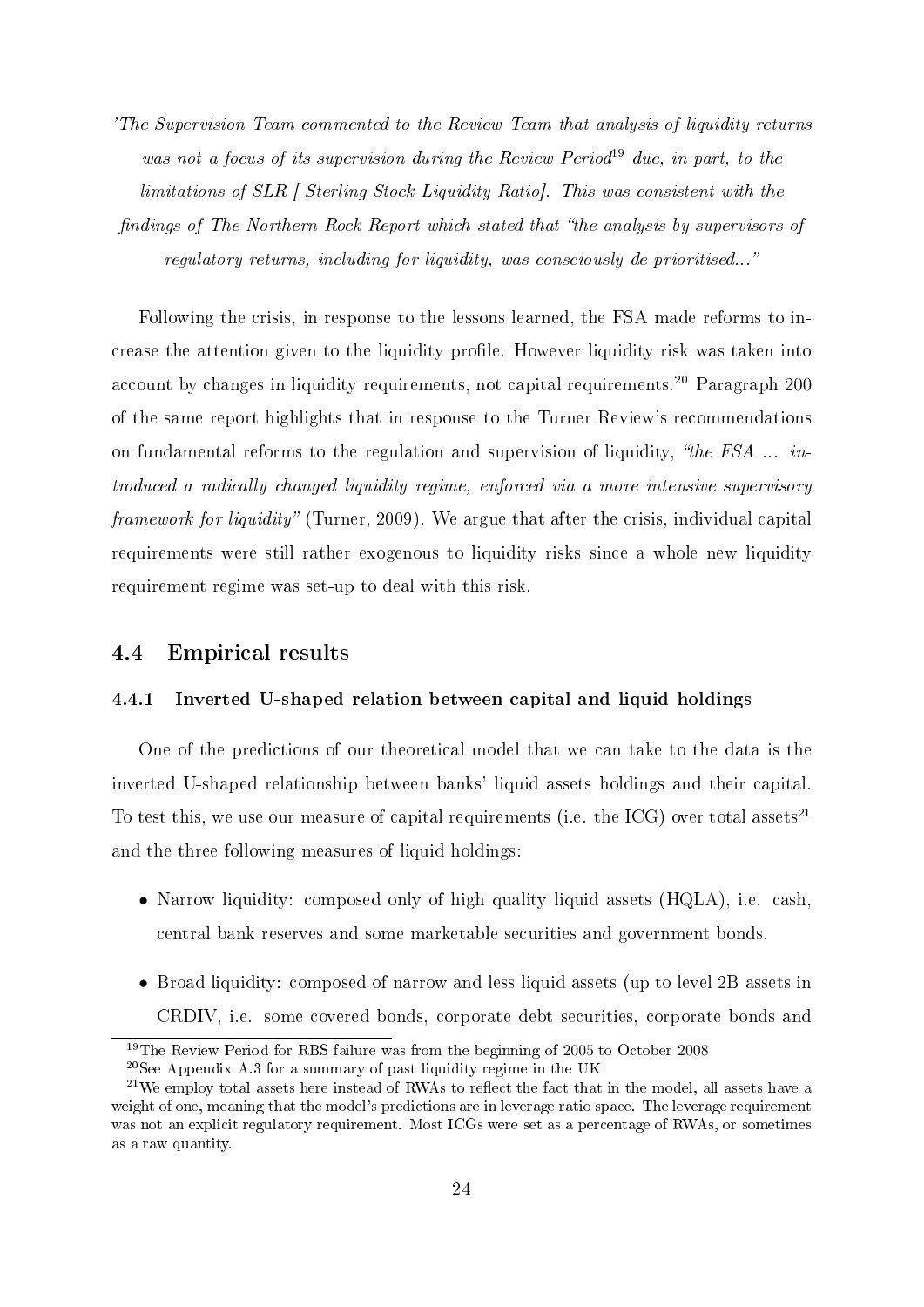some residential mortgage backed securities.)

• Liquid assets: based on assets classified as liquid in the BB liquidity index.

In Table 3 we find a negative and statistically significant coefficient for the squared term of the capital requirement indicating an inverted U-shaped relationship with the three measures of liquidity. To find the turning point, we take the derivative of our regressions equations.<sup>22</sup> We plot the derivatives of our three specifications in appendix A.4. The turning point of the three estimations is situated around a leverage ratio of 10%.

This result seems to confirm the predictions of our model. It implies that banks with an implicit leverage ratio requirement above 10% tend to reduce their liquid assets holding for each increase of their implicit leverage ratio requirement. We observe that those banks have riskier assets (the average RWA is 86% compared to 55% for our total sample), they seem to have less deposits (34% instead of 54%), and a bit more wholesale debt (38% instead of 32%).

Given that the threshold we identified is rather high compared to the current leverage ratio requirement (at 3%) and actual banks' leverage ratios (on average around 4-5% for large UK banks), most of the UK banking system is not in this area where they would reduce their liquid assets after an increase in capital. We find that only  $10\%$  of our observations, and 27 banks that are quite small<sup>23</sup> have a leverage ratio above  $10\%$ .

#### 4.4.2 Bank capital and liquidity transformation

Our main regression results on the link between banks' capitalisation and the extent in which they engage in liquidity transformation are presented in Table 4. In the first column we find that higher capital ratios induce banks to reduce their liquidity transformation. This is in line with the literature. To interpret the magnitude of the coefficient, it is important to remember that our measure of capital is in percentage terms while our liquidity index is scaled between  $-1$  and 1. Based on Equation  $(8)$  and the first column

<sup>&</sup>lt;sup>22</sup>We include a square term for capital in equation 9:  $LiqMeasure_{i,t} = \beta_1 + \beta_2\ CapRegMeasure_{i,t} +$  $\gamma\ CapRegMeasure^2_{i,t}+\beta_3\ controls_{i,t-1}+u_i+time_t+\epsilon_{i,t},$  so the derivative is:  $\beta_2+2$   $\gamma\ CapRegMeasure$ 

<sup>&</sup>lt;sup>23</sup>The largest being three times smaller than the average size bank for the whole sample.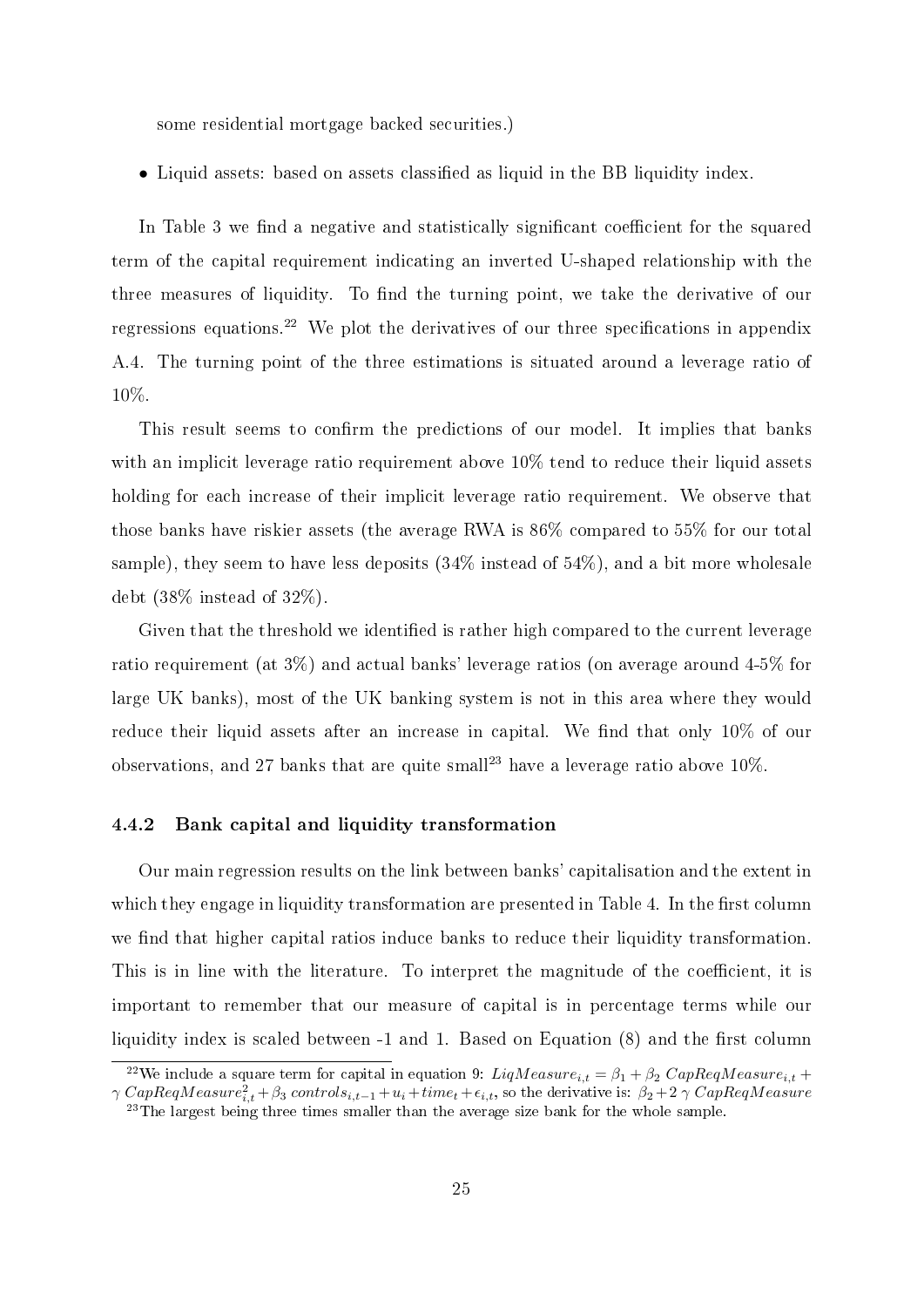|                                        | $\left( 1\right)$  | (2)          | (3)        |
|----------------------------------------|--------------------|--------------|------------|
| VARIABLES                              | Liquid assets (BB) | <b>Broad</b> | Narrow     |
|                                        |                    |              |            |
| Capital req. (to total assets)         | $2.343*$           | $2.668**$    | $1.212**$  |
|                                        | (1.210)            | (1.172)      | (0.474)    |
| Capital req. squared (to total assets) | $-11.86**$         | $-13.63**$   | $-6.205**$ |
|                                        | (5.489)            | (5.430)      | (2.438)    |
| RWA density (lagged)                   | $-0.0691$          | $-0.0799$    | $-0.0335$  |
|                                        | (0.0648)           | (0.0684)     | (0.0263)   |
| ROA (lagged)                           | $-0.294$           | $-0.312$     | $-0.299$   |
|                                        | (0.309)            | (0.321)      | (0.203)    |
| Impairment scaled (lagged)             | $-0.262**$         | $-0.369***$  | $-0.0593$  |
|                                        | (0.114)            | (0.142)      | (0.0658)   |
| Total assets (lagged and log)          | 0.0246             | 0.0240       | $-0.00727$ |
|                                        | (0.0185)           | (0.0194)     | (0.00912)  |
| Constant                               | $-0.120$           | $-0.138$     | 0.0832     |
|                                        | (0.168)            | (0.178)      | (0.0777)   |
|                                        |                    |              |            |
| Methodology                            | FE                 | FE           | FE         |
| Liquidity regimes                      | <b>YES</b>         | <b>YES</b>   | <b>YES</b> |
| Observations                           | 1,984              | 1,984        | 1,984      |
| Adj. R2                                | 0.759              | 0.726        | 0.751      |
| Adj. R2 within                         | 0.0466             | 0.0746       | 0.0715     |
| <b>Banks</b><br>als als.               | 154                | 154          | 154        |

Table 3: Relation between liquid asset holdings and capital

\*\*\* p<0.01, \*\* p<0.05, \* p<0.1

Note: This table shows our regression results for the inverted U-shaped relationship between banks' liquid assets holdings and their capital. In column  $(1)$ , we use assets classified as liquid in the BB liquidity index as the measure of the banks' liquid asset holdings. Column (2) shows the regression results when we use a broad measure of liquid assets that is composed of high quality liquid assets (HQLA) and less liquid assets (up to level 2B assets in CRD IV). Column (3) displays the regression results when only HQLA is counted as liquid assets. The main regressor is our measure of capital requirement (ICG) over total assets.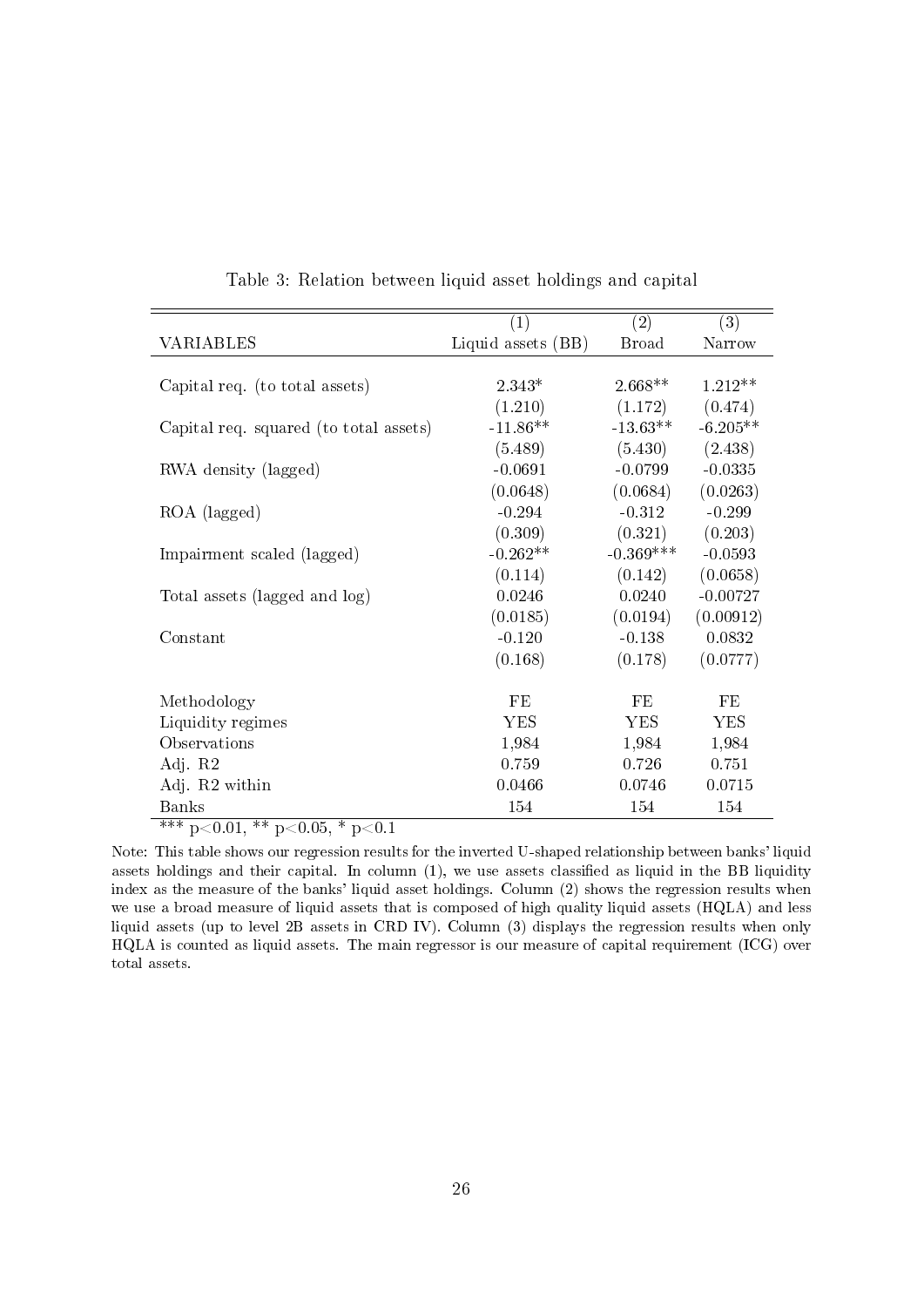in Table 4, we find that an increase of  $1\%$  in the risk-weighted capital requirement will induce a decrease of 1.046% in our liquidity index.

To adjust their risk-weighted capital ratio, banks can shift their portfolio towards assets with a lower risk-weight. Those assets, for example government bonds, are also more liquid. To control for this portfolio rebalancing we include the RWA density - i.e. RWA over total assets - in the regression reported in the second column. The coefficient on the RWA density is positive and significant. When banks have a riskier portfolion (as measured by greater risk-weights), they engage in more liquidity transformation. The magnitude of the coefficient of our capital requirement variable is reduced a little, but stays significant, implying that the capital requirement has an effect on liquidity transformation beyond portfolio rebalancing towards assets with lower risk-weights, but also through the increased amount of capital. This is in line with the *skin-in-the-game effect* described in the theoretical model. Finally, in the last three columns of Table 4, we explore the long term effect of the capital guidance. We find that, up to the third lag  $(ie. 1.5 \text{ year})$  the effect is rather persistent and tend to increase.

#### 4.4.3 Banks' balance sheet adjustments

Our main result suggests that an increase in the level of capital induces banks to engage in less liquidity transformation. To understand what adjustments banks make to reduce the extent of their liquidity transformation, we examine in Table 5 the relationship between banks' capital requirements and the different components of their balance sheet. To do so, we adapt our main regression specification given in equation 9 and replace the dependent variables by the six main unweighted components of the BB liquidity index: liquid assets, semi-liquid assets, illiquid assets, deposits, wholesale funding and off-balance sheet. These variables are measured as ratios over total assets.

The first observation is that banks only adjust through the asset side. The share of bank assets held in the form of liquid assets increases, while illiquid assets have a negative and significant coefficient. This suggests that following an increase in capital requirements, banks adjust their liquidity transformation by rebalancing their portfolio towards more liquid assets (e.g. cash or gilts) perhaps, as suggested in Francis and Osborne (2012), by not renewing some of of their loans.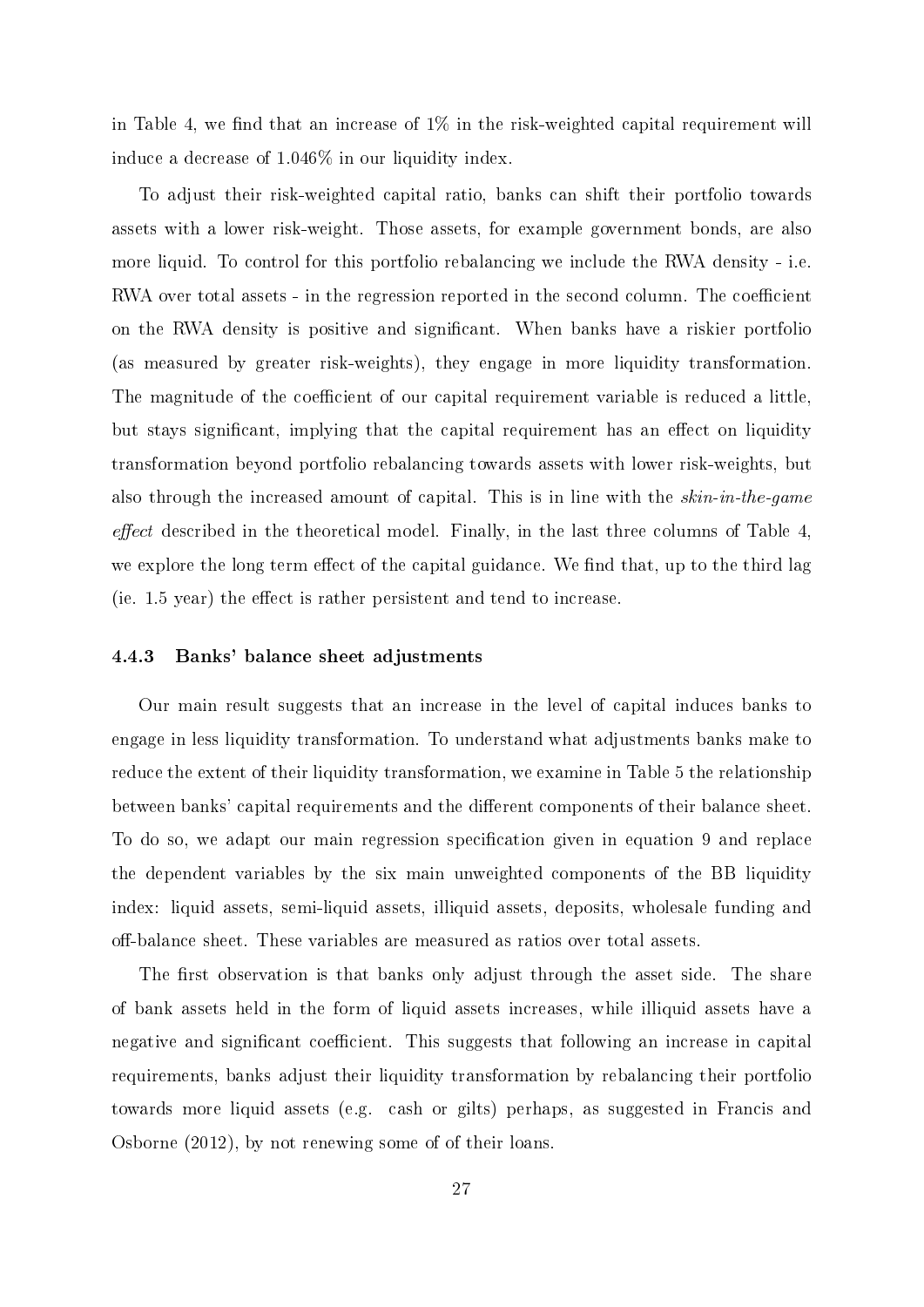|  |  |  | Table 4: Main results |
|--|--|--|-----------------------|
|--|--|--|-----------------------|

|                      | (1)         | (2)        | (3)        | (4)        | (5)        |
|----------------------|-------------|------------|------------|------------|------------|
| VARIABLES            |             |            |            |            |            |
|                      |             |            |            |            |            |
| Capital req $_t$     | $-1.046***$ | $-0.804**$ |            |            |            |
|                      | (0.306)     | (0.336)    |            |            |            |
| Capital req. $t-1$   |             |            | $-0.879**$ |            |            |
|                      |             |            | (0.378)    |            |            |
| Capital req. $t-2$   |             |            |            | $-0.947**$ |            |
|                      |             |            |            | (0.363)    |            |
| Capital req $_{t-3}$ |             |            |            |            | $-1.010**$ |
|                      |             |            |            |            | (0.387)    |
| RWA density          |             | $0.177***$ | $0.163***$ | $0.128**$  | $0.0930*$  |
|                      |             | (0.0509)   | (0.0510)   | (0.0496)   | (0.0522)   |
| <b>ROA</b>           | $-0.0446$   | $-0.134$   | $-0.219$   | $-0.342$   | $-0.221$   |
|                      | (0.241)     | (0.253)    | (0.312)    | (0.316)    | (0.467)    |
| Impairment scaled    | $0.233**$   | $0.198**$  | 0.0814     | 0.0267     | 0.0301     |
|                      | (0.0964)    | (0.0900)   | (0.101)    | (0.123)    | (0.129)    |
| Total assets (log)   | 0.00442     | 0.0178     | 0.0127     | 0.00575    | $-0.00679$ |
|                      | (0.0134)    | (0.0129)   | (0.0125)   | (0.0133)   | (0.0168)   |
| Constant             | $0.575***$  | $0.345***$ | $0.405***$ | $0.491***$ | $0.623***$ |
|                      | (0.110)     | (0.116)    | (0.111)    | (0.117)    | (0.147)    |
|                      |             |            |            |            |            |
| Methodology          | FE          | $\rm FE$   | FE         | FE         | $\rm FE$   |
| Liquidity regimes    | <b>YES</b>  | <b>YES</b> | <b>YES</b> | <b>YES</b> | <b>YES</b> |
| Observations         | 2,000       | 2,000      | 1,736      | 1,598      | 1,471      |
| Adj R2               | 0.860       | 0.869      | 0.875      | 0.872      | 0.863      |
| Adj. R2 within       | 0.0701      | 0.130      | 0.121      | 0.0991     | 0.0787     |
| <b>Banks</b>         | 154         | 154        | 134        | 123        | 113        |

Robust standard errors in parentheses

\*\*\* p<0.01, \*\* p<0.05, \* p<0.1

Note: This table shows our regression results on the link between banks' capitalisation and their liquidity transformation. The dependent variable is our measure of capital requirements. The main regressor is our measure of capital requirements expressed as a required percentage of capital over total regulatory RWAs. The regression specification is given in Equation (9). All control variables have one extra lag compare to our capital measure. For example, when our capital measure is lagged twice, the control variable ROA is lagged three time.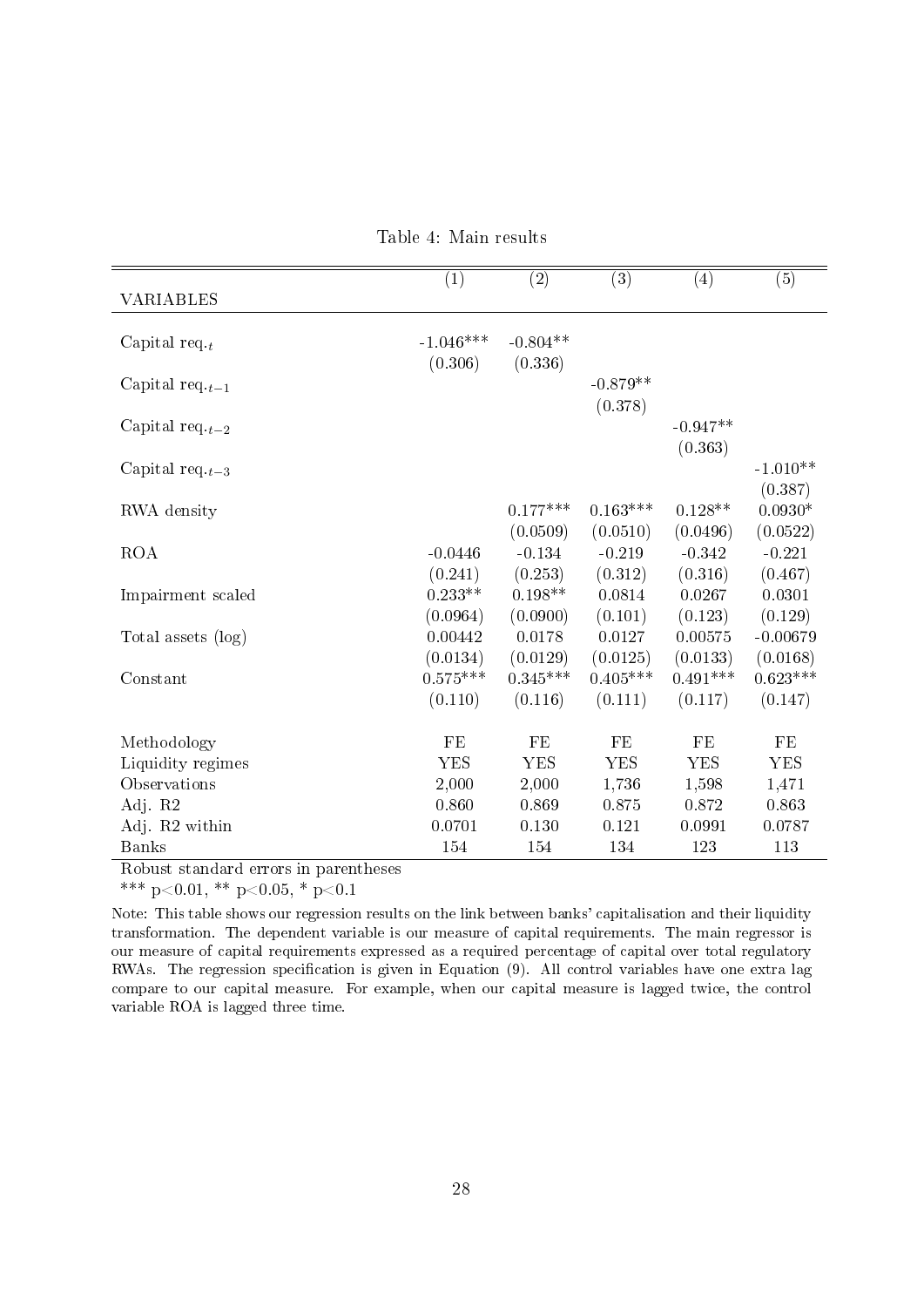|                                        | (1)                             | $\left( 2\right)$                 | $\left( 3\right)$             | (4)                          | (5)                              | (6)                          |
|----------------------------------------|---------------------------------|-----------------------------------|-------------------------------|------------------------------|----------------------------------|------------------------------|
| VARIABLES                              | liquid<br>$as-$<br>sets         | semi-<br>liquid<br>assets         | illiquid as-<br>sets          | deposits                     | wholesale<br>funding             | off-balance<br>sheet         |
| Capital req. $_t$                      | $0.587*$<br>(0.308)             | 0.291<br>(0.412)                  | $-0.835*$<br>(0.443)          | $-0.455$<br>(0.700)          | 0.400<br>(0.638)                 | $-0.0472$<br>(0.252)         |
| RWA density $_{t-1}$                   | 0.0334<br>(0.0607)              | $-0.590***$<br>(0.109)            | $0.513***$<br>(0.0572)        | $-0.139$<br>(0.137)          | 0.0318<br>(0.104)                | 0.0448<br>(0.0659)           |
| $ROA_{t-1}$                            | $-0.101$<br>(0.297)             | $-1.116*$<br>(0.613)              | 0.924<br>(0.724)              | $-1.045$<br>(1.248)          | 0.0848<br>(1.051)                | 0.314<br>(0.391)             |
| Impairment<br>$scaled_{t-1}$           | $-0.277**$                      | 0.189                             | 0.0425                        | 0.305                        | $-0.293$                         | 0.0467                       |
| Total<br>assets <sub>t-1</sub> $(log)$ | (0.109)<br>0.0282               | (0.155)<br>$-0.0169$              | (0.142)<br>0.00107            | (0.427)<br>0.00637           | (0.409)<br>0.0381                | (0.141)<br>$-0.0122$         |
| Constant                               | (0.0177)<br>$-0.194$<br>(0.162) | (0.0238)<br>$0.889***$<br>(0.242) | (0.0203)<br>0.0996<br>(0.203) | (0.0448)<br>0.573<br>(0.456) | (0.0396)<br>$-0.0849$<br>(0.383) | (0.0183)<br>0.201<br>(0.190) |
| Methodology                            | FE                              | FE                                | FE                            | FE                           | FE                               | FE                           |
| Liquidity regimes                      | YES                             | YES                               | <b>YES</b>                    | <b>YES</b>                   | <b>YES</b>                       | <b>YES</b>                   |
| Observations                           | 2,000                           | 2,000                             | 2,000                         | 2,000                        | 2,000                            | 2,000                        |
| Adj. R2                                | 0.751                           | 0.928                             | 0.933                         | 0.891                        | 0.879                            | 0.836                        |
| Adj. R2 within                         | 0.0456                          | 0.256                             | 0.291                         | 0.0419                       | 0.0220                           | 0.0242                       |
| <b>Banks</b>                           | 154                             | 154                               | 154                           | 154                          | 154                              | 154                          |

Table 5: Banks adjustments

Robust standard errors in parentheses

\*\*\* p<0.01, \*\* p<0.05, \* p<0.1

Note: This table shows our regression results on how banks adjust to decrease their liquidity transformation. The dependent variables shown in Column  $(1)$  to Column  $(6)$  are respectively the six main unweighted components of the BB liquidity index: liquid assets, semi-liquid assets, illiquid assets, deposits, wholesale funding and off-balance sheet. These variables are measured as ratios over total assets. The main regressor is our measure of capital requirements expressed as a required percentage of capital over total regulatory RWAs.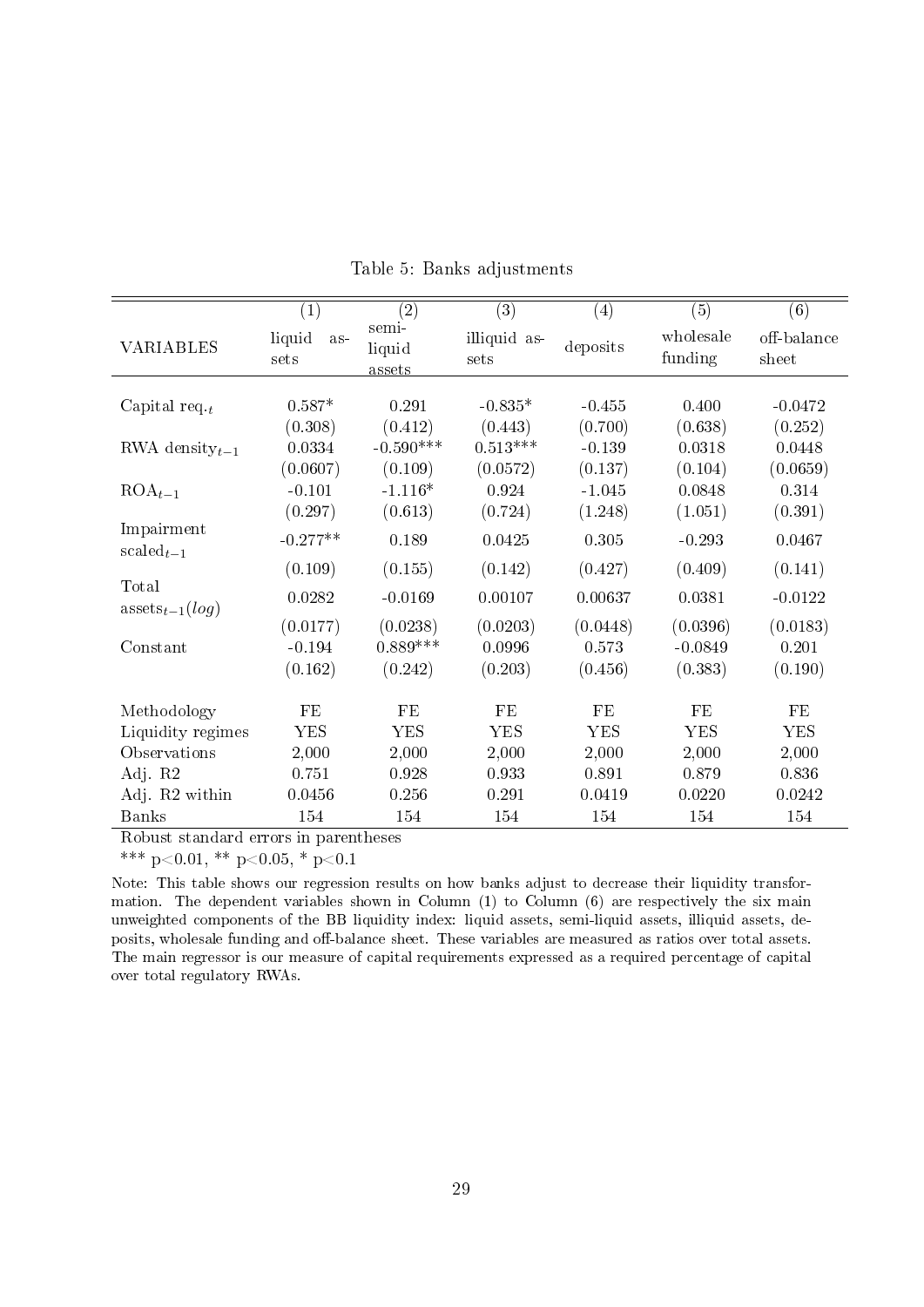On the liability side, we do not find statistically significant coefficients to suggest that following an increase in capital requirements, banks alter the composition of their liabilities. This could be explained by the fact that banks have far less flexibility to adjust their liability side and therefore they may adjust it over a longer time horizon.

#### 4.4.4 Main drivers

To explore the drivers of the relationship between banks' capital and their liquidity transformation, we further decompose the coefficient  $\beta_2$  in Equation (9) using a relevant dummy variable Z, where we are interested in pre- versus post-crisis, and large versus small banks:

$$
\beta_2 = \beta_3 + \beta_4 \ Z_{i,t} \tag{10}
$$

We thus estimate the following equation:

$$
LiqMeasure_{i,t} = \beta_1 + (\beta_3 + \beta_4 Z_{i,t}) * CapRegMeasure_{i,t} + \beta_5 Z_{i,t} + \beta_6 \text{ controls}_{i,t-1} + u_i + time_t + \epsilon_{i,t},
$$
\n
$$
(11)
$$

where  $Z$  is a dummy variable based on whether a bank is large or small respectively; or the time period is pre- or post-crisis respectively in the alternative specification.

This equation investigates if the effect of capital on banks' choice of liquidity transformation varies across the variable Z. Our focus is on bank size and the crisis period. Precisely, in the first specification, the dummy variable takes the value 1 for the ten largest banks in our sample, 0 otherwise. In the second specification, the dummy variable takes the value 1 for the period before the crisis (up to and including 2006), 0 otherwise.

The results are shown in Table 6. In the first column we introduce the dummy variable that takes the value of 1 for years before  $2007$  and 0 otherwise. The coefficient on the variable capital requirement does not change compared to our main regression shown in Table 4. Moreover, the coefficient on the interaction is not statistically significant. This suggests that the relationship between bank capital and liquidity transformation is not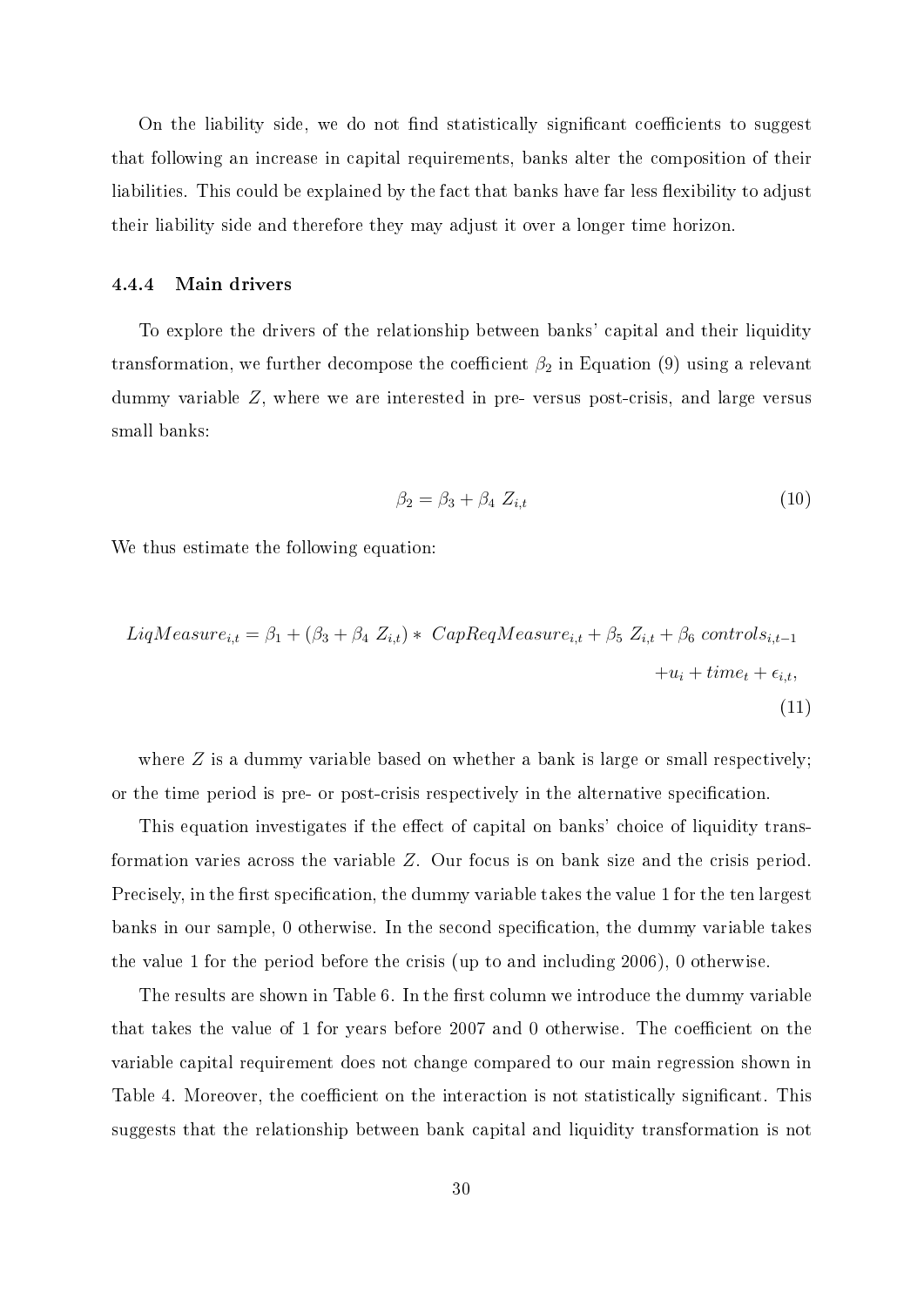|                                       | (1)         | (2)              |
|---------------------------------------|-------------|------------------|
| VARIABLES                             | Crisis      | 10 largest banks |
|                                       |             |                  |
| Capital req. $_t$                     | $-0.767***$ | $-0.956***$      |
|                                       | (0.274)     | (0.354)          |
| Capital req. $t * I_{year < 2007}$    | $-0.0799$   |                  |
|                                       | (0.395)     |                  |
| Capital req. $t * I_{top10banks}$     |             | $1.853**$        |
|                                       |             | (0.880)          |
| RWA density $_{t-1}$                  | $0.178***$  | $0.167***$       |
|                                       | (0.0501)    | (0.0502)         |
| $ROA_{t-1}$                           | $-0.132$    | $-0.202$         |
|                                       | (0.253)     | (0.276)          |
| Impairment $\mathrm{scaled}_{t-1}$    | $0.200**$   | $0.212**$        |
|                                       | (0.0885)    | (0.0880)         |
| Total assets <sub>t-1</sub> $(log)$   | 0.0180      |                  |
|                                       | (0.0130)    |                  |
| Constant                              | $0.347***$  | $0.478***$       |
|                                       | (0.118)     | (0.0552)         |
| Methodology                           | FE          | FE               |
| Liquidity regimes                     | YES         | <b>YES</b>       |
| Observations                          | 2,000       | 2,000            |
| Adj. R2                               | 0.869       | 0.871            |
| Adj. R2 within                        | 0.130       | 0.140            |
| <b>Banks</b>                          | 154         | 154              |
| Robust standard errors in parentheses |             |                  |

Table 6: Drivers

\*\*\* p<0.01, \*\* p<0.05, \* p<0.1

Note: This table shows our regression results on the main drivers of the relationship between banks' capital and their liquidity transformation. In Column (1), we display the results when we interact our main capital requirement measure with a dummy variable that takes the value of 1 for years before 2007 and 0 otherwise. In Column (2), we present the results when the capital requirement measure is interacted with a dummy that take the value of 1 if banks are among ten largest banks in our sample.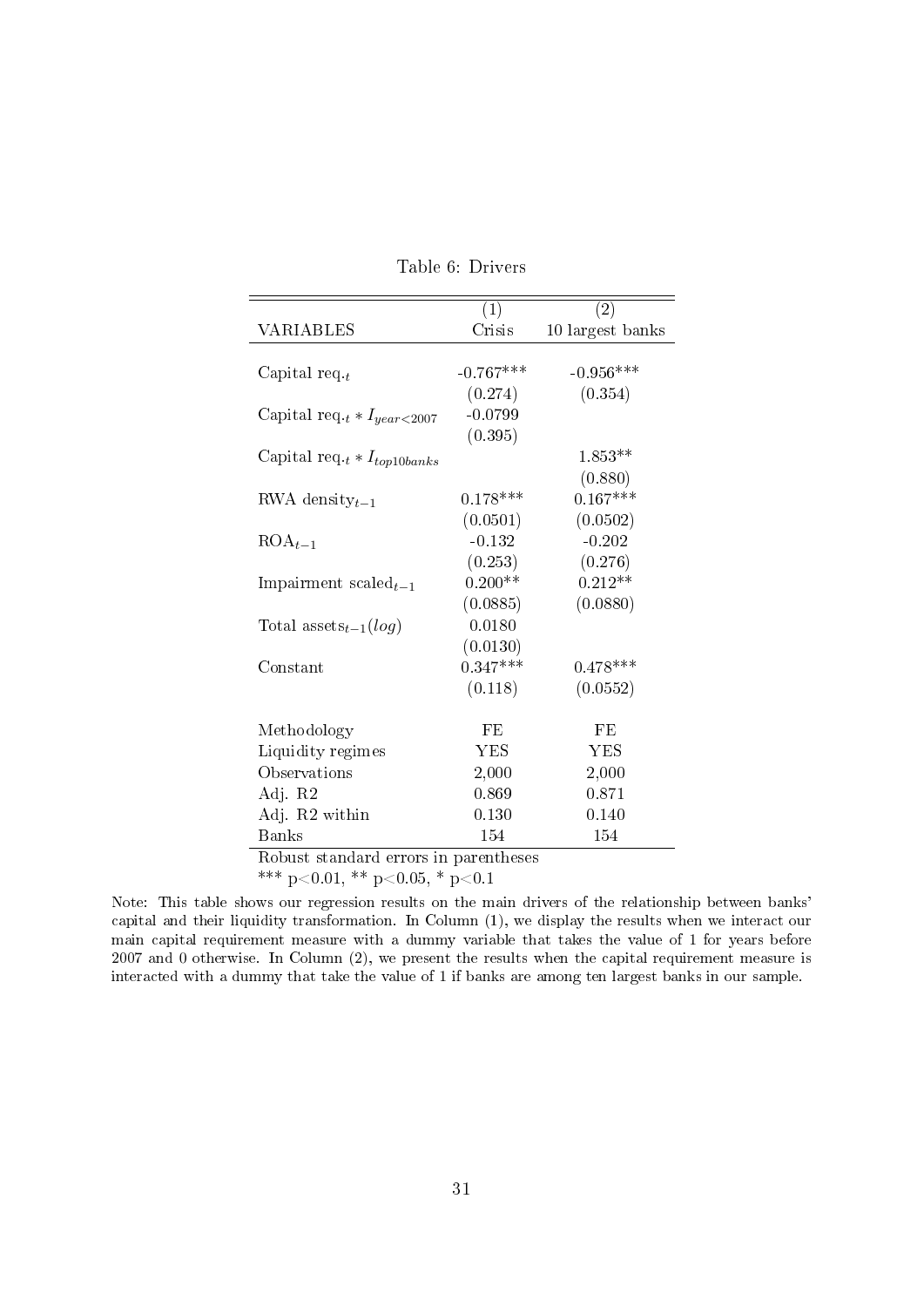significantly different in the period after 2007 compared to the period before the crisis. Though, the effect of capital before the crisis (i.e. the sum of the coefficient of the capital requirement and the interaction term) is 0.85 and is significant at the 10% level. The negative relationship between capital and liquidity seems to persist after the crisis and our results do not suggest any signicant change in this relationship over time: the 2007- 08 financial crisis does not seem to have been a structural changer in this relationship, which could suggest that the negative relationship is rooted in the bank business model.

In the second column we introduce a dummy variable that takes the value 1 for the ten largest banks in our sample, 0 otherwise. The coefficient on our capital requirement variable is still negative and of the same magnitude as the one in our main regression, but the coefficient on the interaction term is significant and positive. It indeed suggests that the largest banks have a different (positive) coefficient compared to small banks. This is consistent with the finding of Berger and Bouwman (2009). Though, when we calculate the total effect of capital on liquidity transformation for large banks as in Equation 10, we find a coefficient of 0.85, with a p-value of 0.3. It follows then that for the ten largest banks in our sample, the relationship between capital and liquidity is significantly different from the rest of the sample, but it does not seem to be statistically significantly different from zero.

#### 4.4.5 Robustness

Our main results hold with alternative versions of the liquidity index and using pooled OLS. This is shown in Table 7. In the first column, using pooled  $OLS$  – which does not account for bank heterogeneity, but has better efficiency  $-$  we find similar results and a slightly larger coefficient. In the second column, we remove capital from our liquidity measure, as in Berger and Bouwman (2009). This is to make sure that our results are not driven by the fact that capital ends up on both side of the equation, even if they are not exactly the same measures of capital (we use individual capital guidance in the dependent variable, while we use total capital to build our liquidity measure). The results still hold.

Finally, in the third column, we remove off-balance sheet assets from the BB liquidity index, as in Berger and Bouwman  $(2009)$ . We do this to separate off-balance sheet activity from core traditional banking activities (lending and on-balance sheet market activity),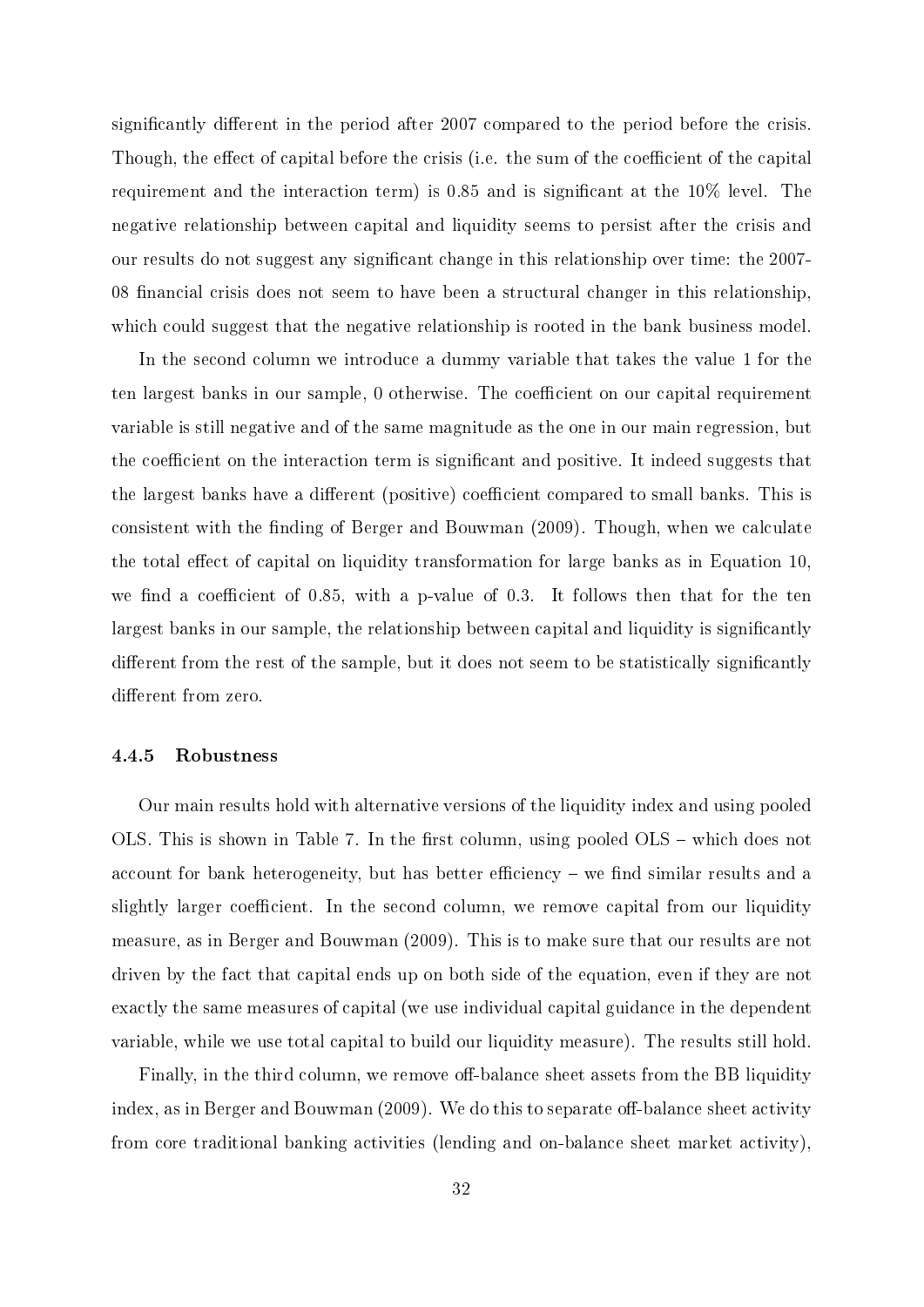| <b>VARIABLES</b>                 | (1)<br><b>OLS</b> | (2)<br>Excluding capital | (3)<br>Excluding<br>$\circ$ ff-<br>balance sheet |
|----------------------------------|-------------------|--------------------------|--------------------------------------------------|
| Capital req.                     | $-1.215***$       | $-0.915**$               | $-0.881**$                                       |
|                                  | (0.363)           | (0.433)                  | (0.362)                                          |
| RWA density (lagged)             | $0.396***$        | $0.270***$               | $0.224***$                                       |
|                                  | (0.0405)          | (0.0504)                 | (0.0563)                                         |
| ROA (lagged)                     | $-1.492$          | 0.842                    | $-0.179$                                         |
|                                  | (0.992)           | (0.682)                  | (0.295)                                          |
| Impairment<br>scaled<br>(lagged) | 0.208             | 0.161                    | $0.236**$                                        |
|                                  | (0.280)           | (0.119)                  | (0.111)                                          |
| Total assets (lagged and<br>log) | $-0.00541$        | $-0.0269$                | 0.0164                                           |
|                                  | (0.00344)         | (0.0200)                 | (0.0143)                                         |
| Constant                         | $0.474***$        | $0.778***$               | $0.364***$                                       |
|                                  | (0.0651)          | (0.195)                  | (0.127)                                          |
| Methodology                      | <b>OLS</b>        | FE                       | FE                                               |
| Liquidity regimes                | <b>YES</b>        | YES                      | <b>YES</b>                                       |
| Observations                     | 2,030             | 2,000                    | 2,000                                            |
| Adj. R2                          | 0.494             | 0.898                    | 0.861                                            |
| Adj. R2 within                   |                   | 0.198                    | 0.148                                            |
| <b>Banks</b>                     | 184               | 154                      | 154                                              |

Table 7: Robustness

Robust standard errors in parentheses

\*\*\* p<0.01, \*\* p<0.05, \* p<0.1

Note: This table shows our robustness results. Column (1) display the results when we use pooled OLS. In Column (2), we present the results when we remove capital from our BB liquidity index computation. In Column  $(3)$  we show the results when the off-balance sheet items are removed from the BB liquidity index.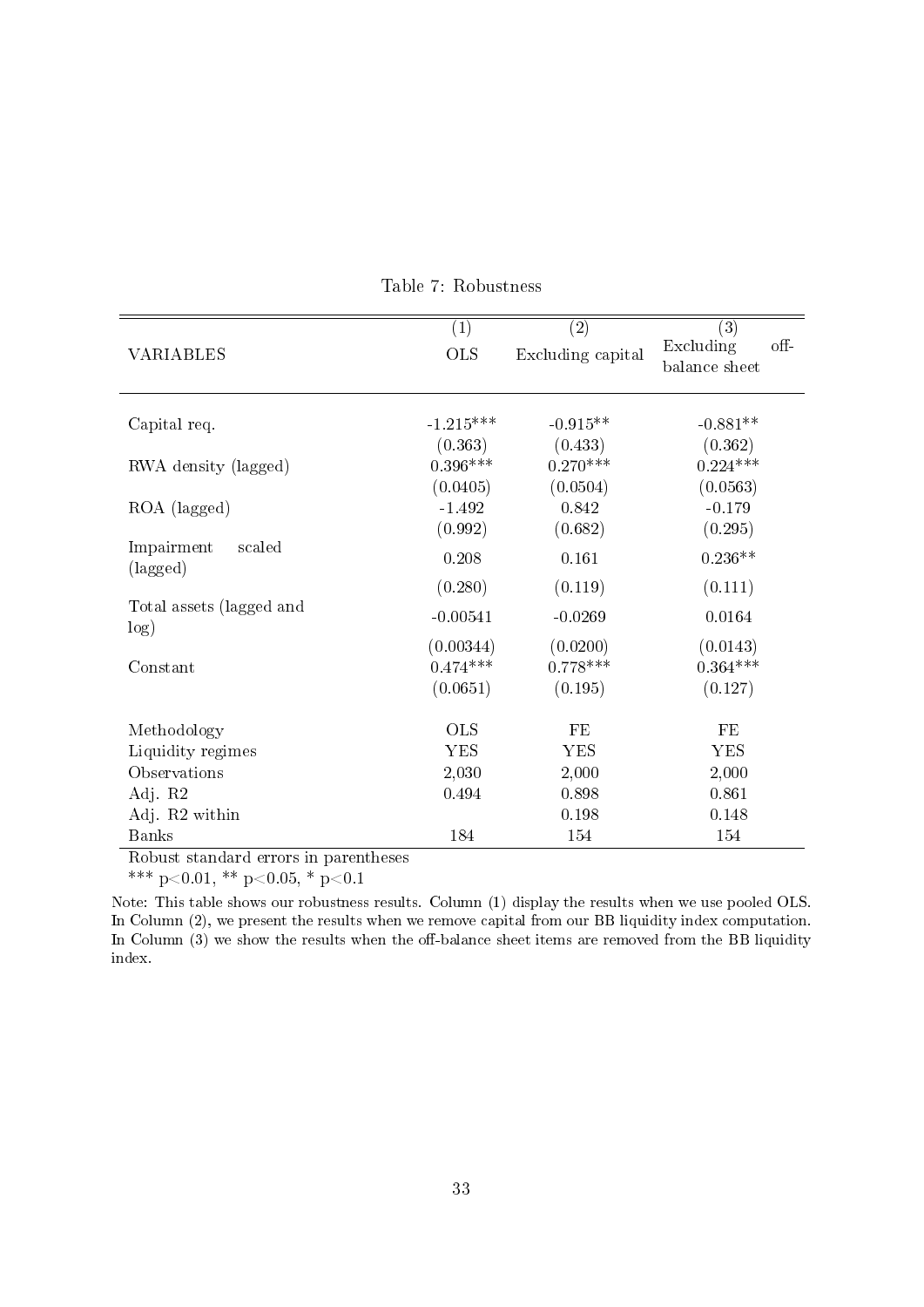and to check if our results hold without off-balance sheet exposures for which we have less granularity. Given that the magnitude of the coefficient on our capital measure is unaffected  $-$  it is still statistically significant and negative  $-$  it seems that for UK banks, liquidity transformation occurs mainly via on-balance sheet activities.

## 5 Conclusions

In this paper, we examine the link between bank capital and liquidity transformation. We first derive, in a simple theoretical model, predictions on the relationship between banks' capital and their liquidity holdings as well as the extent this effects their overall liquidity transformation and therefore their probability of surviving a liquidity shock. We find an inverted U-shaped relationship between bank capital and their liquid asset holdings, but we find that bank capital increases the probability of surviving a liquidity shock since any decrease in liquid asset holdings is not sufficient to outweigh the increase in capital. Our empirical results support these predictions, and in line with the literature suggest that banks engage in less liquidity transformation when they are better capitalised. Considering the mechanics behind this adjustment, we find that banks will mainly adjust their liquid asset holdings. We do not find a significant change in the relationship between capital and liquidity after the 2007-08 financial crisis, but we do find a statistically significant difference in the behaviour of small and large banks. It might be a helpful insight for the debate on simplifying regulatory requirements for small banks.

The results suggest that capital and liquidity requirements are to at least some extent substitutes. Increasing the capital requirement will in general lead banks to engage in less liquidity transformation, regardless of the liquidity requirement. However, it does not mean these requirements are always substitutes. In a period of high liquidity stress, when uncertainty is high and the value of assets is particularly uncertain, a bank's level of capital matters less as liquidity risk increases sharply. In this case, capital and liquidity requirements should act in a more complementary fashion.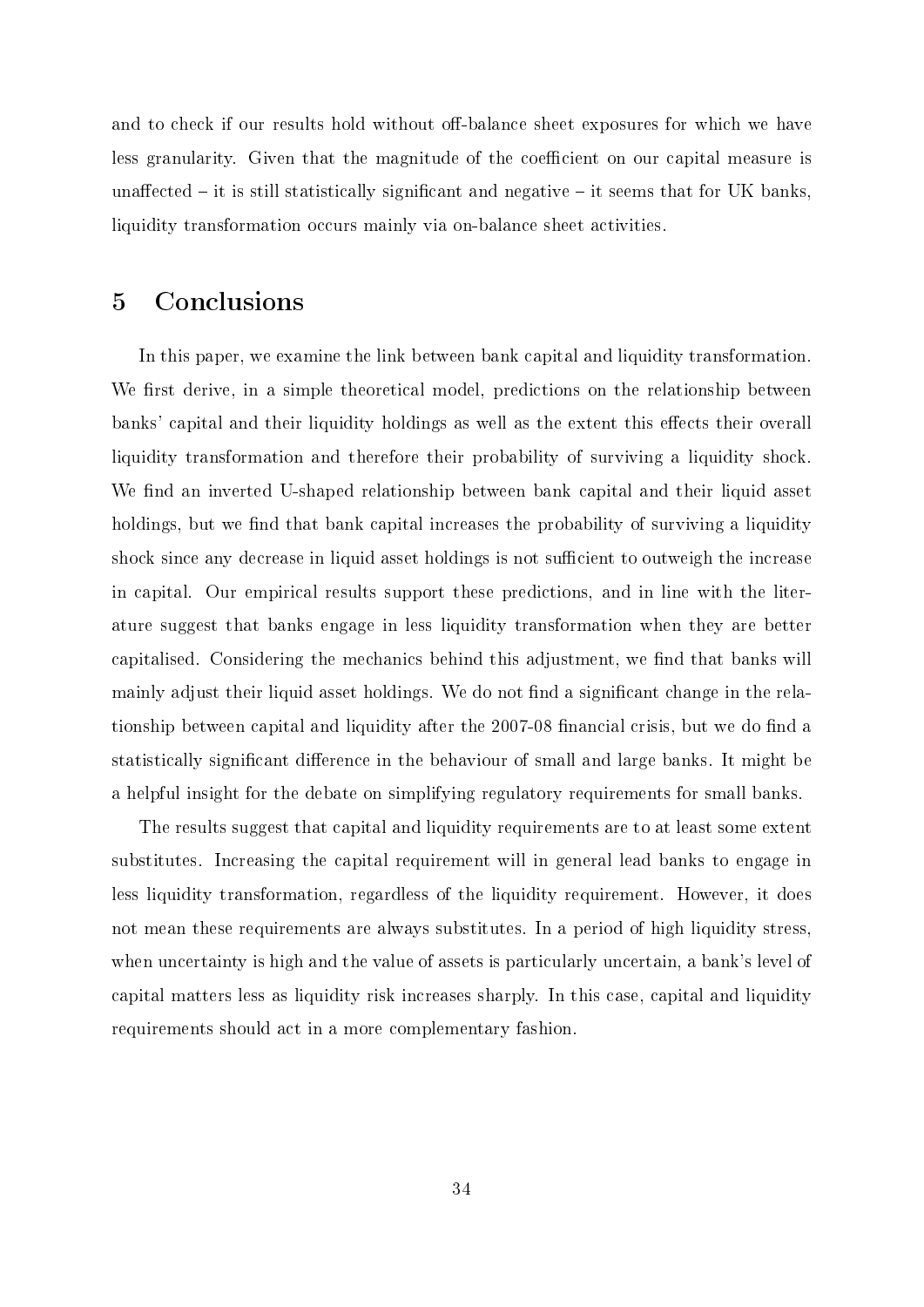## A Appendix

### A.1 Derivation of the impact of capital on the failure threshold

In the equilibrium, Equation 2 can be rewritten as follows:

$$
\frac{\overline{\delta}(1-k) - c(k)}{\left[1 - c(k)\right] p^e(\overline{\delta}, k, c(k))} = 1\tag{12}
$$

where the dependence of  $c$  on  $k$  is written explicitly. This equation is equivalent to the following:

$$
\overline{\delta}(1-k) - c(k) - [1 - c(k)] p^e(\overline{\delta}, k, c(k)) = 0
$$
\n(13)

Now using the implicit differentiation we get:

$$
\frac{d\overline{\delta}}{dk} = -\frac{-\overline{\delta} - \frac{\partial c}{\partial k}p^e + \frac{\partial c}{\partial k} - (1 - c(k))\frac{\partial p^e}{\partial k}}{1 - k - (1 - c(k))\frac{\partial p^e}{\partial \delta}}
$$
(14)

After some rearrangement, we have

$$
\frac{d\overline{\delta}}{dk} = \frac{\overline{\delta} + (1-c)\frac{\partial p^e}{\partial k} + (1-p^e)\frac{\partial c}{\partial k}}{1-k - (1-c)\frac{\partial p^e}{\partial \delta}}
$$
(15)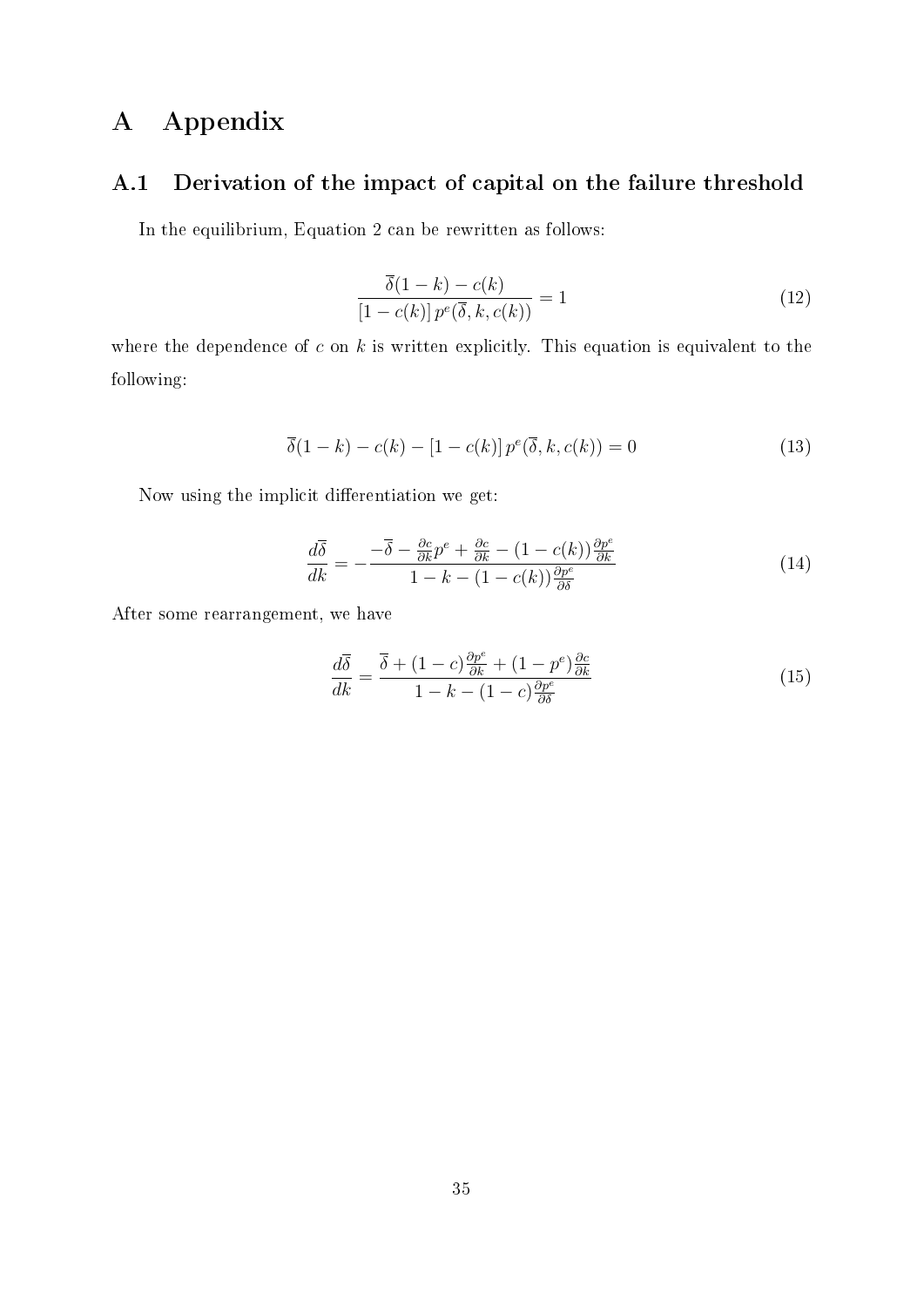## A.2 Distribution of changes in capital requirements

This histogram plots the distribution of the size of changes in capital requirements as part of the Individual Capital Guidance regulatory regime. For 60% of the cases, new capital guidance are below 1%, are there are very few cases of changes in the ICG greater than 4%.



Figure 6: Distribution of changes in capital requirements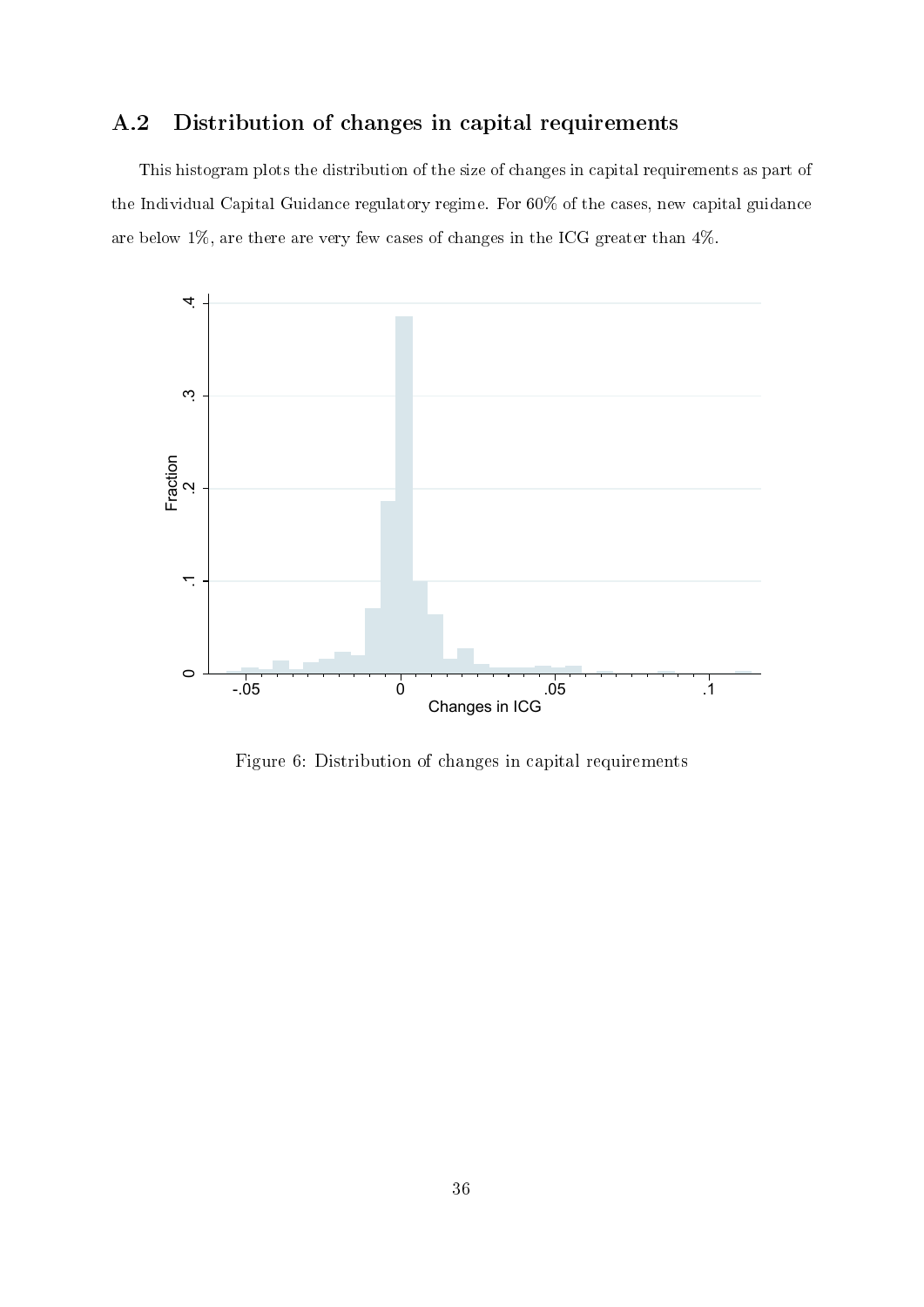A.3 Past liquidity regimes in the UK A.3 Past liquidity regimes in the UK

This table summarises the different liquidity regimes in the UK for our sample. Liquidity regimes in the UK before the ILG were light This table summarises the dierent liquidity regimes in the UK for our sample. Liquidity regimes in the UK before the ILG were light touch and very rarely binding for banks. touch and very rarely binding for banks.

| Time period  |                                                                                                                                                                                                                                                                                                | Pre-2010                                                                                              |                                                         | Post-2010                                                                                                                         |
|--------------|------------------------------------------------------------------------------------------------------------------------------------------------------------------------------------------------------------------------------------------------------------------------------------------------|-------------------------------------------------------------------------------------------------------|---------------------------------------------------------|-----------------------------------------------------------------------------------------------------------------------------------|
|              | Regime name Sterling stock regime (started in 1996)                                                                                                                                                                                                                                            | Mismatch liq-<br>$% \left\langle \left\langle \cdot ,\cdot \right\rangle \right\rangle$ uidity regime | Building society<br>regime                              | Individual Liq-<br>uidity Guidance<br>(ILG)                                                                                       |
| Coverage     | clearing banks<br>Major sterling                                                                                                                                                                                                                                                               | Other banks                                                                                           | Building societies                                      | banks<br>modifica-<br>though waivers<br>principle,<br>tions given<br>and<br>                                                      |
| Requirements | wholesale sterling outflows over<br>the next five days and cover $5\%$<br>of maturing retail deposits with-<br>Stock of eligible assets to meet<br>the same period.<br>Allowable certificates of deposit<br>could partly be used to offset<br>wholesale sterling liabilities.<br>drawable over | Liquid assets to cover<br>scenarios over specific<br>outflows in worst-case<br>time horizons.         | assets<br>covering $3.5\%$ of<br>liabilities.<br>Liquid | minimum ratio<br>of liquid assets<br>to net stressed<br>over<br>$2$ week- and $3$<br>month horizons.<br>Firm-specific<br>outflows |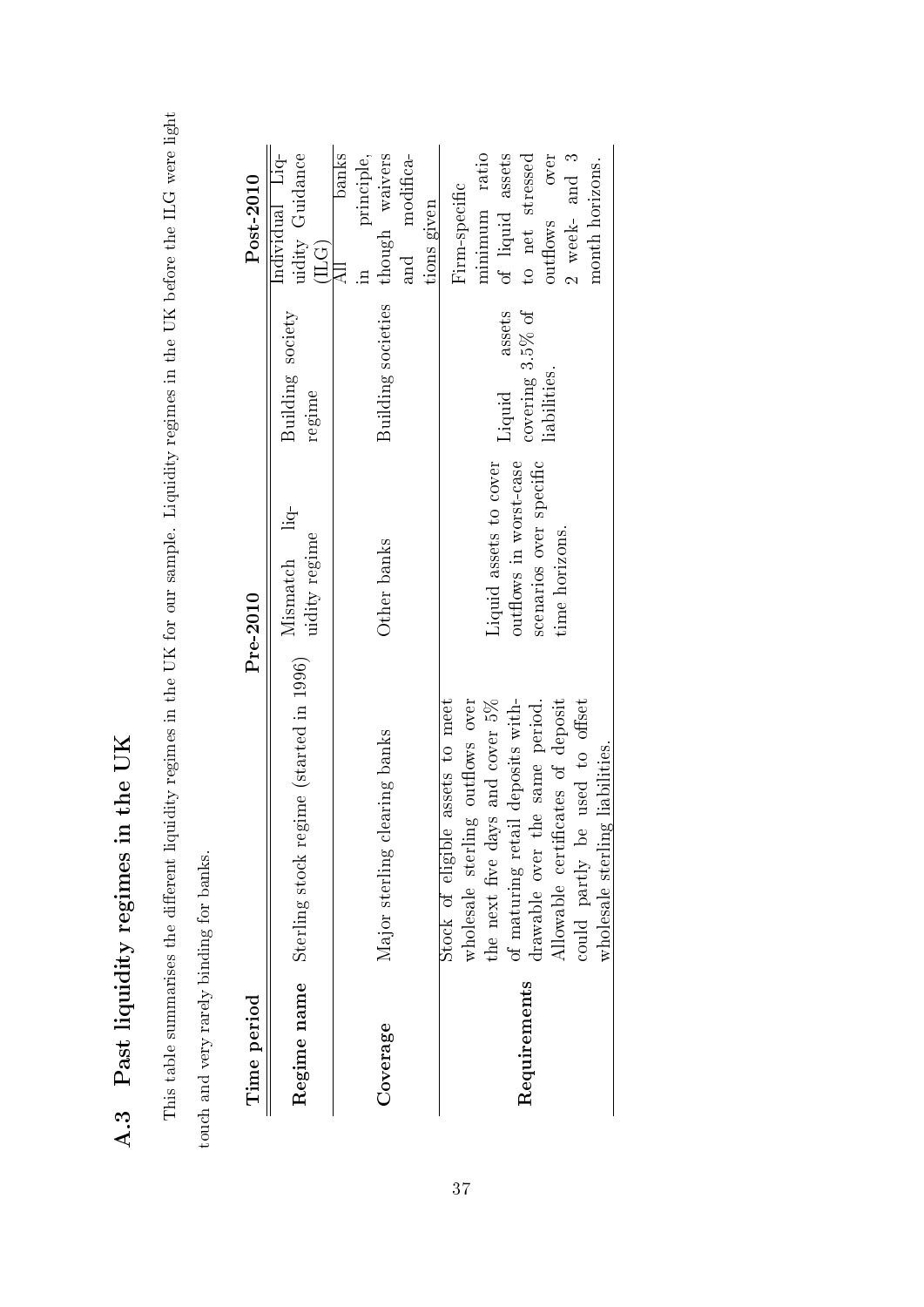## A.4 Total effect of capital on liquid assets

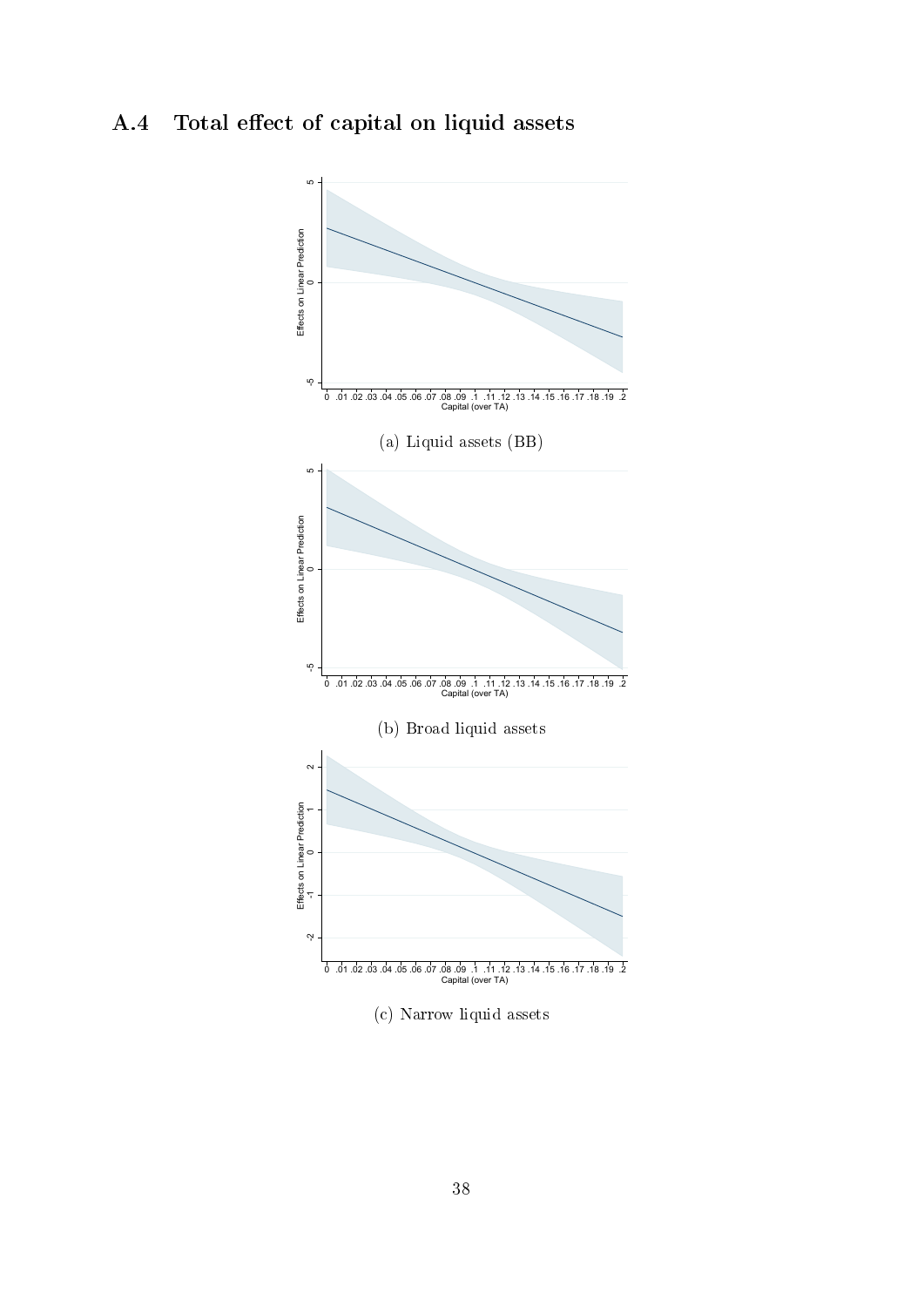## References

- [1] Acharya, V. and H. Naqvi (2012): "The seeds of a crisis: A theory of bank liquidity and risk taking over the business cycle", Journal of Financial Economics 106, 349- 366.
- [2] Aiyar, S., C.W Calomiris, J. Hooley, Y. Korniyenko and T. Wieladek (2014a), "The international transmission of bank capital requirements: Evidence from the UK", Journal of Financial Economics, 113(3), 368-382.
- [3] Aiyar, S., C.W. Calomiris and T. Wieladek (2014b), "Identifying channels of credit substitution when bank capital requirements are varied", Economic Policy, 29(77), 45-77.
- [4] Aiyar, S., C.W. Calomiris and T. Wieladek (2014c), "Does Macro-Prudential Regulation Leak? Evidence from a UK Policy Experiment", Journal of Money, Credit and Banking, 46(1), 181-214.
- [5] Alfon, I., I. Argimon and P. Bascuñana-Ambrós (2004), "What determines how much capital is held by UK banks and building societies?", Financial Service Authority, Working Paper.
- [6] Allen, F. and D. Gale (2004), "Financial intermediaries and markets", Econometrica 72: 1023-1061.
- [7] Bahaj, S. and F. Malherbe (2016), "A Positive Analysis of Bank Behaviour Under Capital Requirements", CEPR Discussion Paper No. DP11607.
- [8] Banerjee, R. and H. Mio (2017), "The impact of liquidity regulation on banks", Journal of Financial Intermediation, 35, 30 - 44.
- [9] Berger, A. N. and C. H. S. Bouwman (2009), "Bank liquidity creation", Review of Financial Studies, 22, 3779-3837.
- [10] Bonner, C. and P. Hilbers (2015), "Global liquidity regulation Why did it take so long?", DNB Working paper no. 455.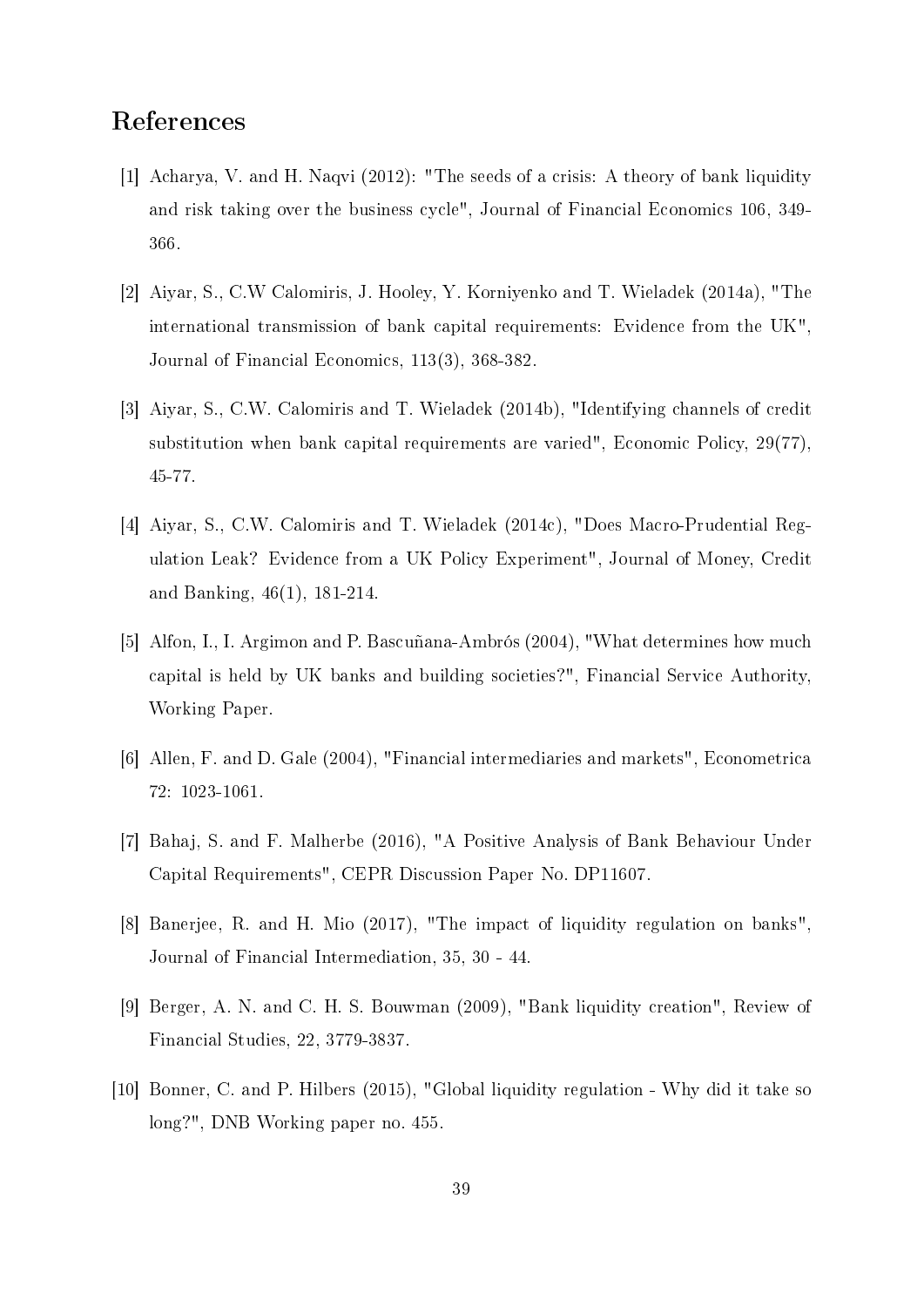- [11] Bridges, J., D. Gregory, M. Nielsen, S. Pezzini, A. Radia and M. Spaltro (2014), "The impact of capital requirements on bank lending," Bank of England working papers 486, Bank of England.
- [12] Casu, B., F. di Pietro and A. Trujillo-Ponce (2016), "Liquidity Creation and Bank Capital in the Eurozone", Working Paper
- [13] De Marco, F. and T. Wieladek (2016), "The Real Effects of Capital Requirements and Monetary Policy: Evidence from the United Kingdom", CEPR Discussion Papers 11265.
- [14] De-Ramon, S., B. Francis and K. Milonas (2017), "An Overview of the UK Banking Sector since the Basel Accord: Insights from a New Regulatory Database", Bank of England Staff Working Paper no. 652
- [15] De Young, R., I. Distinguin and A. Tarazi (2018), "The join regulation of bank liquidity and bank capital", Journal of Financial Intermediation, 34, 32 - 46.
- [16] Diamond, D. W. and R. G. Rajan (2001), "Liquidity risk, liquidity creation, and nancial fragility: A theory of banking", Journal of Political Economy 109, 287-327.
- [17] Distinguin, I., C. Roulet and A. Tarazi (2013), "Bank regulatory capital and liquidity: Evidence from US and European publicly traded banks", Journal of Banking and Finance, 37, 3295-3317.
- [18] Francis, W. and M. Osborne (2009), "Bank Regulation, Capital and Credit Supply: Measuring the Impact of Prudential Standards", UK Financial Services Authority Occasional Paper, 36, 1-41.
- [19] Francis, W. and M. Osborne (2012), "Capital requirements and bank behavior in the UK: Are there lessons for international capital standards?", Journal of Banking Finance, 36, 803-816
- [20] Gomez, F. and Q. A. Vo  $(2019)$ , "Liquidity management, fire sales and liquidity crises in banking: the role of leverage?", Working Paper.